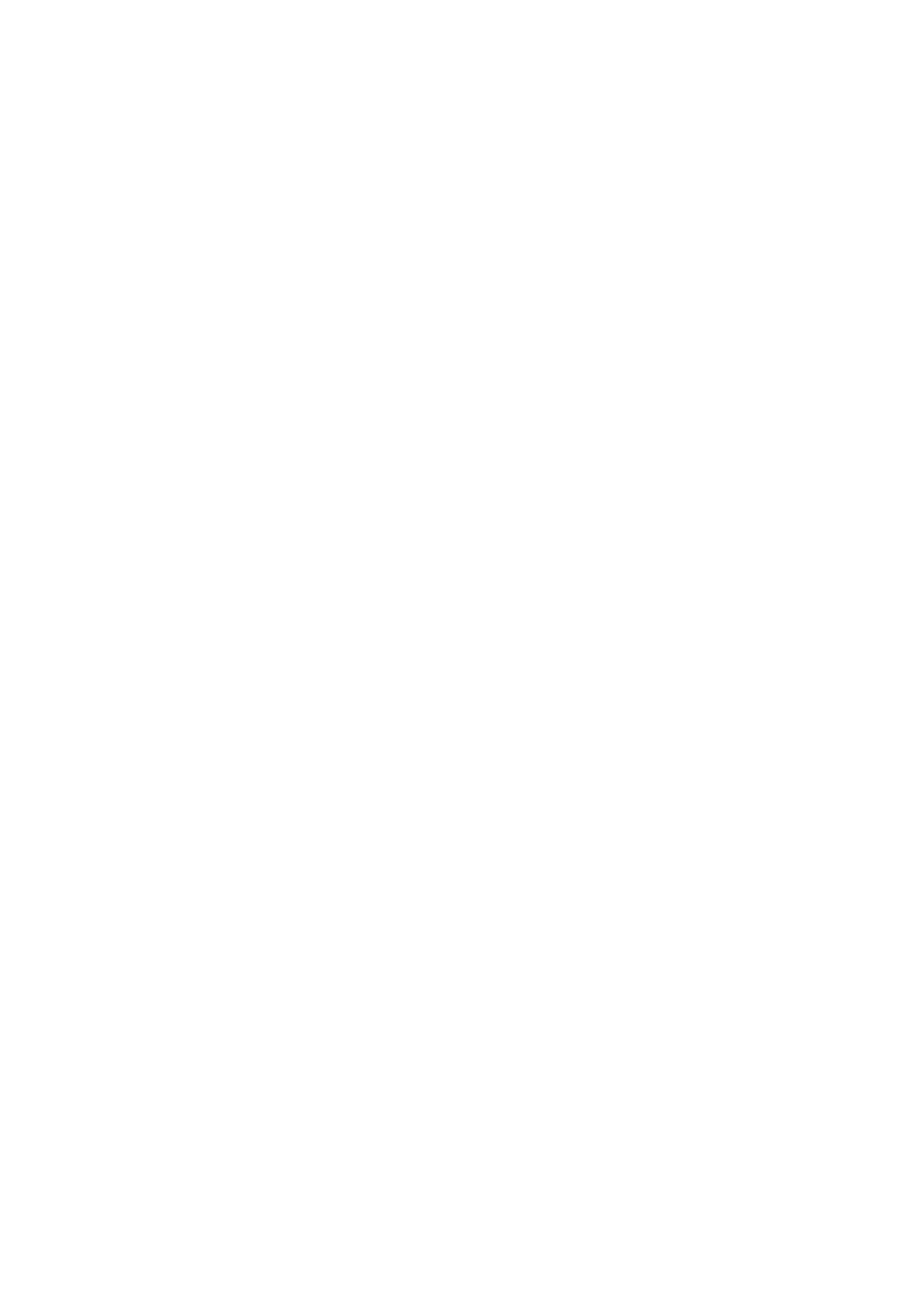## Potential and limitations with UAV deliveries to ships at sea

Bachelor thesis in Mechanics and Maritime Sciences

JOHNNY FORSMAN MATTIAS WESTERGREN

Department of Mechanics and Maritime Sciences *Bachelor of Science in Marine Engineering* CHALMERS UNIVERSITY OF TECHNOLOGY Gothenburg, Sweden 2019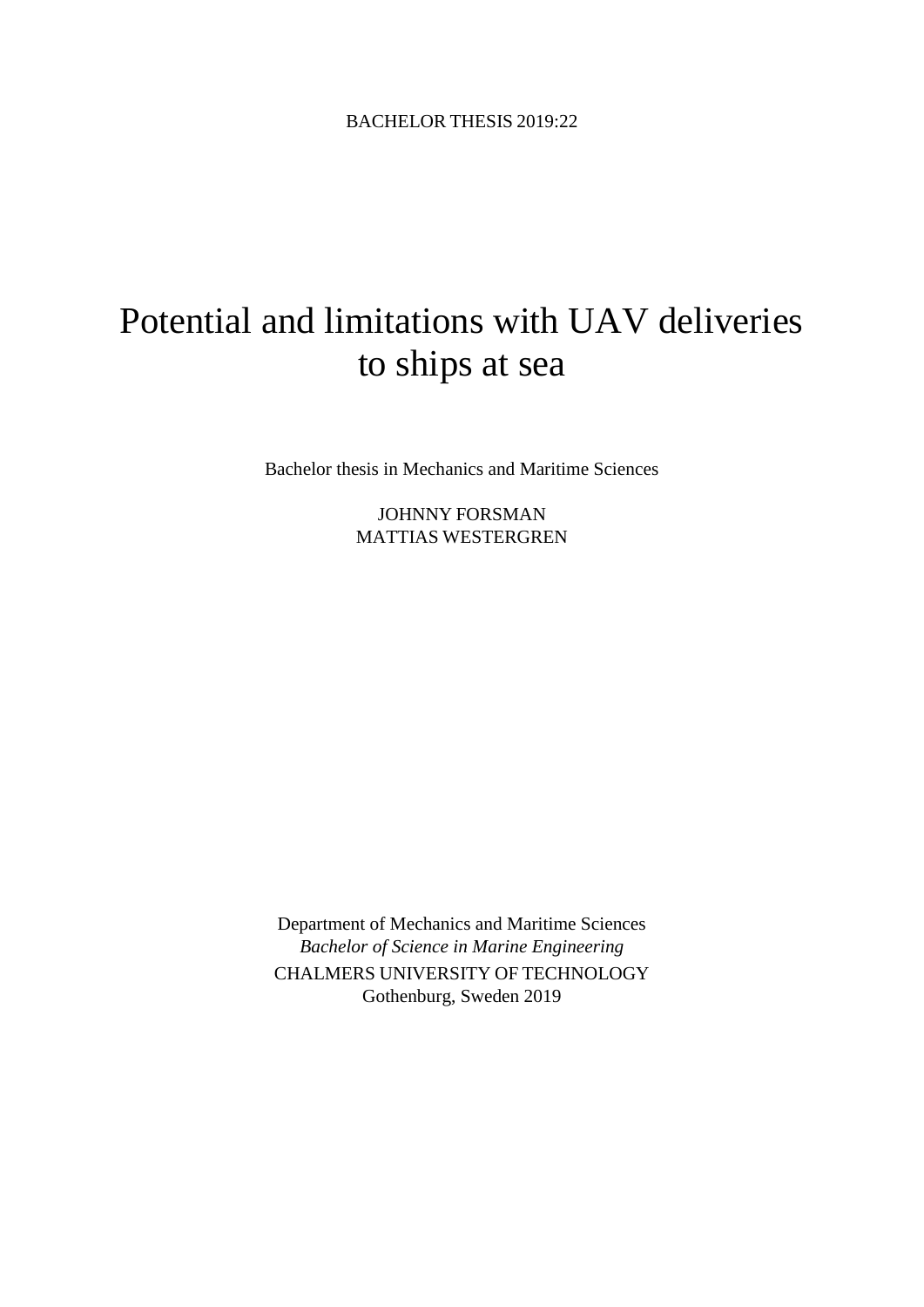Potential and limitations with UAV deliveries to ships at sea JOHNNY FORSMAN MATTIAS WESTERGREN

© JOHNNY FORSMAN, 2019 © MATTIAS WESTERGREN, 2019

Bachelor Thesis 2019:22 Department of Mechanics and Maritime Sciences Chalmers University of Technology SE-412 96 Gothenburg Sweden Telephone: + 46 (0)31-772 1000

Cover: Wilhelmsen (2019) *Airbus Skyways Drone lifting off*. Reused with permission.

Printing /Department of Mechanics and Maritime Sciences Gothenburg, Sweden 2019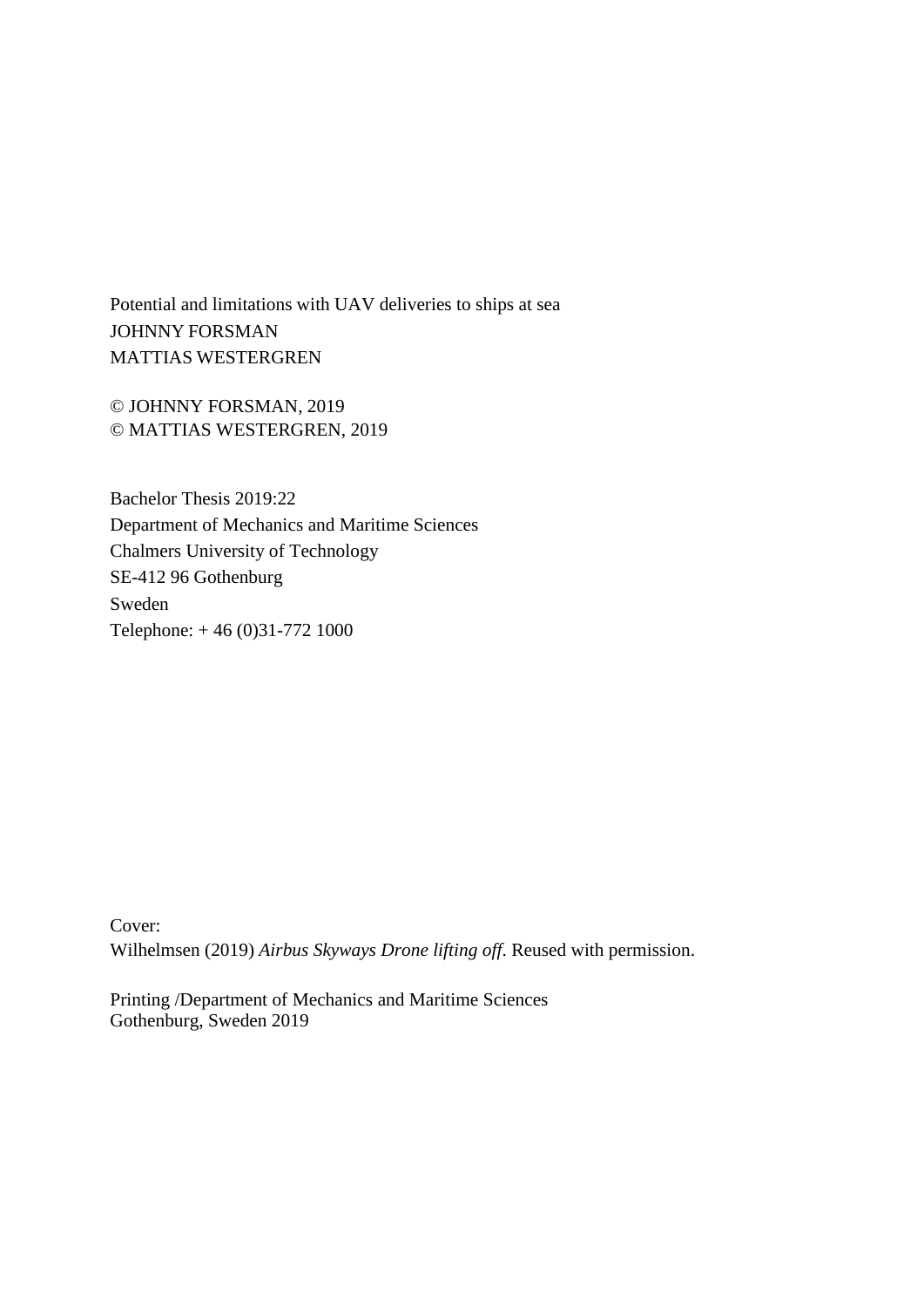## **ACKNOWLEDGEMENTS**

The authors would like to acknowledge all the people that have been helping us to complete the study. The authors want to raise the respondents; Donsötank, Tarbit Shipping, Erik Thun AB, Ektank & Stena bulk for their participation. The authors also want to thank Scanjet, Airbus and Wilhelmsen for providing us with helpful information.

Thanks to the Writing Centre at Chalmers University of Technology that assisted us with correction reading.

A special thanks to Magnus Hellman at Chalmers University of Technology for his guidance and support given during the thesis work.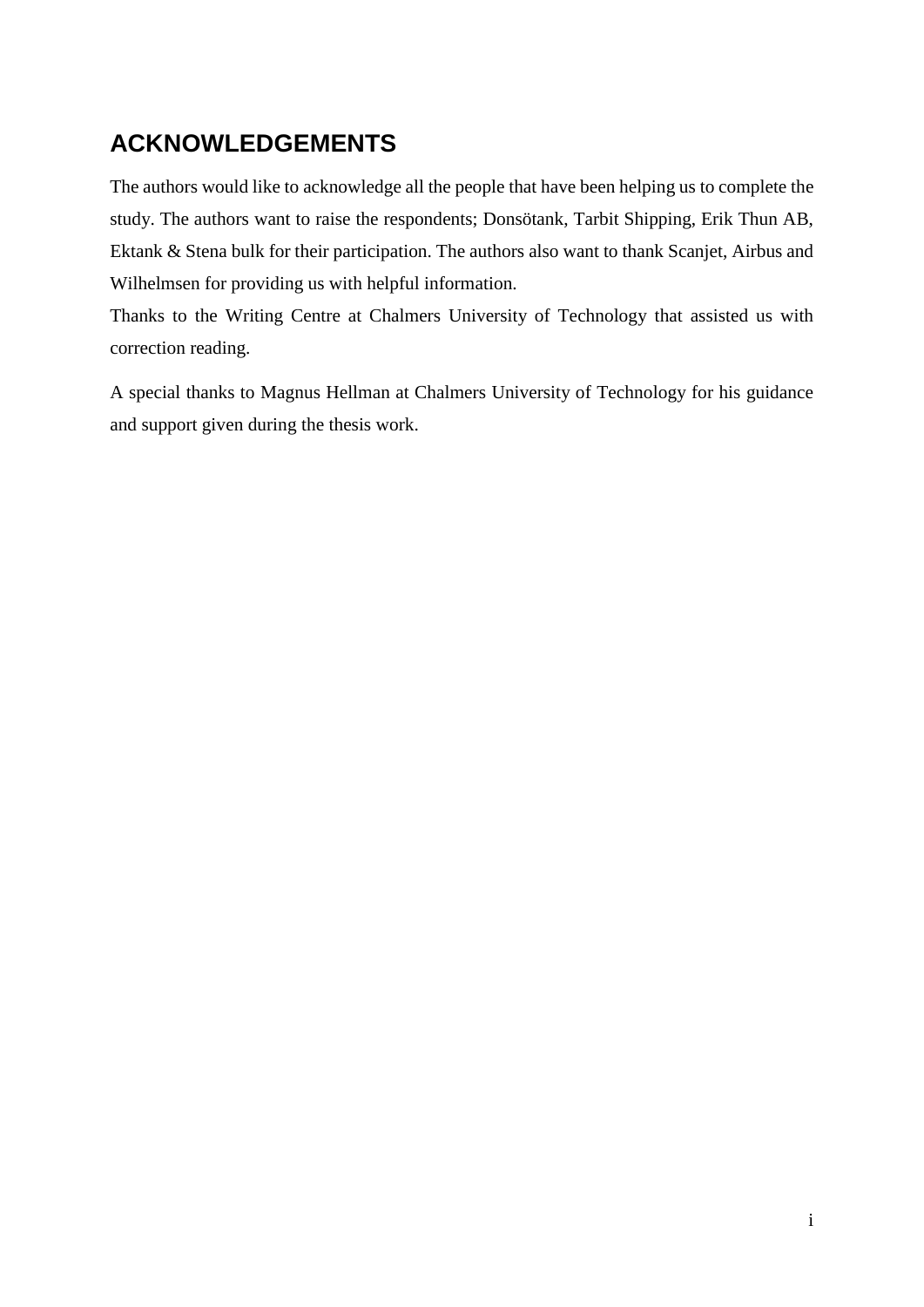## **SAMMANFATTNING**

Denna studie undersöker hur den svenska sjöfartens attityd är gentemot leveranser med *obemannade luftfartyg* (UAV) till fartyg samt dess största fördelar och utmaningar i jämförelse med den traditionella leveransmetoden via båt.

Undersökningen visade på att UAVs är mer kostnadseffektiva, har en snabbare leveranstid, en mindre miljöpåverkan och kan eliminera risker för skador som kan uppstå vid traditionella leveranser. Vidare visade studien på att de största utmaningarna med UAV leveranser är dess begränsade lyftkapacitet, regleringar och klassningar för explosiva atmosfärer. Utförda analyser genomfördes från intervjuer med fem olika svenska rederier som visade på att den svenska sjöfarten är optimistisk till leverans metoden men att det kan bli ett möjligt komplement till leveranser med båt i väl trafikerade områden över hela världen. Majoriteten av rederierna som deltog i intervjuerna menar på att sjöfarten är väldigt konservativ och att ny teknologi som UAV leveranser måste ges tid till att mogna tillräckligt mycket utanför branschen innan det kan accepteras och användas.

**Nyckelord:** Drönare; UAV; Leverans; Sjöfart; Teknik; Effektivitet; Transport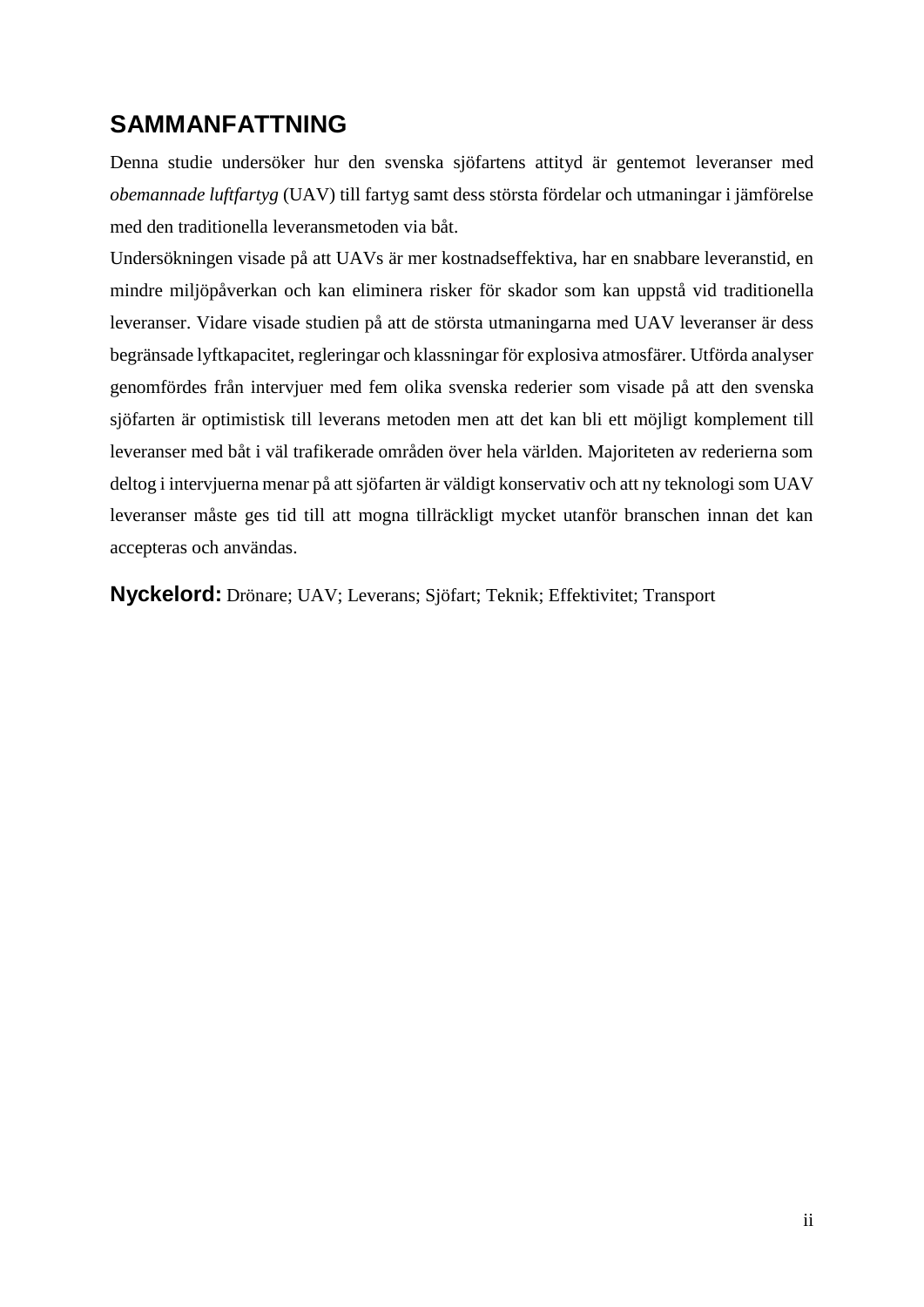## **ABSTRACT**

This study examines Swedish shipping's attitude towards deliveries with *Unmanned Aerial Vehicle* (UAV) to ships at sea and its main benefits and challenges in comparison to traditional launch boat deliveries.

UAVs were found to be more cost efficient, have a shorter total delivery time, less environmental impact and the possibility to eliminate risks for injuries that might occur during traditional deliveries. The main challenges found with UAV deliveries was the limited lifting capacity, regulations and classification for explosive atmospheres. Analyses made from conducted interviews with five different Swedish shipping companies shows that the attitude towards UAVs in the industry are optimistic and that the method could be a possible substitute to launch boat deliveries in trafficked areas globally. The majority of the respondents in the interviews consider shipping to be very conservative and therefore new technology like UAV deliveries needs to mature outside the industry before being accepted and implemented.

**Keywords:** Drone; UAV; Delivery; Shipping; Technology; Efficiency; Transport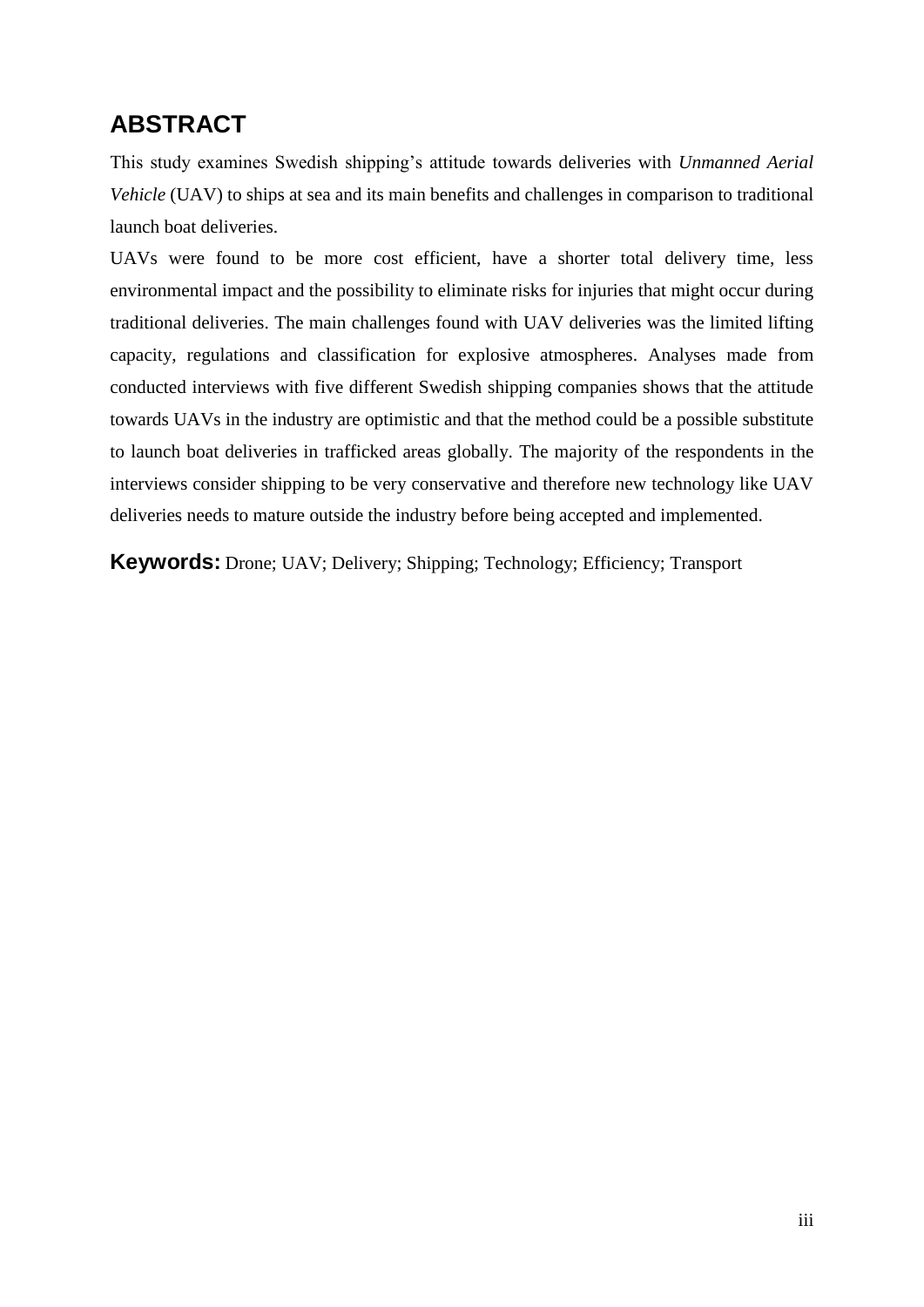## **TABLE OF CONTENT**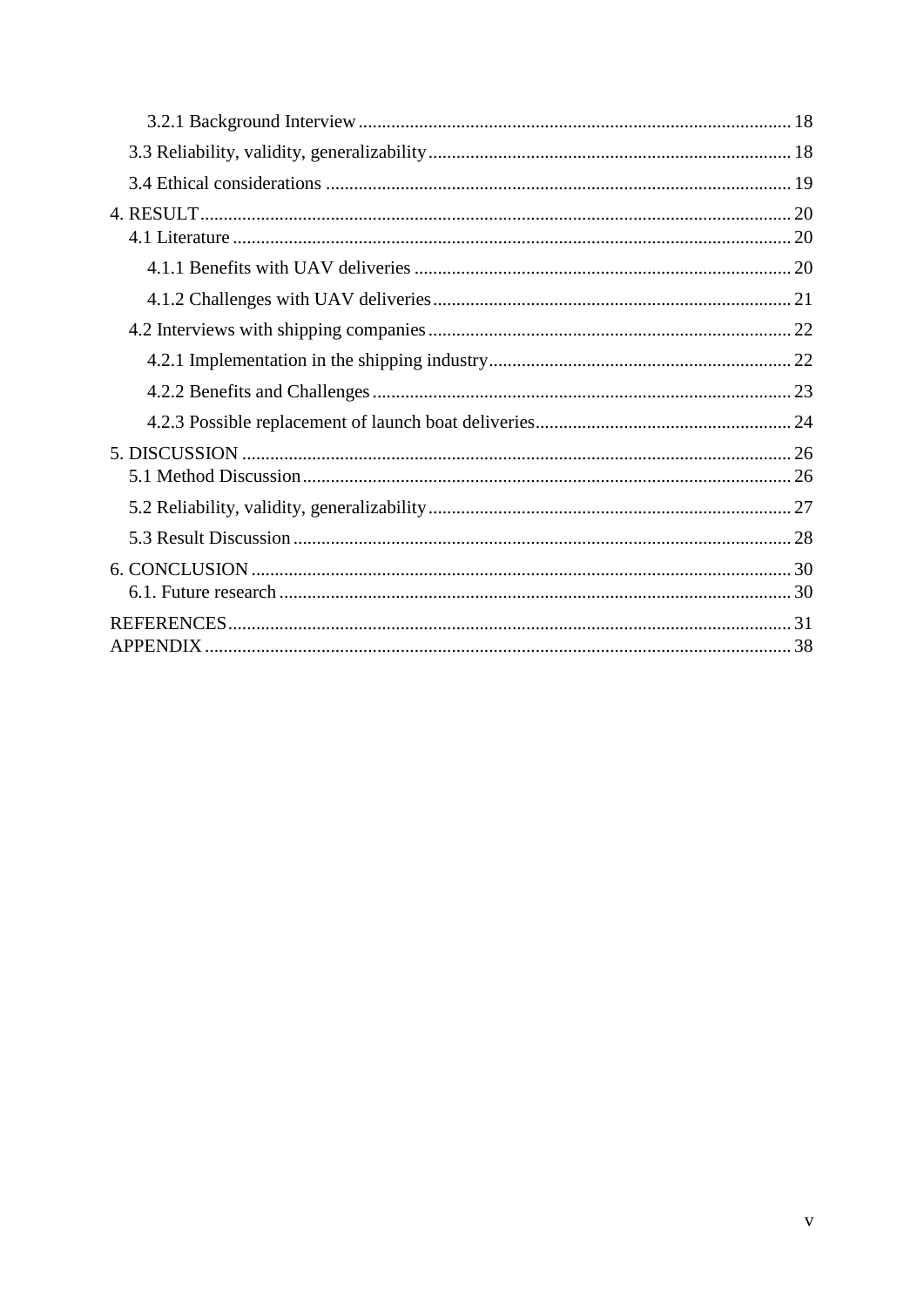## **NOMENCLATURE**

| <b>ATEX</b>           | European directives regulating explosive atmospheres                 |
|-----------------------|----------------------------------------------------------------------|
| <b>Ballast</b> tank   | Space within a ship that holds water as ballast to provide stability |
| Boarding              | Going on board a ship                                                |
| Cargo Hold            | Space within a ship for storing cargo                                |
| <b>ECA</b>            | <b>Emission Control Area</b>                                         |
| EX-classification     | Classification of equipment for explosive atmospheres                |
| Freeboard             | The distance from the waterline to the upper deck level on a ship    |
| <b>GHG</b>            | Greenhouse Gas                                                       |
| Launch boat           | An open motorboat on which the forward part may be covered           |
| <b>LNG</b>            | <b>Liquified Natural Gas</b>                                         |
| <b>NO<sub>x</sub></b> | Nitrogen Oxides and Dioxides                                         |
| <b>SOLAS</b>          | Safety Of Life At Sea                                                |
| SOx                   | <b>Sulphur Oxides and Dioxides</b>                                   |
| <b>UAV</b>            | <b>Unmanned Aerial Vehicle</b>                                       |
| Weather deck          | A ship's deck which is open to the weather, the upper deck           |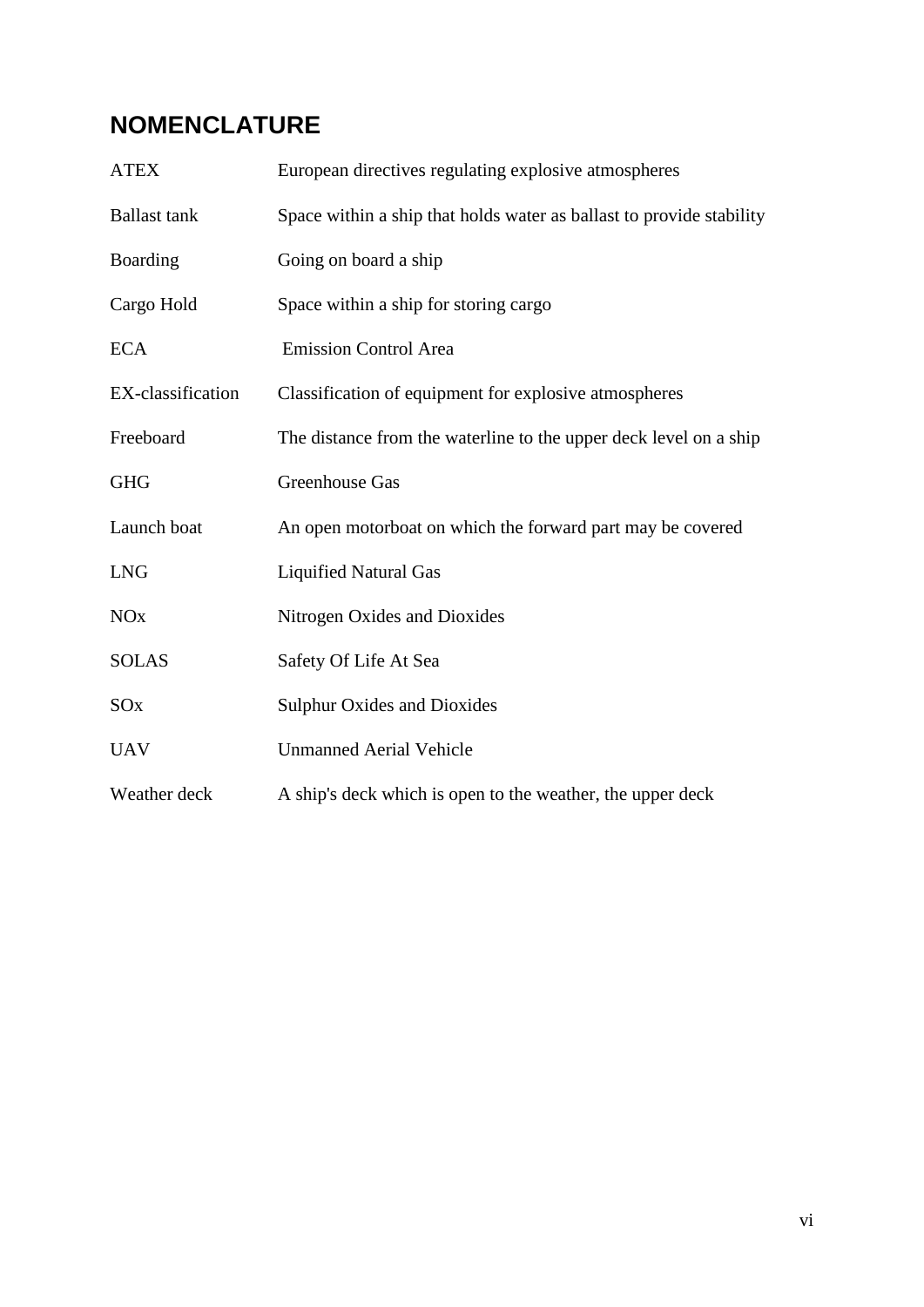## **LIST OF FIGURES**

## **LIST OF TABLES**

| Table 2.1 Different models of multirotor with its maximum payload and battery time |  |
|------------------------------------------------------------------------------------|--|
|                                                                                    |  |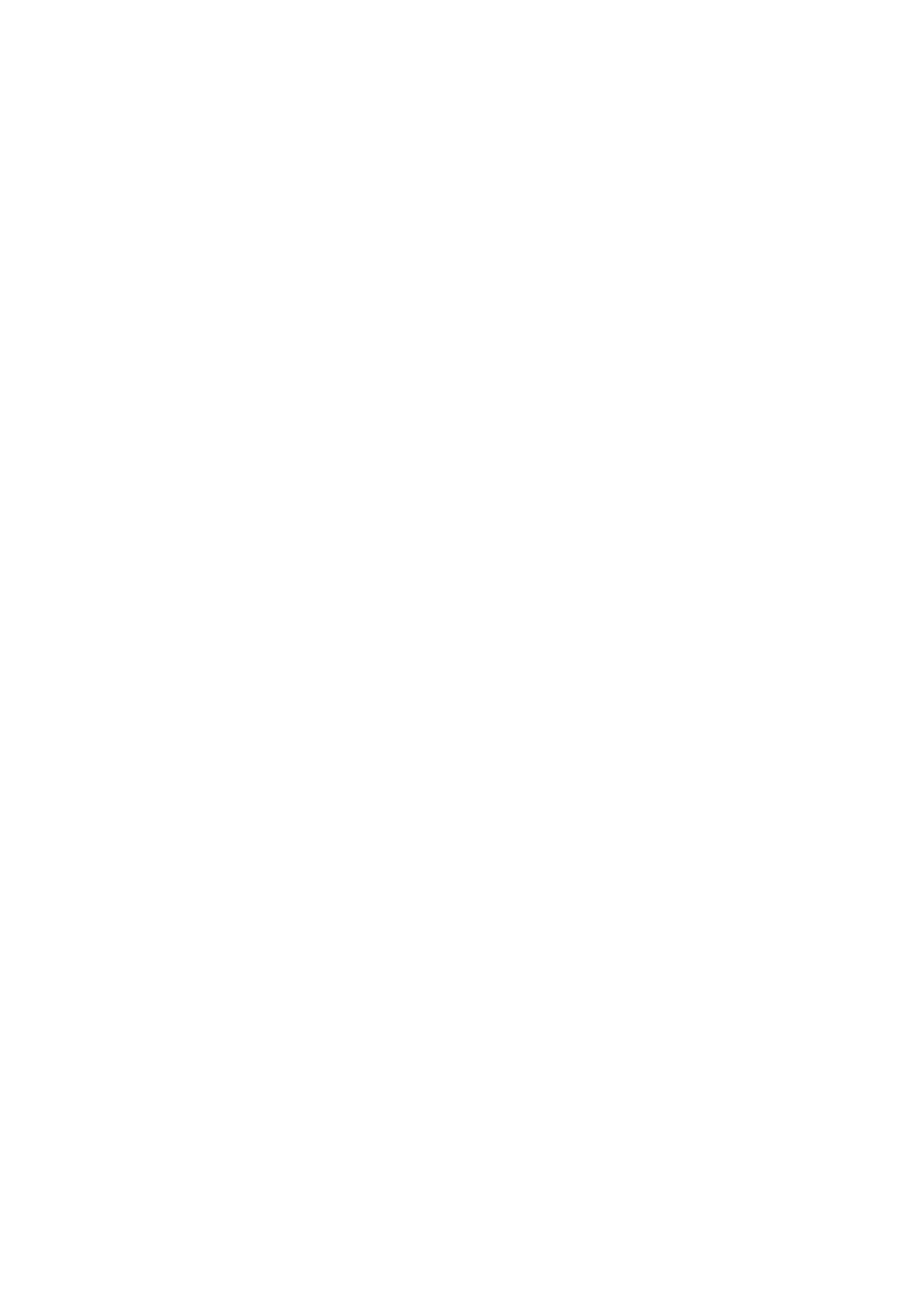## **1. INTRODUCTION**

Ever since shipping was introduced, shore-to-ship deliveries have been an important part of the industry. Spare parts, medical supplies and cash are a few examples that are being transported to ships daily throughout the world (Wilhelmsen, 2017). For ships not entering ports very often, deliveries have traditionally been carried out by launch boats and requires multiple things: preparation- and travel time, custom clearance, transfer from launch boat to vessel and the costs for manpower and fuel (Brännlund, 2019). The fossil fuel burned during these types of deliveries is a contributing factor to greenhouse gases and global warming (Kopp, 2019).

With a high demand of shore-to-ship deliveries worldwide and strict environmental regulations, more efficient and environmentally friendly alternative have started to infiltrate the shipping business: *Unmanned Aerial Vehicles* (UAVs), also called drones (Technidrone, 2019). According to the consulting company PWC (2016), many industries are turning to UAVs for their accessibility, speed and low operating costs compared to traditional methods of transport requiring manpower.

In 2016, the shipping company Maersk claimed to have made the first delivery by UAV to a vessel at sea using a UAV certified for explosive environments (Cage, 2016). From there on, the business has been investigating shore-to-ship solutions further and one of the most recent and relevant projects is called Skyways, which is a collaboration between the aerospace corporation Airbus and the ship agency Wilhelmsen (Airbus, 2018). The world's first trial of commercial UAV deliveries to a vessel at anchorage successively took place in Singapore where consumables were delivered in a total of ten minutes (Wilhelmsen, 2019).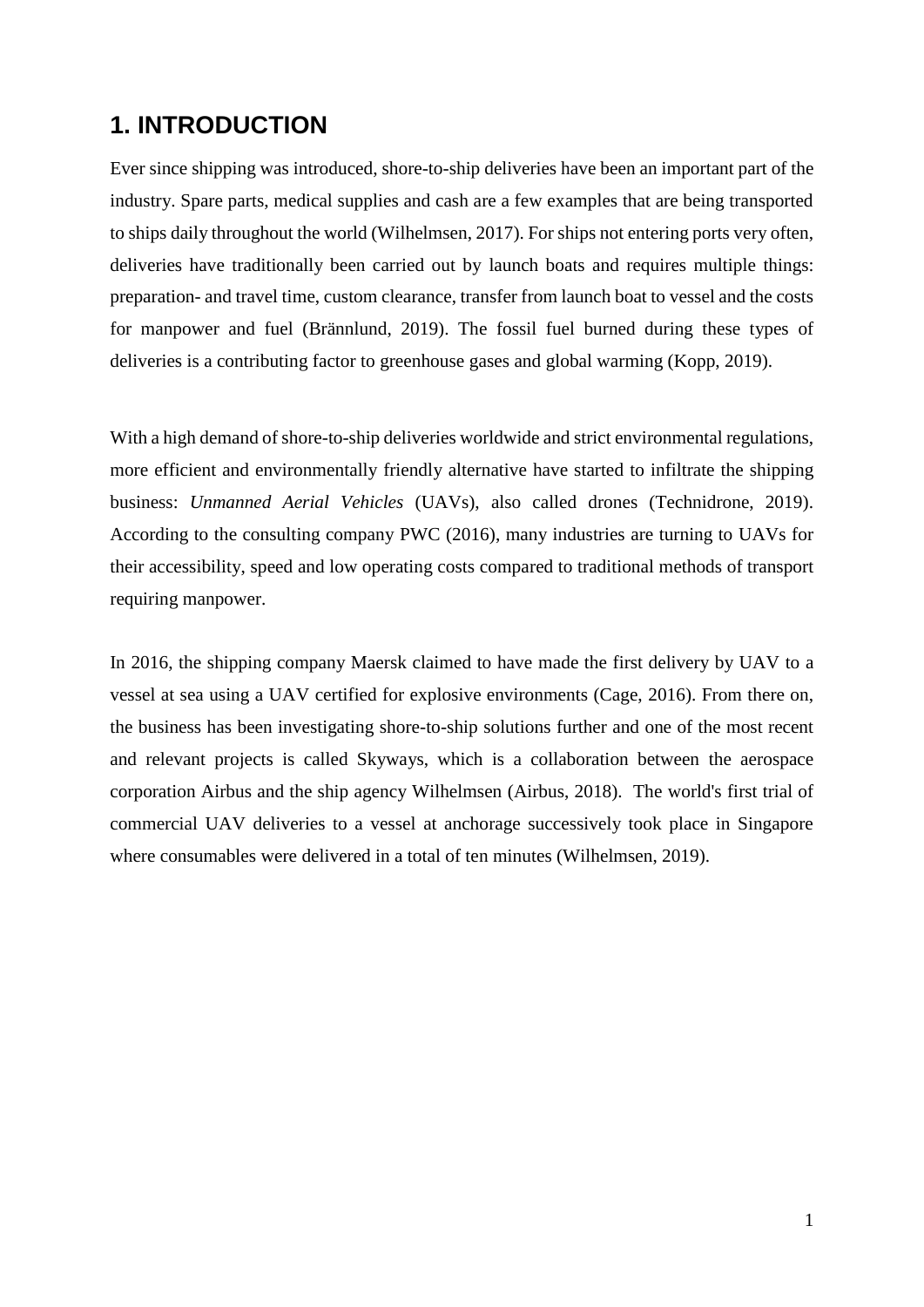### **1.1 Purpose**

The purpose of this study is to investigate the attitude towards shore-to-ship deliveries by UAVs from the shipping industry. This thesis will also study the benefits and limitations of UAV deliveries compared to the traditional method.

## **1.2 Research questions**

1. Is shore-to-ship delivery by UAV a potential replacement for traditional delivery by boat?

## **Sub question**

- 2. What are the main benefits with UAV deliveries for shipping?
- 3. What are the main challenges with implementing UAV deliveries in shipping?

## **1.3 Delimitations**

This thesis will focus on UAV deliveries as a replacement for traditional deliveries by launch boat. Swedish shipping companies and owners will be the primary groups of interest when looking at the attitude towards the method of delivery.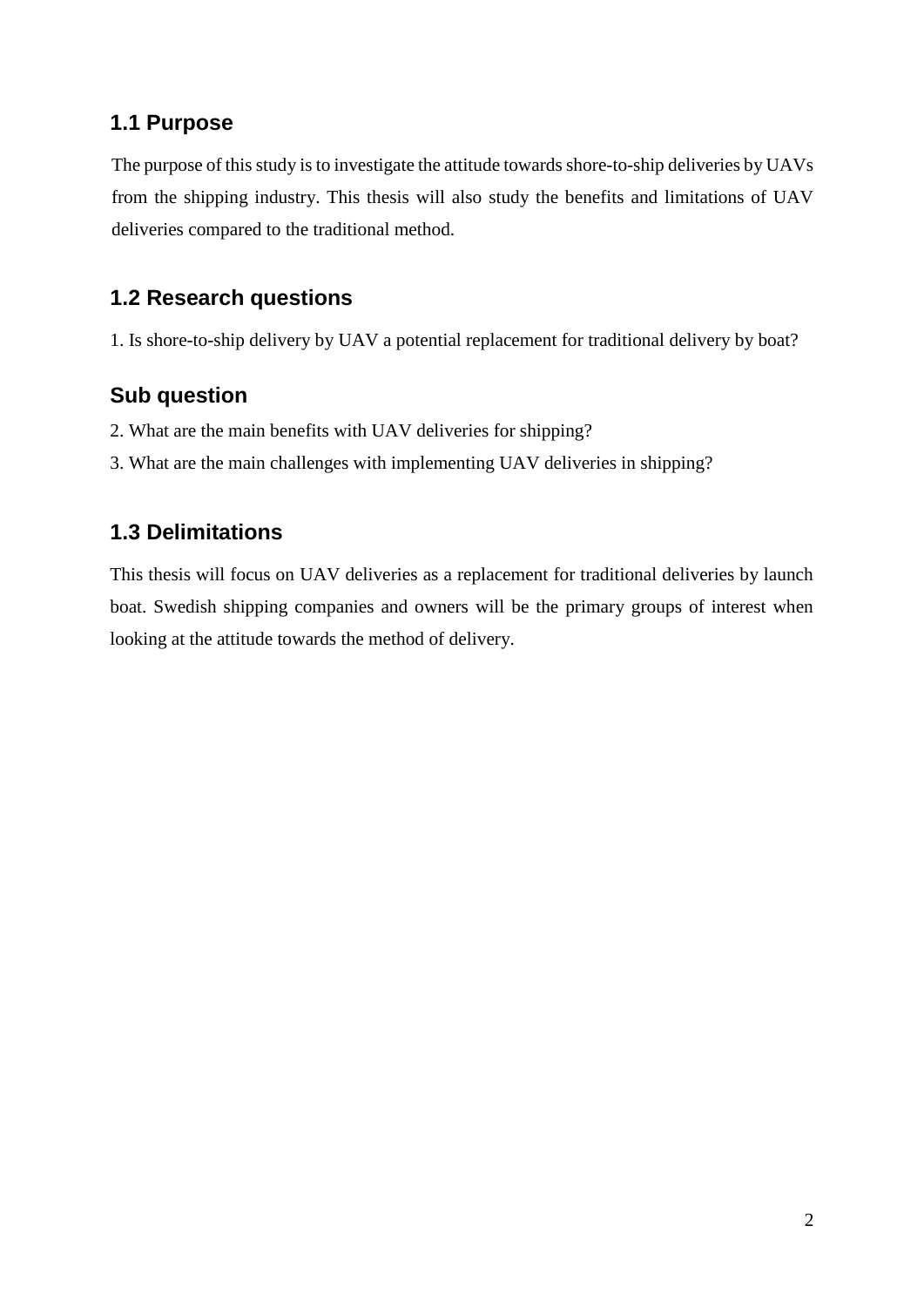## **2. BACKGROUND AND THEORY**

Transportation by water with shipping is something society has always been depending on since discovery and is today a vital part of the world economy (Britannica, 2019). The shipping industry today is responsible for 90 percent of the worlds trade and is the most cost-efficient transportation method (UN Business Action Hub, n.d).

One of the traditional methods to transport goods from shore to ship today is by launch boat (Brännlund, 2019). These types of deliveries can be complicated and expensive, often resulting in an average cost on 1000 USD or more (Cage, 2016). Marius Johansen, Vice President, Commercial at Wilhelmsen Ships Service (2019) when introducing their UAV delivery project *Skyways* says;

Delivery of essential spares, medical supplies and cash to Master via launch boat, is an established part of our portfolio of husbandry services, which we provide day in and day out, in ports all over the world. Modern technology such as Unmanned Aircraft Systems (UAS), is just a new tool.

Johansen also adds that the technology can push our industry forward and improve how we serve our customers.

#### **2.1 Traditional delivery method**

According to the European ship suppliers' organization (n.d), shipping is changing with a rapidly growing need for export, import and faster cargo handling, which has led to increased frequency of port calls, but less time spent in port. This has resulted in higher demands on suppliers and deliveries. Today, some vessels never trade in ports, but instead through ship-toship transfers, which leaves the ship with no other option but to have supplies delivered during anchorage (European ship suppliers' organization, n.d).

According to Gabriel Brännlund, General Manager at Scanjet Asia Pacific Pte Ltd, the most common method used for shore-to-ship deliveries is by launch boat. Brännlund (2019) describes this process as following: the delivery process starts with a receival of an inquiry from a customer, which is followed up by an order confirmation. Further on, the order is prepared for delivery and the customer is informed. The customer requests direct delivery to the vessel and receives the price for this. For the process to continue, the customer needs to confirm the cost. Arrangements for transportation are made and details for the ship agent is acquired. The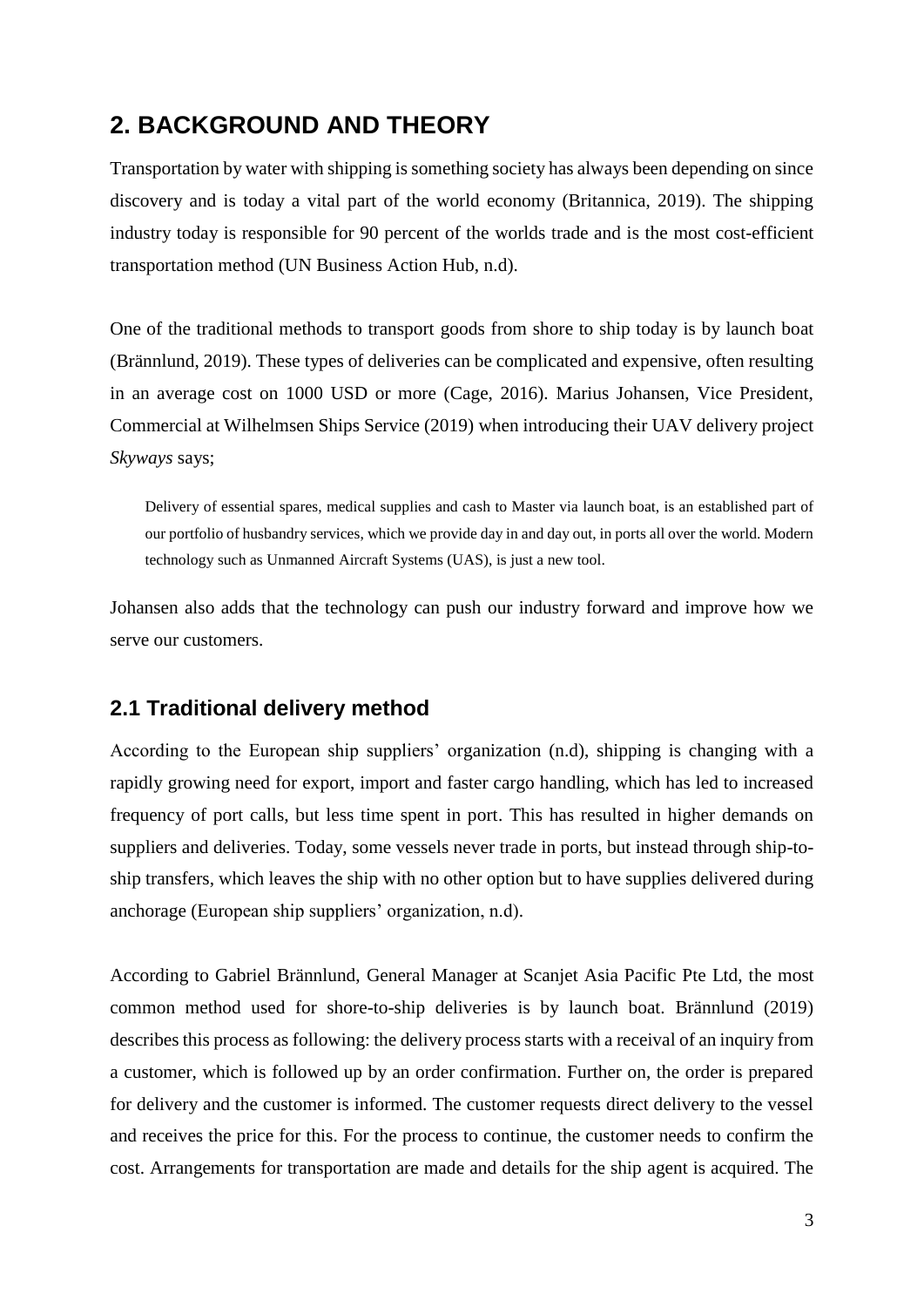agent is contacted, and the delivery can be coordinated in terms of estimated time of arrival and available timing for loading. Operations like anchoring can be time consuming and the immigration clearance needs to be all done before any personnel are allowed onboard the ship to complete the delivery. When coordinating is finished, the agent arranges collecting of goods and the transporter is arranging transfer of the goods from their warehouse to the loading port. These goods are loaded onto a launch boat after custom clearance is complete. The vessel is informed about incoming goods and at arrival, the launch boat is coordinating the delivery with the responsible Officer onboard. The goods are transferred to the vessel and the responsible officer are to sign and stamp the delivery order which then returns with the launch boat and transporter. The last step in the process is to send the invoice to the customer.

#### **2.2 Ship types**

Vessels of different commercial use varies in size and shape with a design to fit intended cargo (International Chamber of Shipping, n.d.). According to Stilwell & Woodward (2018) the mission of a ship is what determines the detail requirements and factors like what type of cargo is to be carried, required speed, operational area or distance to travel. It also lists different ship types: Tanker, Container ship, Roll-on/ Roll-off, Passenger ship and Dry bulk being some of them. On all of these ship types there are specific areas dedicated for helicopter operations, which can vary in location and size (Bhattathiri, 2017). These areas will likely be used for UAVs in shore-to-ship deliveries since the procedures will be similar to those of helicopters (Wilhelmsen, 2018).

#### **2.3 History of UAVs**

In the early days, a UAV was often referred to as an autonomous aircraft used in the air force with no pilot driving it (Nationalencyklopedin, 2019b). The first ever UAV was used in the first world war and the main purpose was to train air defence personnel. The first ever modern UAV was developed by Israel as a result of the October war in 1973 and was used for reconnaissance missions where it was often equipped with tv camera, infrared scanners or cameras (Nationalencyklopedin, 2019a). These UAVs were very efficient at searching through large areas in a short time and were able to circulate in the air for a long time with small risk of being discovered. The navigation was controlled through satellite, inertial or control operators which could be located anywhere in the world (Nationalencyklopedin, 2019b).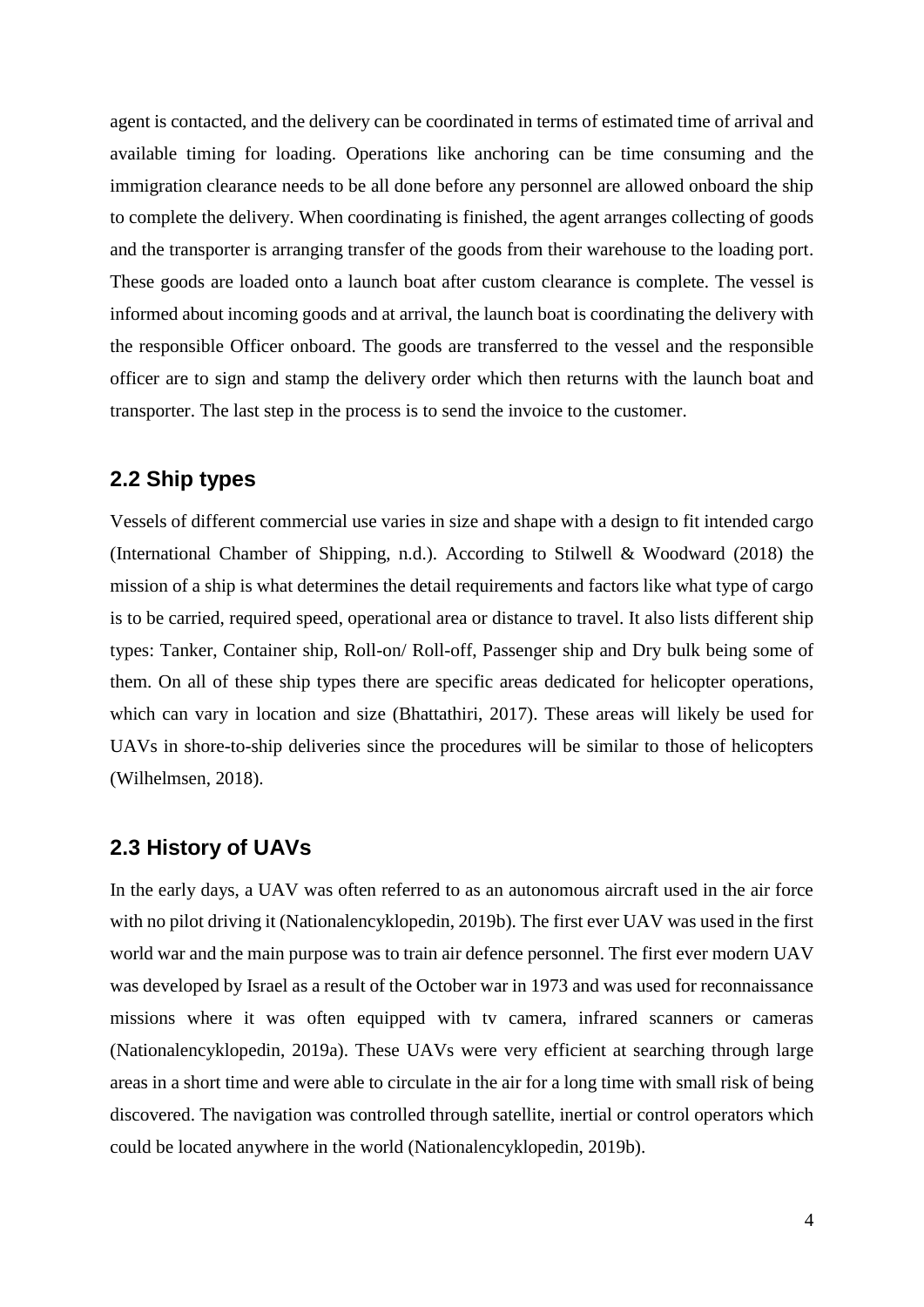Recently there have been numerous companies developing UAV deliveries as an option to be used for commercial purposes (Gce logistics, n.d). These companies have been using UAVs as a delivery method for spare parts (Gce logistics, n.d).

#### **2.4 Marine Application Areas**

According to the classification society DNV GL (n.d), there are currently many areas in the marine industry exploiting UAV technology where one of these areas is inspections and surveys. These are mainly performed in ship's cargo- and ballast tanks, cargo holds and structural components of offshore installations (DNV GL n.d). Some of the claims to why UAVs have been implemented in this area is the reduction of preparation times and the improvement of safety as a result of unmanned inspections. In comparison to regular surveys, this method allows high resolution documentation and can be completed in less time for lower costs (DNV GL n.d).

Another area is sulphur emission monitoring of ships inside Emission Control Areas (ECA) (Danish Maritime Authority, 2019). These ECA areas are established to limit SOx and particulate matter emissions which most commonly is achieved by limiting the content of sulphur in the fuel oils used onboard (International Maritime Organization, n.d). According to the Danish Maritime Authority (2019), specially designed UAVs can contribute to a more efficient enforcement of these sulphur limits. With special sensors analysing the content of the air when passing over a ship in operation, the operator will be provided with sulphur content data (Martek, 2017).

A third area where UAV technology is being integrated is shore-to-ship deliveries (Wilhelmsen, 2018). A recent experimental project called Skyways was started in a collaboration between Airbus and Wilhelmsen to develop what they call "a safe and commercially viable aerial unmanned delivery system for use in dense urban cities" (Airbus, 2018). Wilhelmsen has the largest ship agency network in the world and great experience of organizing deliveries of medical supplies, essential spare parts or cash to masters onboard ships every single day, all around the world (Wilhelmsen, 2018). With delivery by UAV instead of conventional launch boats, delivery costs would be reduced by 90 percent, many risks for injuries would be eliminated, and the environmental impact would be less (Wilhelmsen, 2018).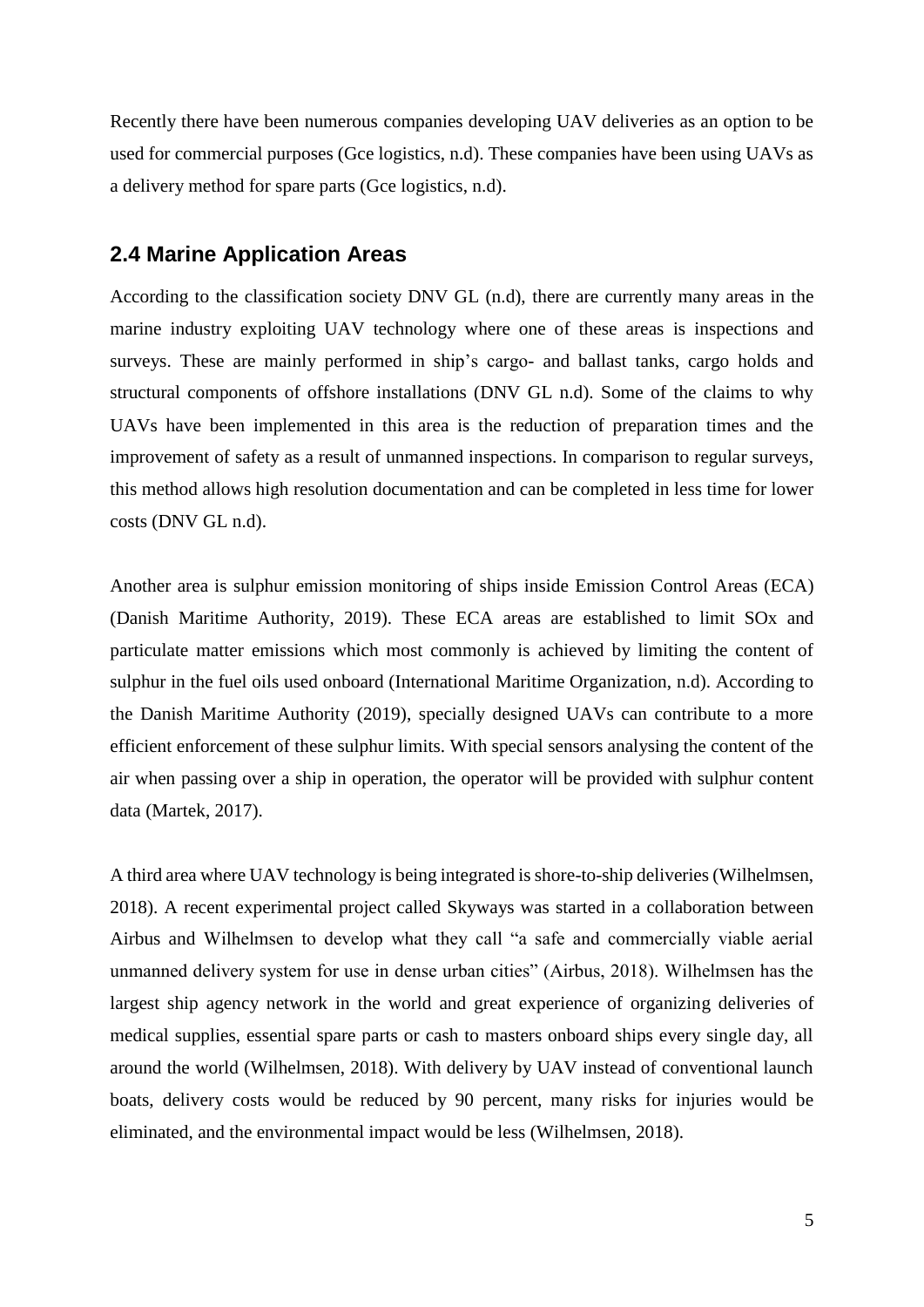#### **2.5 Lithium-ion batteries**

Lithium-ion batteries are increasingly being used in aerospace applications like UAVs due to their high energy density (Metalstech, n.d). They are commonly used due to its favourable characteristics like high output power, slow loss of charge when not in use, lack of memory effect, high energy density, fast charging and that they are maintenance free (Wu, 2015). Generally, they weigh less than other types of rechargeable batteries in the same size and the electrodes are made of lightweight lithium and carbon (Metalstech, n.d). There are some shortcomings with the battery type according to Yuping Wu (2015). In his book "Lithium-ion batteries" he mentions high costs for the positive electrode materials as one of them, and also the need of a special protection circuitry in order to avoid overcharging. Lithium-ion batteries are rechargeable batteries in which lithium ions move from the positive anode to the negative cathode during discharge and reversed during charging (Metalstech, n.d).

Leo Jeoh, Head of Aviation Safety Hub in Asia Pacific Region at Airbus, answers when asked about cost estimations regarding their project "Skyways" in collaboration with Wilhelmsen ship service, that generally one of the primary cost elements in UAV deliveries are the batteries. Jeoh says that typically used lithium ion batteries need attention since there are a limited number of charges. Jeoh also adds that these cycles are normally around 750 to 1000 depending on quality.

## **2.6 UAV types**

The type of UAV is of great importance to the technical characteristic (Ravich, 2016). The most common types are multi rotor, single rotor, fixed-wing and fixed wing hybrids (Chapman 2016; Ravich, 2016). Following chapter serves the purpose to provide an overview of these different UAV types, their general applications, advantages and eventual limitations. Shapes and design are often determined from the technical characteristics (Ravich, 2016).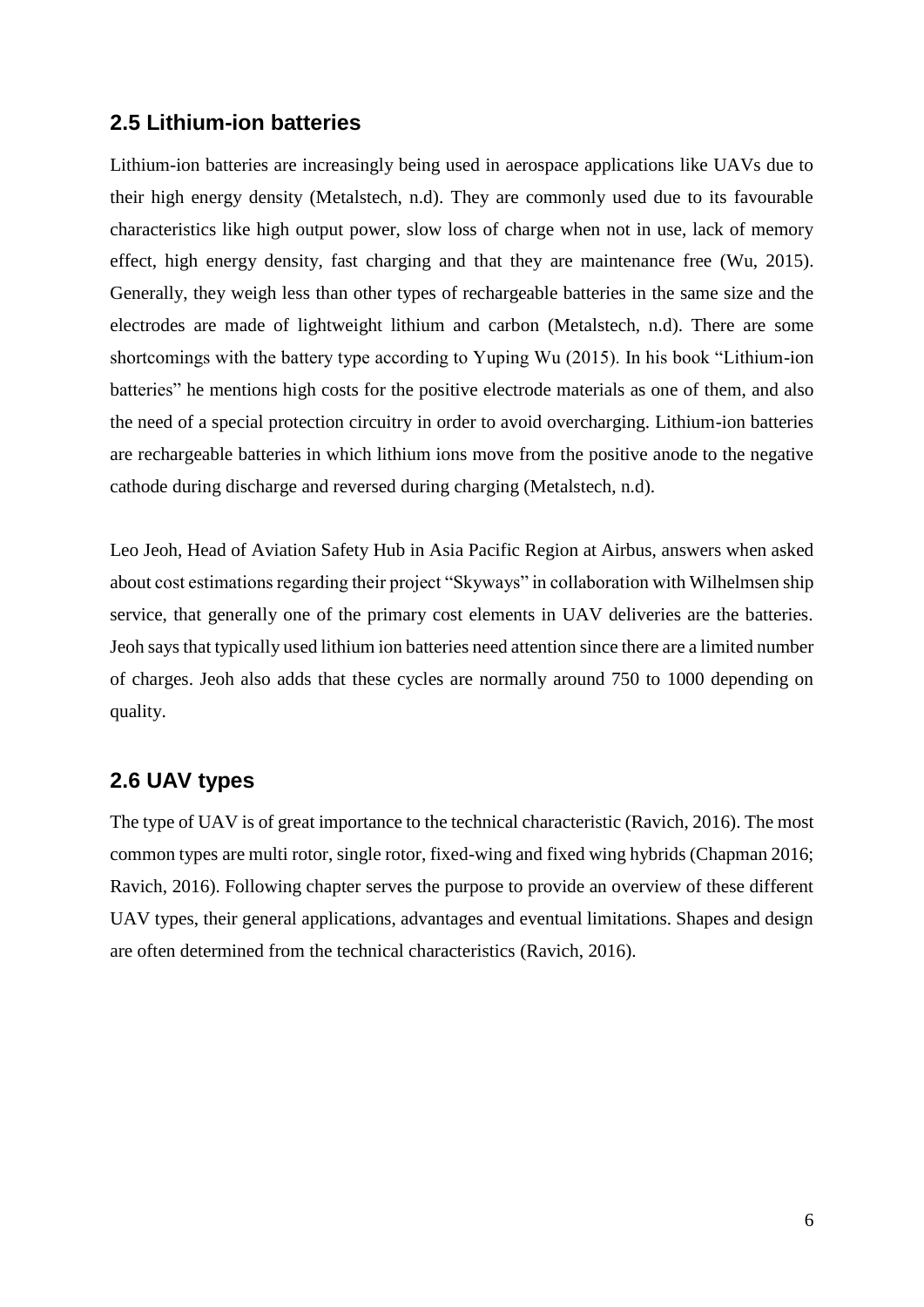#### **2.6.1 Fixed-Wing**

Andrew Chapman, NSW Director of Operations for Australian UAV (2016), says that a fixed-wing type, seen in figure 2.1, are using normal wings as lift force rather than vertical lift rotors As a result of this, the only energy use needed is to move forward, making it a very efficient design with high-speed capacity. Chapman adds that gas engines is an alternative for this type and because of the high energy density in the fuels that *(Aviation, 2016). CC-BY*



*Figure 2.1 Fixed Wing UAV flying* 

can be used, the aerial time can be around 16 hours, making this suitable for covering long distances and larger areas. Downsides with this type are the inability to hover in one spot, problem with launch and landing and that they are expensive to build (Chapman, 2016).

#### **2.6.2 Single-Rotor**

According to Chapman (2016), a single-rotor type, seen in figure 2.2, is constructed with a blade that spins relatively slow and it is typically much larger than other UAV types. Chapman also says that single-rotors are very efficient and can be powered by a gas engine for longer endurance. Downsides with this type are its complexity, vibrations and more expensive design (Chapman, 2016).



*Figure 2.2 Single rotor UAV standing still on the ground (Mckarri, 2009). CC-BY*

#### **2.6.3 Fixed-Wing Hybrid**

This is a type with aim to merge the ability to hover in place and to fly forward with higher efficiency, a merge of fixedwing and rotor design as can be seen in figure 2.3. This design is still very much in developing stage and has been used for the purpose of deliveries as experiment. This type has long flight time but compared to previously mentioned types, not the same hovering or flight forward capacity (Chapman, 2016).



*Figure 2.3 Fixed-Wing Hybrid flying in the air (Licht, 2015) CC-BY*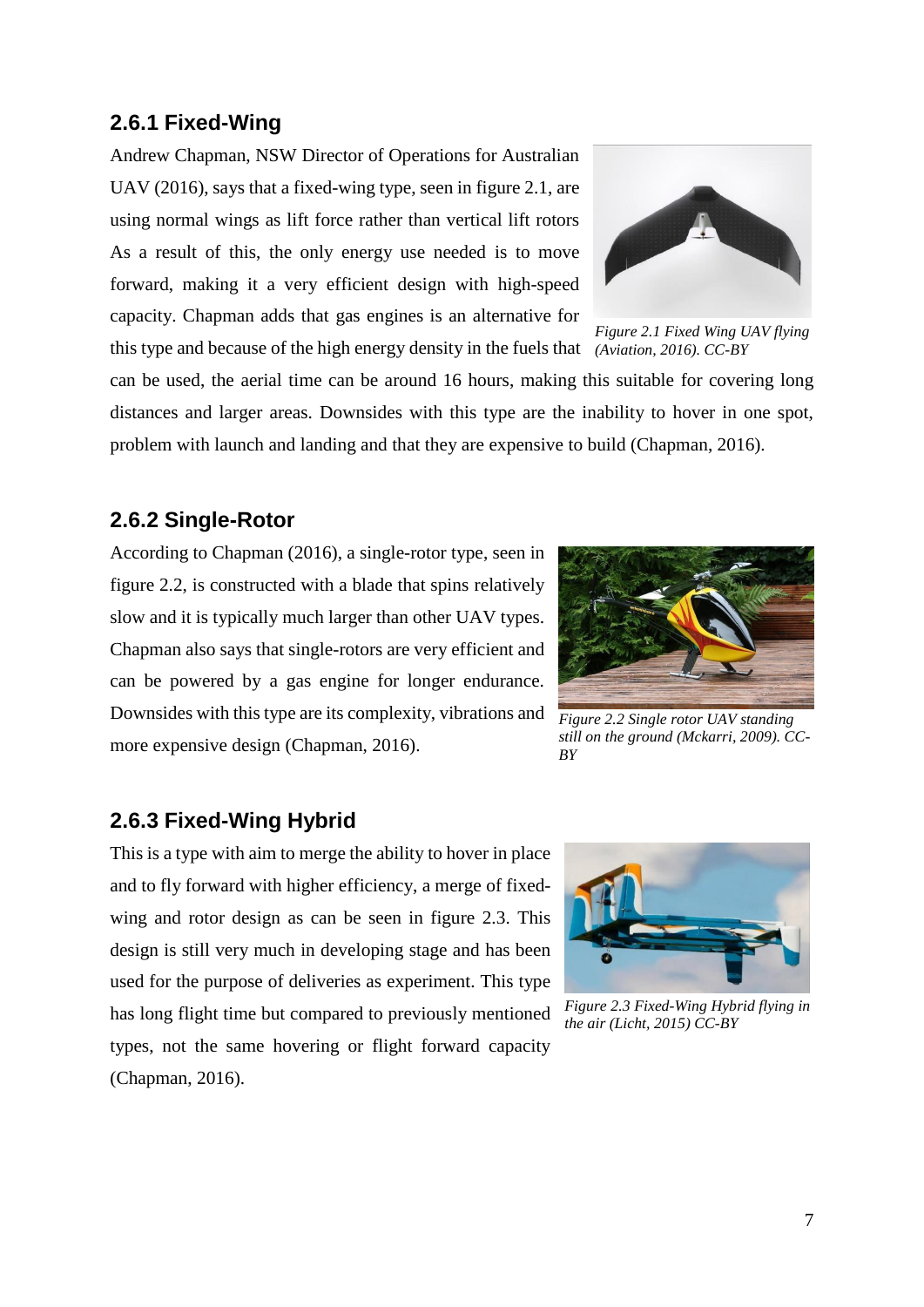### **2.6.4 Multi Rotor**

Multi rotor types of UAVs as shown in figure 2.4 are of a simple construction design and are relatively inexpensive according to Chapman (2016). Chapman also says that the multi rotor is performing well regarding position control and framing and therefore is fit for tasks like aerial photography work and visual inspections. Some drawbacks with the type are *(Pidvalnyi, 2018). CC-BY*



*Figure 2.4 Multirotor UAV with camera flying* 

the limitation of endurance and speed, which makes them unfit for tasks like large-scale aerial mapping or long endurance monitoring (Chapman, 2016). The type requires a lot of energy just to hover with its own weight and it is restricted to electrical powering due to practical reasons according to Chapman (2016).

The capacity of commercial multi rotor UAVs has a big variety depending on the purpose (Brown, 2019). In table 2.1, examples are shown to illustrate this variety in form of specifications (Griff Aviation, n.d; Brown, 2019).

| <b>UAV Model</b>         | <b>Battery Time</b> | Payload         |
|--------------------------|---------------------|-----------------|
| <b>DJI MATRICE 600</b>   | $16 \text{ min}$    | $6,0$ kg        |
| <b>DJI S900</b>          | $18 \text{ min}$    | $8,2$ kg        |
| <b>ONYXSTAR HYDRA-12</b> | $30 \text{ min}$    | $12 \text{ kg}$ |
| <b>FREEFLY ALTA 8</b>    | $16 \text{ min}$    | $18,0$ kg       |
| <b>Griff Savior</b>      | 30-45 min           | $200$ kg        |

*Table 2.1 Different models of multirotor with its maximum payload and battery time (Author's own copyright)*

### **2.7 Categories for permit**

The use of UAVs has increased significantly through the years and more people are using UAVs for private use (Hobbs, 2010). According to Hofverberg (2016), most of the UAV models carry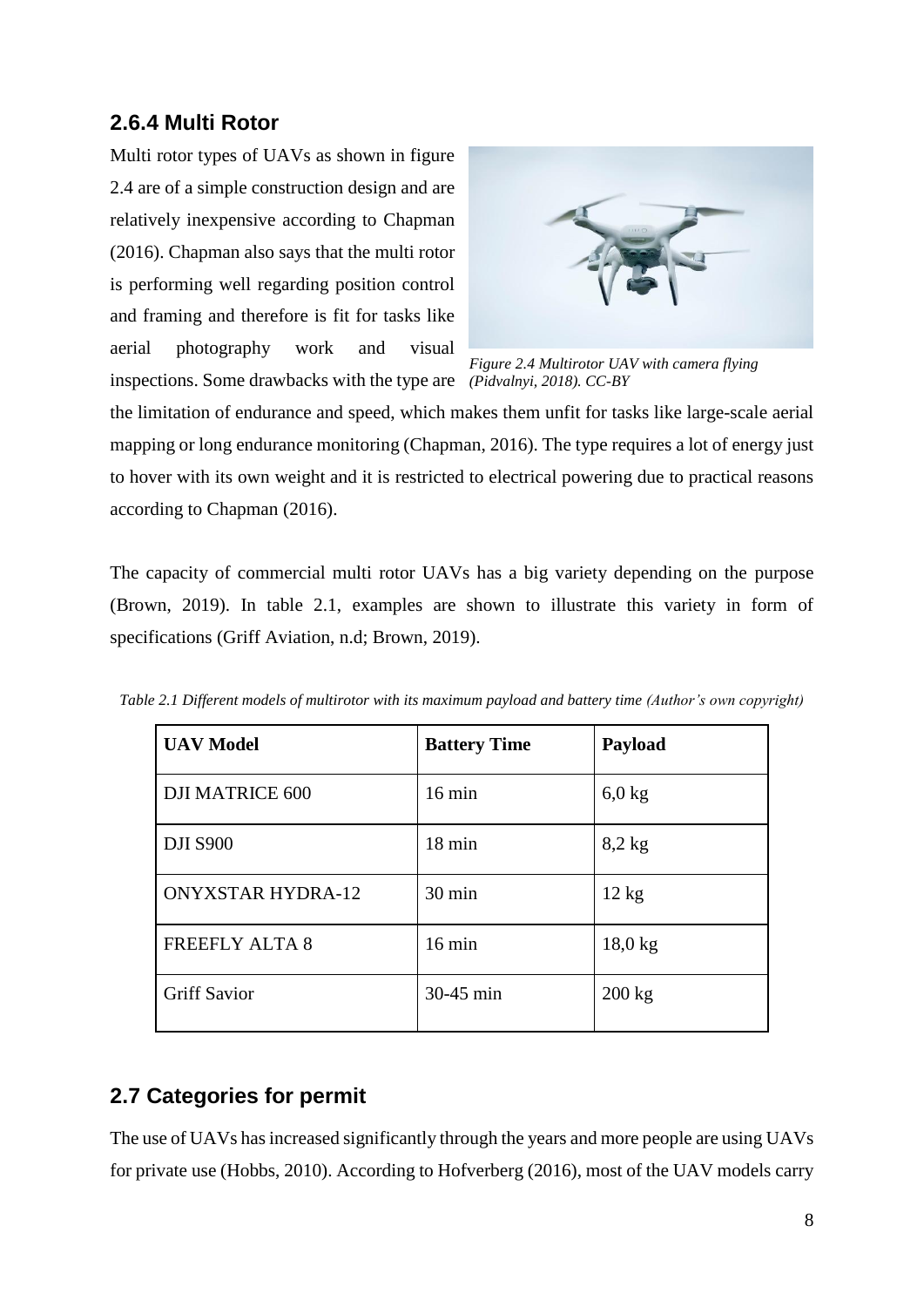a camera for visual purposes. The increased use and relative few regulations have pushed the authorities to divide UAVs into five different categories (Hofverberg, 2016). Following chapter will present the requirements and rules for operating UAVs in these different categories.

## **2.7.1 Category 1**

UAVs weighing less than 7 kg requires no permit to fly but there are some rules that needs to be followed (Transportstyrelsen, n.da.).

Transportstyrelsen (n.da) lists requirements for category 1 as:

- Mark the UAV with the operator's name and phone number.
- Liability insurance is not required but essential because home insurance may not cover damages.
- Make sure that the UAV is in good shape and have functional lightning if night flying.
- Designate a pilot as Captain and plan the route before the flight.
- Fly within sight and maximum 120 meter above ground.
- Keep distance from humans, animals and properties.
- Prohibited to fly over restricted airspace (prisons, military and airports).
- Make way for all other air traffic.
- Don't fly closer than 1 km from a heliport.
- Always fly within the airports control zones or traffic information zones.
- If flying outside the airports different flight zones, contact the airport.
- Do not take offensive photos and do not spread flight photos without permission.
- Make sure the radio equipment is CE marked and the right frequencies are used.

## **2.7.2 Category 2**

UAVs weighing in between 7 kg to 25 kg and flown within the visual line of sight requires permit to fly. In order to get the permit, requirements written in category 1 and the ones stated below needs to be fulfilled (Transportstyrelsen, n.db.).

Transportstyrelsen (n.db) lists additional requirements for category 2 as:

- UAVs equipped with auto flight along their programmed route shall always have the possibility for a pilot to cancel and take over the control for evasive actions.
- The UAV should have a built-in fail system with the ability to interrupt the flight.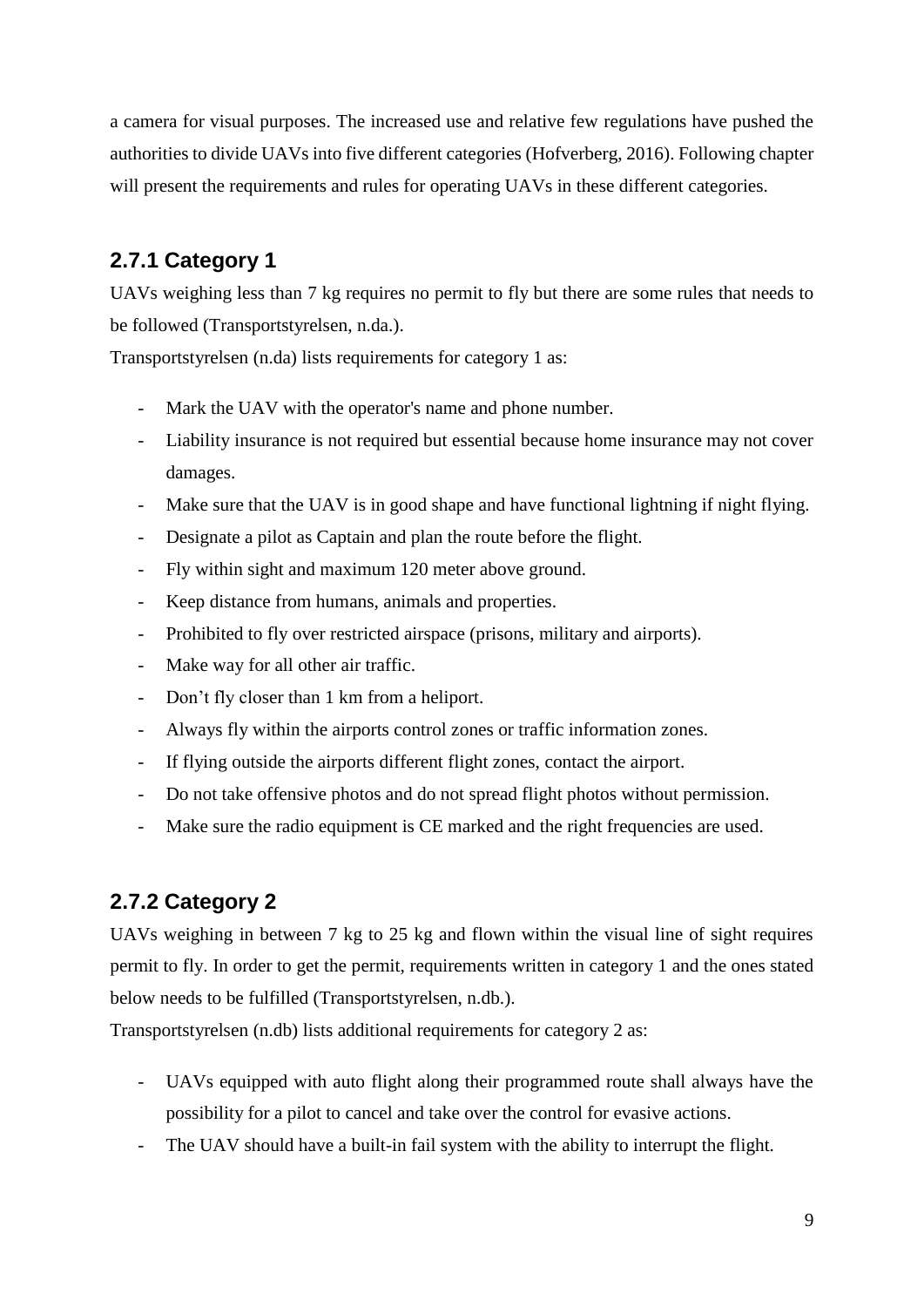- Flights should be documented in a logbook or equivalent with information such as dates, pilot in-command, aircraft-ID, departure and landing sites, flight time, total flight time, commissions type as well as deviations.

This permit requires an insurance with the exception if the drone is used for private purpose and weight less than 20 kg (Transportstyrelsen, n.db.).

The pilot must also complete training for the relevant unmanned aircraft system and pass the Swedish transport agencies practical and theoretical exam before the permit is issued (Transportstyrelsen, n.dc). The pilot should also possess knowledge of air law and ATC procedures found in AMC1 FCL.210; FCL.215 in Part-FCL.

## **2.7.3 Category 3**

UAVs weighing more than 25 kg and flown within the visual line of sight requires permit to fly and is for organizations that are using UAVs (Transportstyrelsen, n.dd). To achieve permit, the pilot must complete training and exam which is stated in category 2 and send in an application form with two main parts: general information and an operations and maintenance manual (Transportstyrelsen, n.dd). According to Transportstyrelsen (n.dd), it should be stated in the general information:

- Company or applicants e-mail, phone number and postal address.
- Depending on the organization the identity number for the personal or corporate.
- CVs of the person responsible for operations, operations officer, technical officer and pilot as well a description of the organization or management assigned for the operations.
- Information of the planned operations.
- Information of the unmanned aircraft system such as designation/manufacturer, dimensions and other technical specifications. Type of flight control system and a presentation of how the requirements of Chapter 4, section 10-17 of TSFS 2017:110 is compiled (Transportstyrelsen, 2017).
- A copy of the insurance certificate.

The operations and maintenance manual shall contain information stated in Chapter 4, Sections 18-19 of TSFS 2017:110 (Transportstyrelsen, n.dc).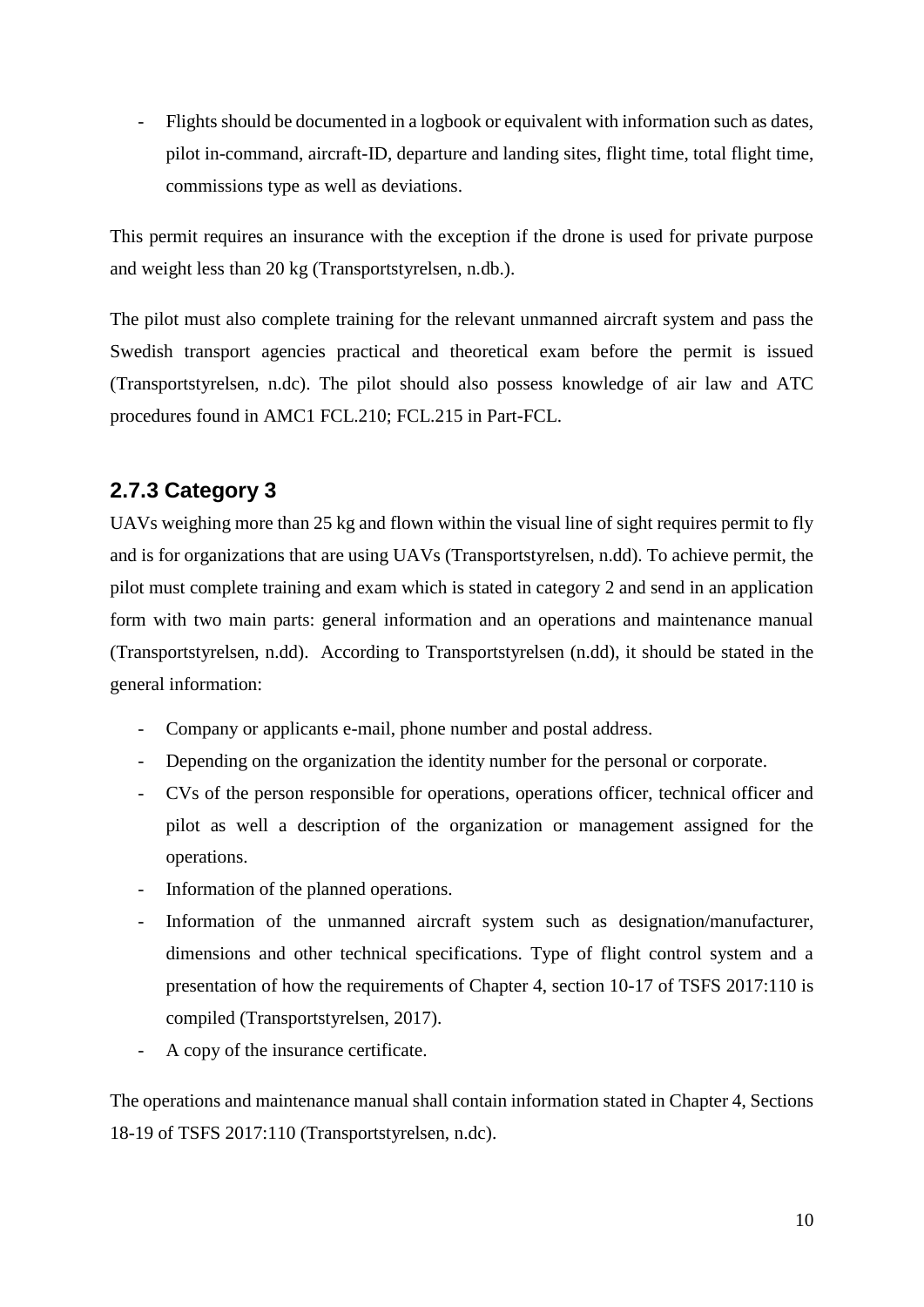#### **2.7.4 Category 4**

If UAVs are intended to be flown beyond the pilot's visual line of sight and without any special operating limitations permit category 4 is required (Transportstyrelsen, 2017). To achieve a full permit to be issued, the drone must have a type certificate. It should also be equipped with a fully approved detection and avoidance of other aircraft system. General rule, the application should contain the information stated in annex 4 in the Swedish Transport Agency's Regulations on Unmanned Aircraft TSFS 2017:11 (Transportstyrelsen, 2017).

#### **2.7.5 Category 5**

This permit is a special permit for when certain operations exempted from categories 1 - 3 is being used (Transportstyrelsen, n.de.). This permit can be divided into 3 subcategories, 5A, 5B and 5C. 5A are for UAVs flying higher than 120 meters from the ground. 5B are for UAVs flying beyond the pilot's line of sight, exception applies if the UAV is visual for observers then the observers must monitor the air and ground for safety of obstacles. 5B has some exemptions for category 1, 2 and 3. 5A and 5B can be applied as a separate or supplement permit to category 2, 3 and 1 but with the exception that a built-in fail system is installed (Transportstyrelsen, n.de.). If applied to a category the requirements for that must also be fulfilled in order to get the 5A accepted.

UAVs, which do not fall into any of the categories stated above, should be carried out with 5C special permit. For example, operations where flights are beyond visual line of sight and in special areas or flights higher than 120 meter above water or ground (Transportstyrelsen, n.de.).

#### **2.8 Classification for explosive atmospheres**

Xamen technologies, a company based in south western France has developed an ATEX classified UAV called "LE-8X Dual ATEX" which is approved to carry out close investigations where there is a risk of explosion or to make deliveries to tanker ships (HazardEx, 2016). They conducted the world's first UAV delivery to a Maersk tanker in the North Sea, using a UAV, which at the time could carry 2kg in payload and travel in 16 m/s.

According to the Health and Safety Executive (HSE) (n.d), ATEX is the name of two European directives that is regulating explosive atmospheres. An explosive atmosphere can be created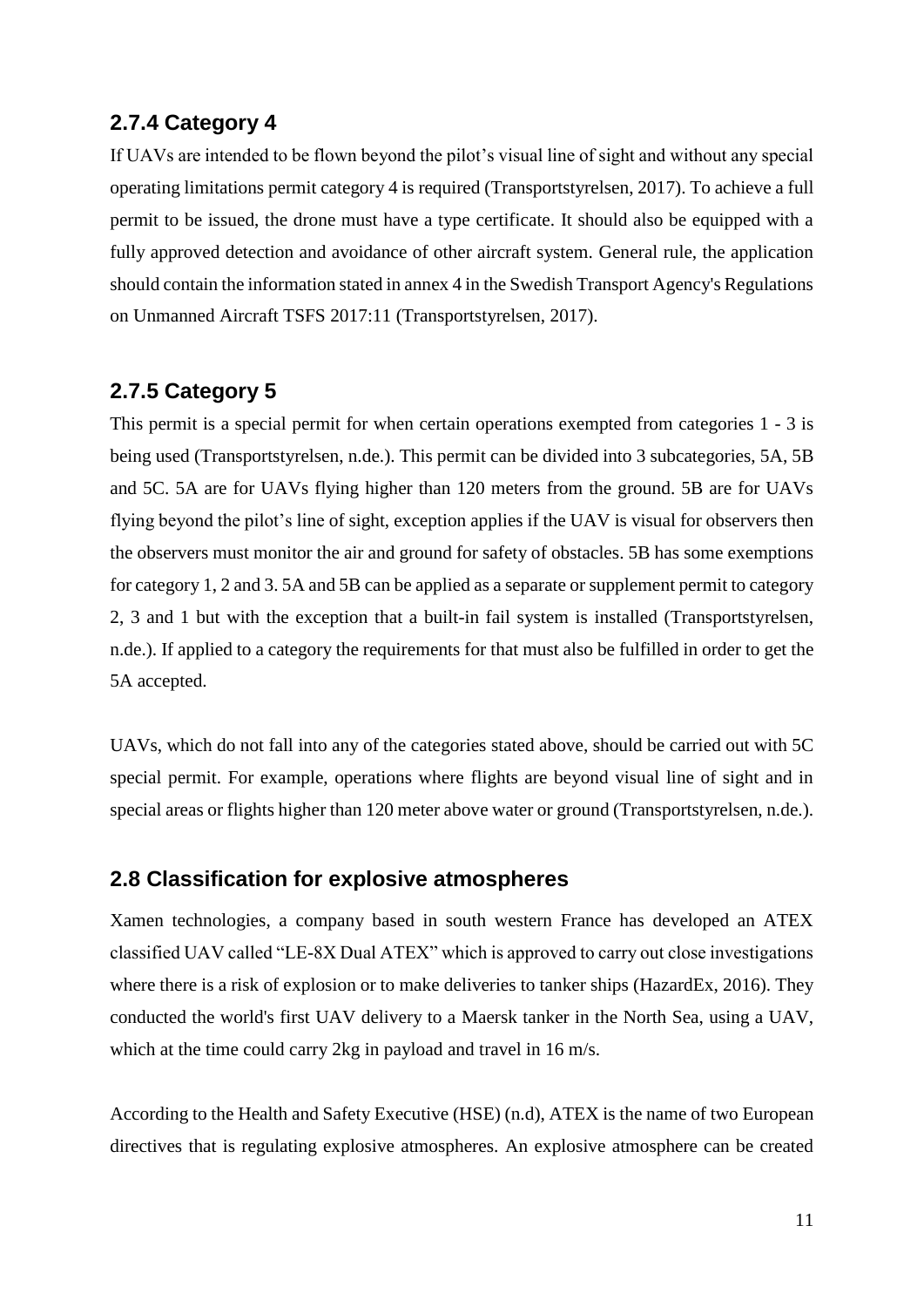when mists, vapours, combustible dusts or flammable gases mix with air, according to HSE (n.d). In this atmosphere, in atmospheric conditions, a source of ignition will cause an explosion. Atmospheric conditions are temperatures between -20 degrees and 40 degrees under a pressure of 0,8 to 1,1 bars.

In order to meet the requirements for ATEX classification according to HSE (n.d) is that manufacturers or suppliers must assure that their product meets the essential health and safety requirements. This normally includes testing and certification by a third-party body. When the equipment or product has passed the certification, it is marked with an "EX" symbol, indicating approval for use in explosive atmospheres. This type of certification makes sure that the equipment is fit for the purpose (Health and Safety Executive, n.d).

To categorize environments by different levels of danger, ATEX is using zone numbers as seen in figure 2.5 (IPU, n.d). These zone numbers are selected based on the risk or chance for an explosive atmosphere to occur and its persistence if it does. ATEX also distinguishes explosive atmospheres created by dust or gas. ATEX zone 0 with gas present is the most dangerous workspace type out of all zones (IPU, n.d).



*Figure 2.5 Illustration of ATEX zones (Authors own copyright)*

#### **2.9 Communication**

While the shipping industry is growing, the importance of safety and security is growing as well and when critical decisions must be made, good communication is essential (The maritime industry knowledge centre, n.d.). Onboard ships advanced communications system such as satellite, land-based radio and telephone infrastructure is used. For UAVs the communication systems are vital in order to obtain desired data (BATS Wireless, n.d.). In this chapter, some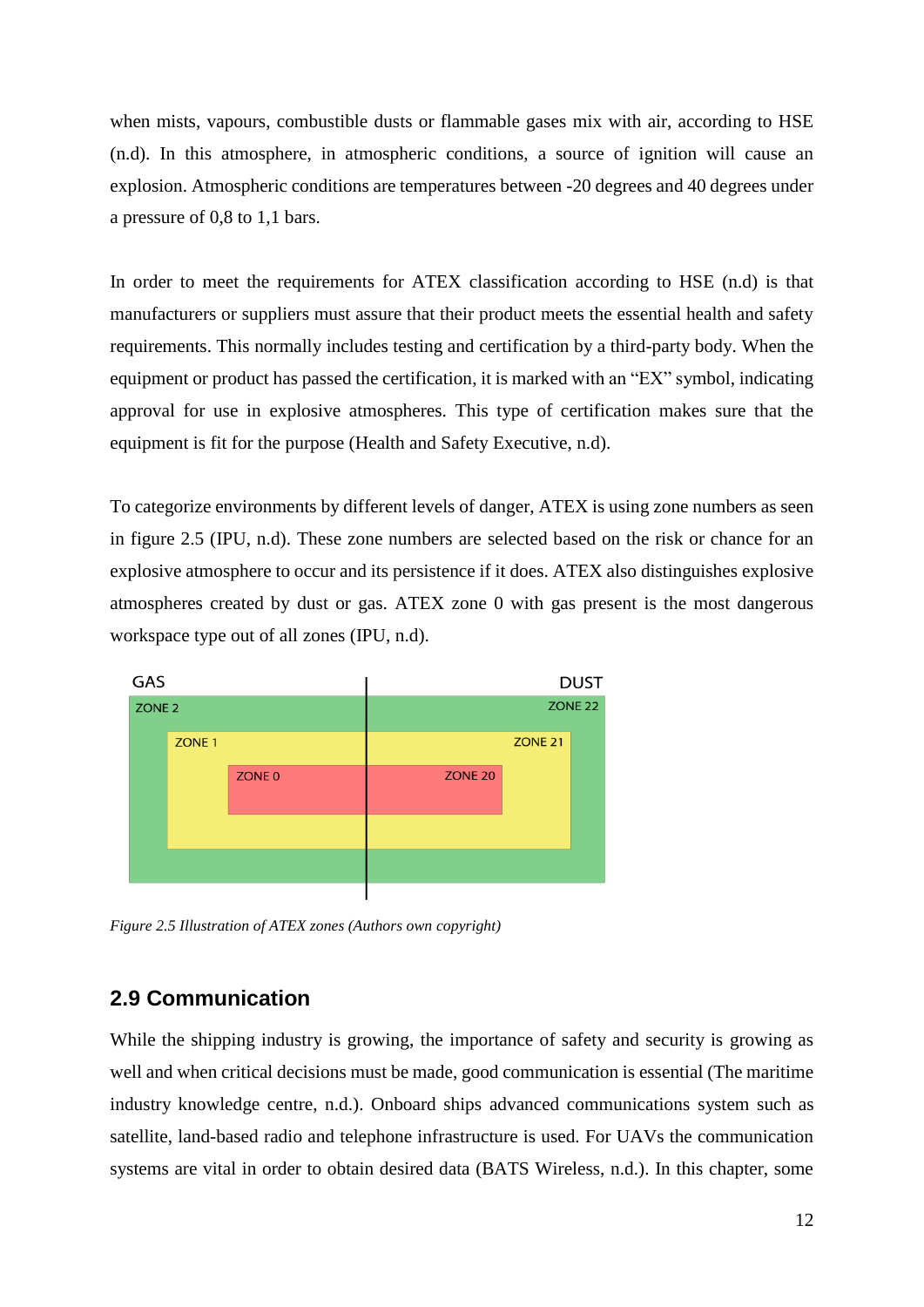examples of communications models will be presented and what regulations that applies to them.

#### **2.9.1 SOLAS regulation for VHF radio onboard**

Every ship at sea must be provided with a VHF radio with enough capacity to transmit and receive distress alerts, maritime safety information, search and rescue, coordinating communications, on-scene communications, general info and bridge-to-bridge from shore-toship (International Maritime organization, 1974).

#### **2.9.2 Transmission for UAVs**

According to the learning site getFPV (2018), two of the most critical parts required to operate a UAV is a radio transmitter and radio receiver. The transmitter is an electronic device that is using radio frequencies in order to transmit commands wirelessly. The commands are transmitted via a fixed radio frequency to the receiver, which is located in the drone as described by getFPV (2018). The purpose of this is to "translate" the actions and commands made by the pilot into manoeuvring and movement of the UAV. According to Barry Davis (2016) the transmitter and receivers comes with a number of channels, each one assigned to a particular function. Four of these functions: pitch, throttle, yaw, and roll, are essential to accomplish basic manoeuvring (getFPV, 2018).

Frequencies used today depends on the type of UAV, the payload and the flight characteristics (Ravich,2016). Two very popular bands for commanding and controlling UAVs today is the 2.4000 - 2.4835MHz and 5.470 - 5.725MHz (Ravich,2016).

### **2.9.3 Hijacking**

According to Feng et al (2017), the use of civil UAVs is growing rapidly. Feng et al adds that this raises serious security challenges and since UAVs today rely upon GPS navigation during middle or long distance flights, it is vulnerable to deceptive GPS attacks where the UAV can receive false GPS signals. These spoofed signals can be modified to cause the receiver to read its location someplace where it is not (Feng et al., 2017).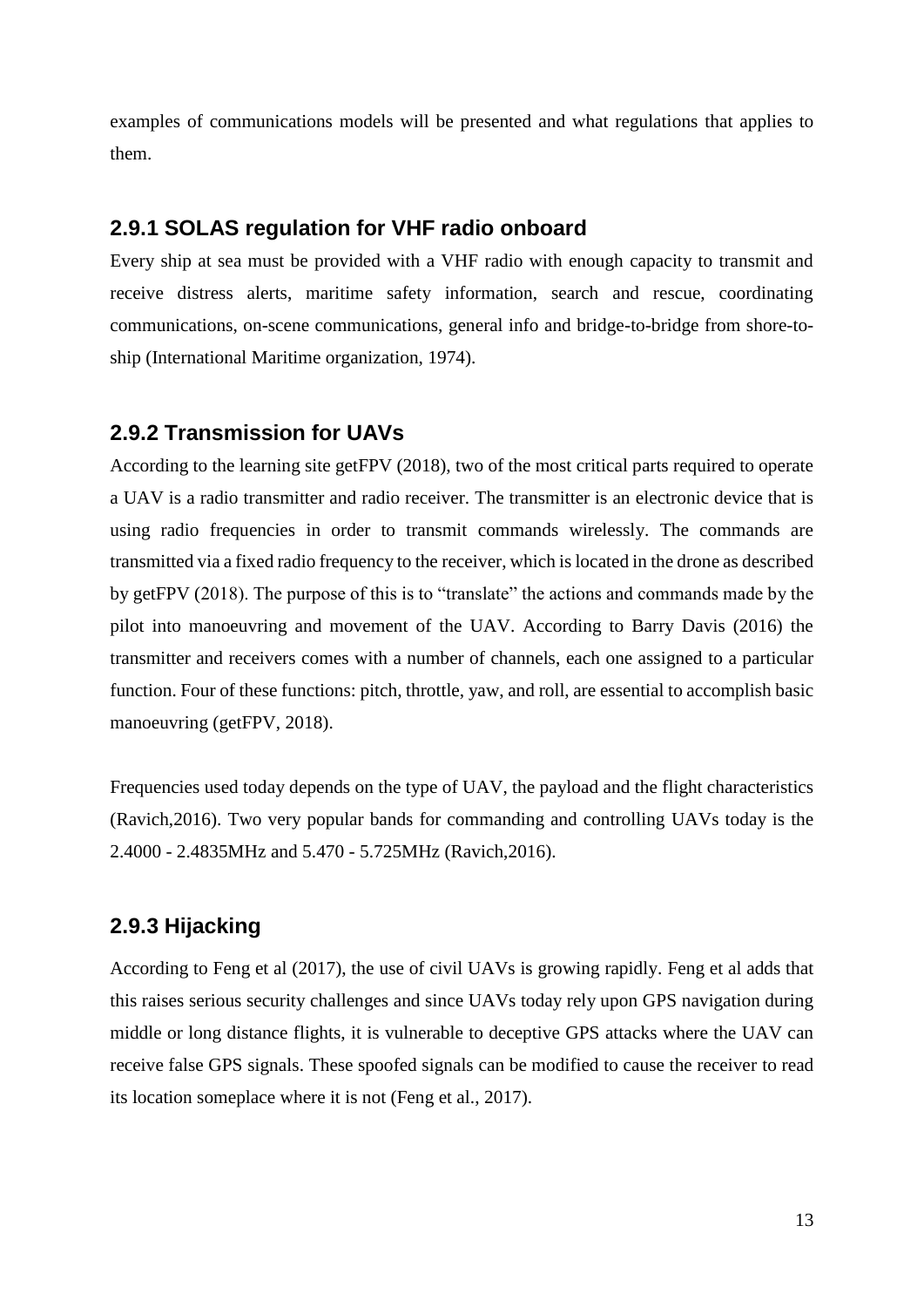According to Malek Murison (2018), the company Amazon successfully filed a patent titled "Hostile takeover avoidance of unmanned vehicles" which relies upon a "heartbeat" function. Murison explains that the heartbeat is transmitted as a signal every few seconds and if it were to be stopped, which would occur in the event of a hijacking, it would switch from normal to safety mode. This would force the UAV to perform pre-programmed manoeuvres in order to re-establish communication, take control, land in safety and send out an alarm (Murison, 2018). Murison continues to explain that a function like this could prevent individuals or systems to be able to control UAVs by hacking the communication signals sent from the controller.

#### **2.9.4 Delivery information to customer**

Marius Johansen, Vice President, Commercial at Wilhelmsen's ship service (2018c) regarding delivery confirmation and customer communication says;

In terms of delivery confirmation and communication with the vessel as well as the boarding officer, along the delivery process, we have been fortunate to develop an app together with a company called Tockan. In essence, the app is very similar to functionality to known apps like Uber, Grab, or Foodpanda.

He continues by saying "these types of applications, provide a very smooth user interface and allows you to get confirmation once you have ordered, when the parcel is on its way and a final confirmation from the customer once the package is received". Johansen adds that if confirmation in paper form is required, it is possible to have the UAV bringing it back to shore.

#### **2.10 UAV to Ship**

In a study conducted by Wang & Bai (2018), a simulation module was created to illustrate how a UAV can land safely onto a ship in a specific designated area. This area was made out of a helipad platform. The process was divided in two different stages. The first stage consisted of the drone locating the ship, which was managed by having four red led lamps organized into a square around the helipad. With the help of a mounted camera, it was possible to navigate towards the red lamps above and hover over the helipad. When hovering above the pad, the process entered the second stage, which was completed by using the bottom camera of the UAV to further centre and place itself over the helipad. Considering the movement of a ship under way, an ultrasonic altimeter was used as compensation combined with the four lamps. Wang &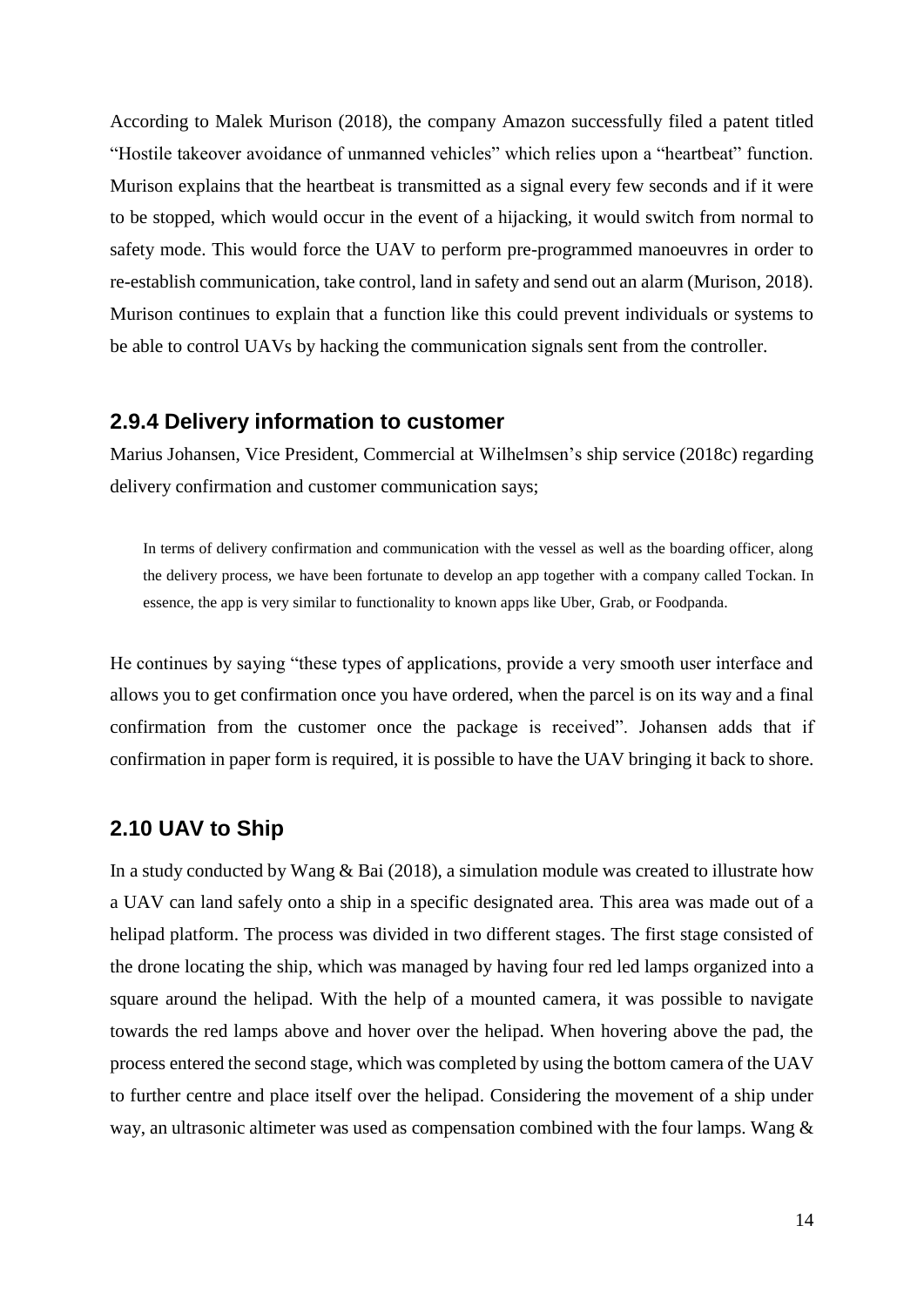Bai says that this made it possible to achieve good accuracy and to safely, autonomously land on the helipad.

In 2016 Maersk claimed to be the first company delivering supplies from a barge to a vessel using a drone (Cage, 2016). Another development in 2018 has been made by Wilhelmsen ships service and Airbus where they were setting up stations to pilot spare parts, documents, water test kits and 3D printed consumables to vessels at anchor from Singapore port's marina south pier (Wilhelmsen, 2018b). The first delivery trial was of 1,5-kilogram 3D printed consumables to an Anchor handling tug supply vessel named *M/V Pacific Centurion* which was located 1,5 kilometres from the launching position (Wilhelmsen, 2019). The delivery was completed and landed on shore again after 10 minutes.

According to the Maritime Executive (2019), Griff Aviation, a Norwegian UAV builder, is working on a large shore-to-ship delivery system for the offshore sector. They also say that Griff have received support from the Research Council of Norway, the Northern Research Institute and Olympic Subsea. Griff Aviation is best known for the Griff 300, which are designed for payloads of up to 500 pounds (MarEx, 2019)

#### **2.11 Delivery costs**

Delivery of supplies to a ship can often be very expensive (Gcaptain, 2017). Smaller launch boats are typically used for transport of supplies or goods to vessels at sea every day globally (Wilhelmsen, 2019). A delivery cost estimation was made of a "spare part package" to around 450 USD by Gabriel Brännlund, General Manager at Scanjet Asia Pacific Pte Ltd from warehouse to vessel in Singapore. According to another source, Marius Johansen, Vice President, Commercial at Wilhelmsen Ships Service (2017), an average cost for these types of delivery is around 1500 USD regardless of size or quantity of parcels. Since this type of transport will always require a crew for the boat with manpower and fuel, the price will always remain similar. By using UAV deliveries instead, these factors no longer affect the price and can therefore be reduced with up to 90% in some ports (Wilhelmsen, 2019). Wilhelmsen (2018c) continues to say that they have made an estimate that is indicating possible savings of 675 million USD for the industry as such.

With an average of three UAV deliveries per year for one vessel, the potential cost reduction can result in 3000 – 9000 USD with a UAV capable of carrying smaller payloads (Cage, 2016).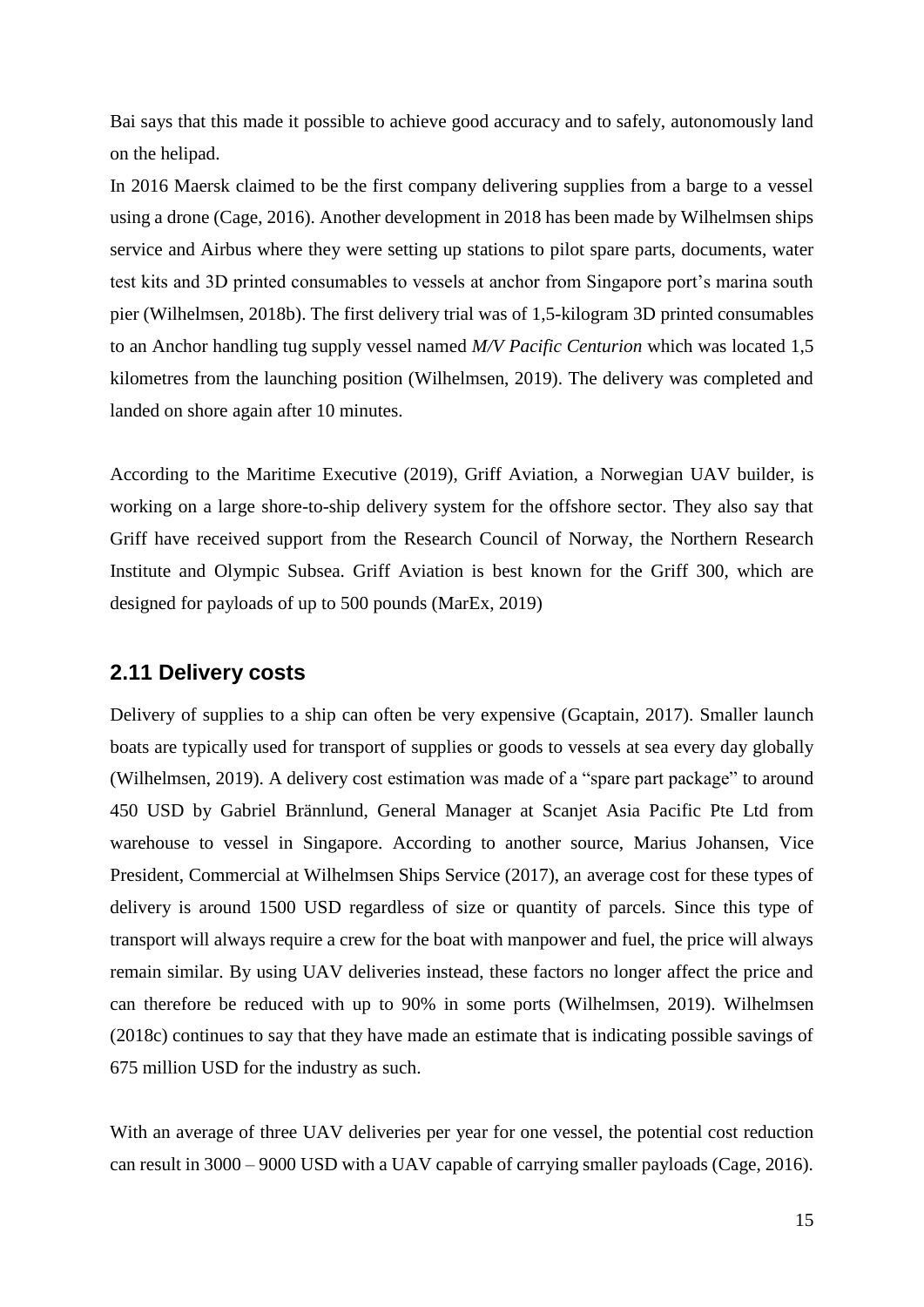Other primary costs that can be found in UAV deliveries are ground control systems, manpower for operations, UAVs and batteries (Jeoh, 2019).

#### **2.12 Environmental impact**

According to data acquired from the United States Environmental Protection Agency (EPA) (2017), the largest source of Global anthropogenic greenhouse gas (GHG) emissions from human activities in the U.S is from burning of fossil fuels. Burning and combustion of fossil fuels are responsible for the rising concentrations of GHG in the atmosphere and has resulted in increased capacity of absorbing infrared radiation (Mann, 2019), meaning better absorption of heat from the sun and increased temperature. This environmental issue is often referred to as the "greenhouse effect" (Department of the Environment and Energy, n.d). Nitrogen oxides (NOx) is another by-product which is formed when fuel is burned (EPA, n.d). NOx is typically known for contributing to the environmental issue "acid rain", which can be harmful to sensitive ecosystems such as forests and lakes (EPA, n.d). Fossil fuel is typically used in traditional launch boats offering shore-to-ship deliveries (Cast Launch Services, n.d). Wilhelmsen (2018a) says that UAVs as a replacement for these launch boats in shore-to-ship deliveries could be a progress towards reducing environmental impact.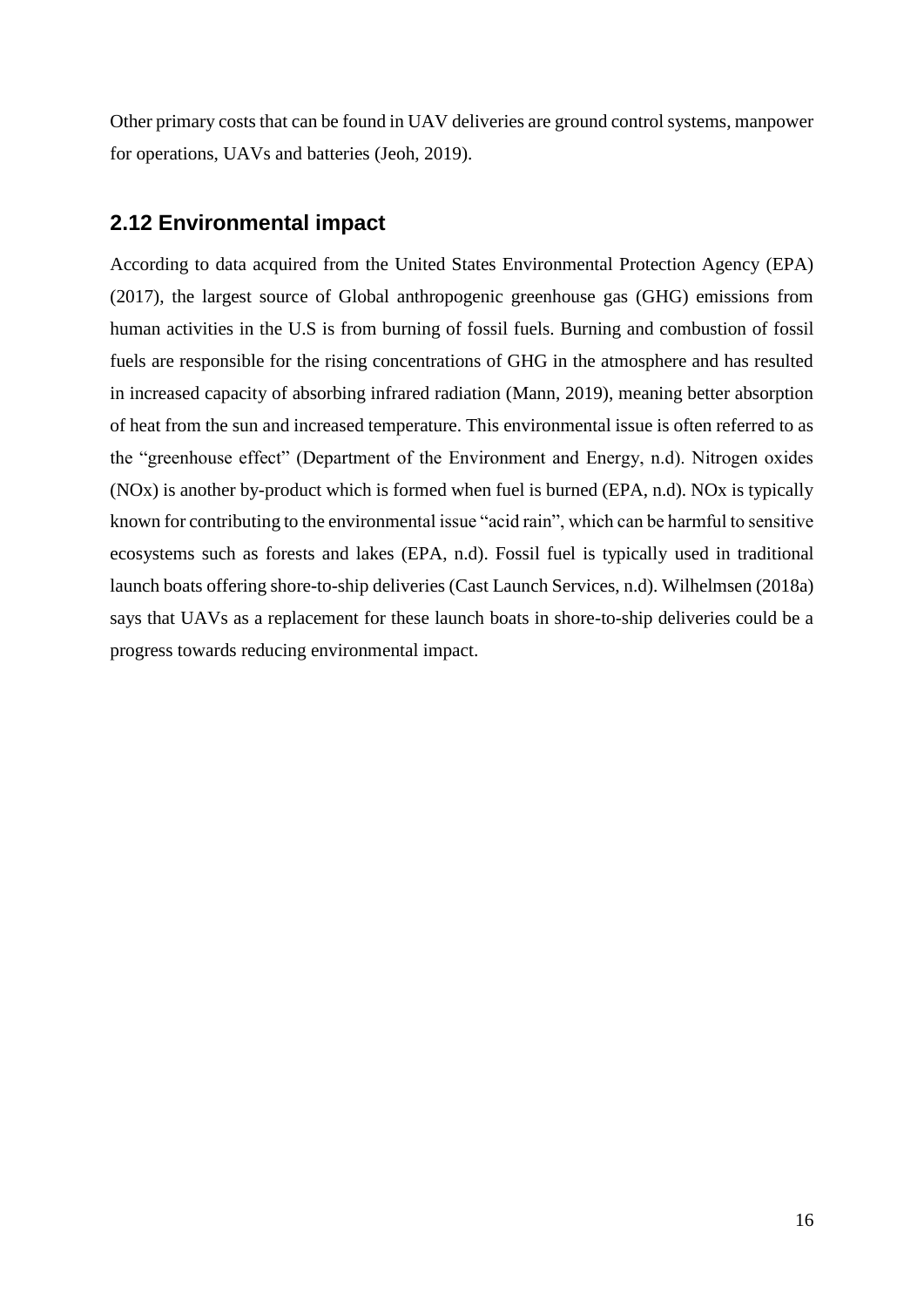### **3. METHOD**

This study aims to investigate Swedish shipping companies' attitudes and opinions regarding the possible implementation of UAV deliveries to ships at sea. Also, the purpose is to study the advantages and challenges that comes with it. In order to answer the research questions, literature was collected, and a systematic review was conducted since it was considered to be the best alternative for this kind of research according to Höst, Regnell & Runesson (2006). To find a more generalized and applicable answer for the research questions, several shipping companies relevant for the studies were contacted and interviewed.

#### **3.1 Data Collection**

In this study, suitable literature for the background have been acquired to gain enough knowledge, data and information to answer the research questions. The interviews were conducted with companies in the shipping industry, whom could provide relevant information for the study. Reflections and answers given during these were written down and the interviews were recorded with permission. The interview was introduced with a short summary of the subject to prepare the respondents as described by Höst, Regnell & Runeson (2006).

#### **3.1.1 Background Material**

The selection of information for the background material has been gathered from different sources. The systematic review provided solid background for the study and contributed with answers to the research questions. Comprehensive knowledge of literature in the study area is considered essential to complete studies of this form (University of North Carolina at Chapel Hill, 2018).

By using bibliographic finding tools online, it was possible to complete the systematic review, which resulted in a running text that serves the purpose to provide an overview. The focus of the search was on UAV and conventional delivery methods in shipping but also in other businesses. Databases like Science direct from Chalmers library's search engine was mainly used but also databases like ResearchGate, Web of science and Google Scholar were used to expand the search. Within these online tools, the use of English search words made it possible to filter out irrelevant documents. Documents found and selected for systematic review were determined relevant and reliable for the research questions by the authors.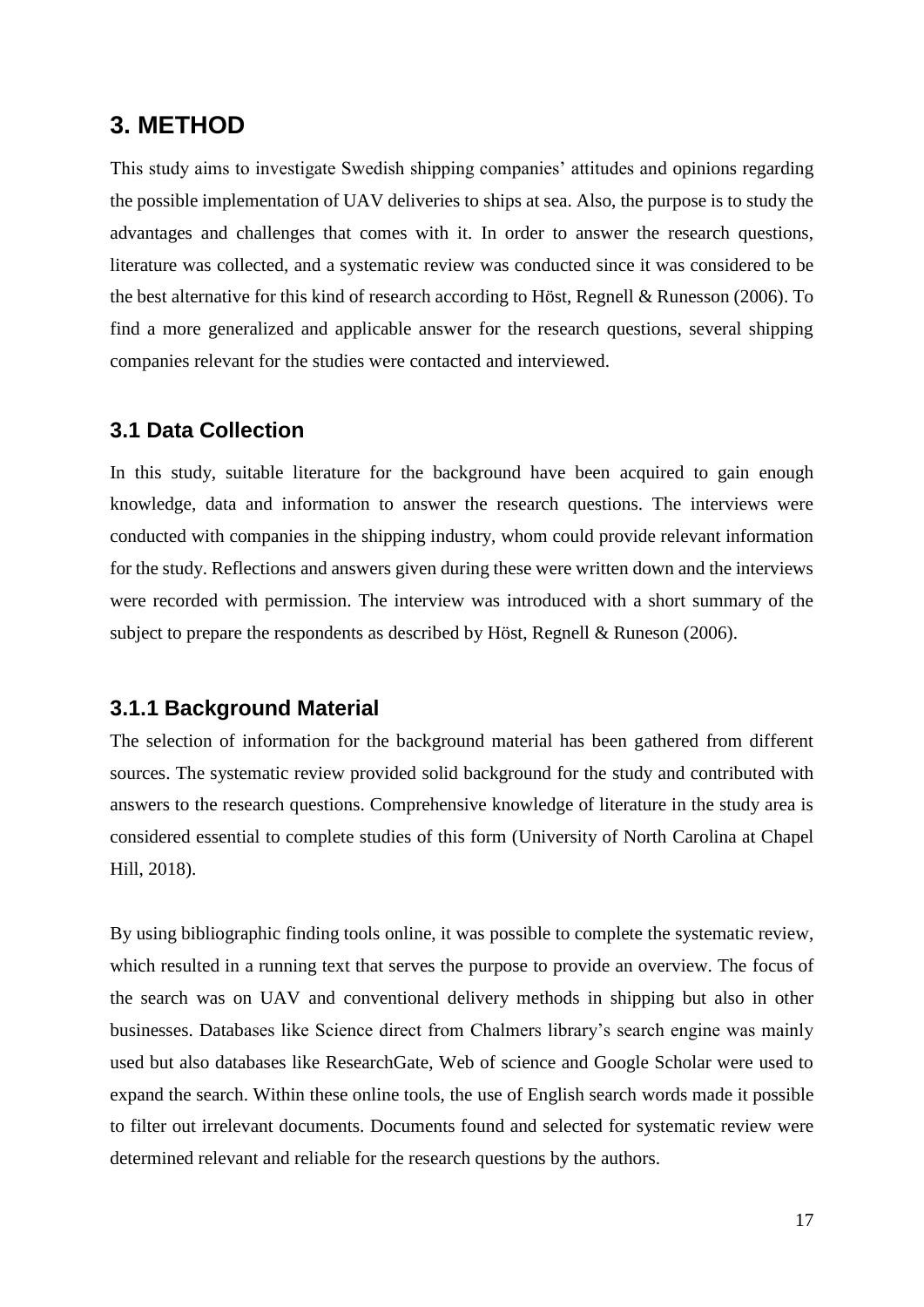#### **3.2 Interviews**

The selection of respondents for the interviews were carried out on a few Swedish shipping companies which were provided background information about UAV deliveries by email beforehand. This was made in order for them to prepare their opinions and thoughts on the subject before giving answers suggested by Denscombe (2017). With their expertise in shipping, they were able to provide answers relevant to the research. Semi-structured interviews were used in order to give the respondents more possibilities for own reflections and elaboration on the questions asked. The interviews were based on a protocol with questions in flexible order as guidance.

The companies interested agreed upon an interview and were scheduled to be in person if possible, otherwise the answers could be provided over the phone or sent by email. The interviews were held over phone with one exceptional answer by email, which according to Martyn Denscombe (2017) is beneficial because it is already in-text and removes any possibilities for transcription errors. During the interviews, notes and voice recordings were taken in order to analyse and evaluate the information more thoroughly (Höst, Regnell & Runeson, 2006).

#### **3.2.1 Background Interview**

When researching background and information for the study, there were not sufficient sources with enough literature to be found. Therefore, companies in the industry were contacted with a request of an interview. Two different companies provided reliable and detailed information about processes and general experience in the subject that could not be found by literature. These interviews were of semi-structured form.

#### **3.3 Reliability, validity, generalizability**

Generally, information for the background material has been gathered from different sources. Much focus was given to technical aspects and limitations of the area. Whether or not the document was considered relevant to the research questions was determined by how analogous they were and what publication date it had.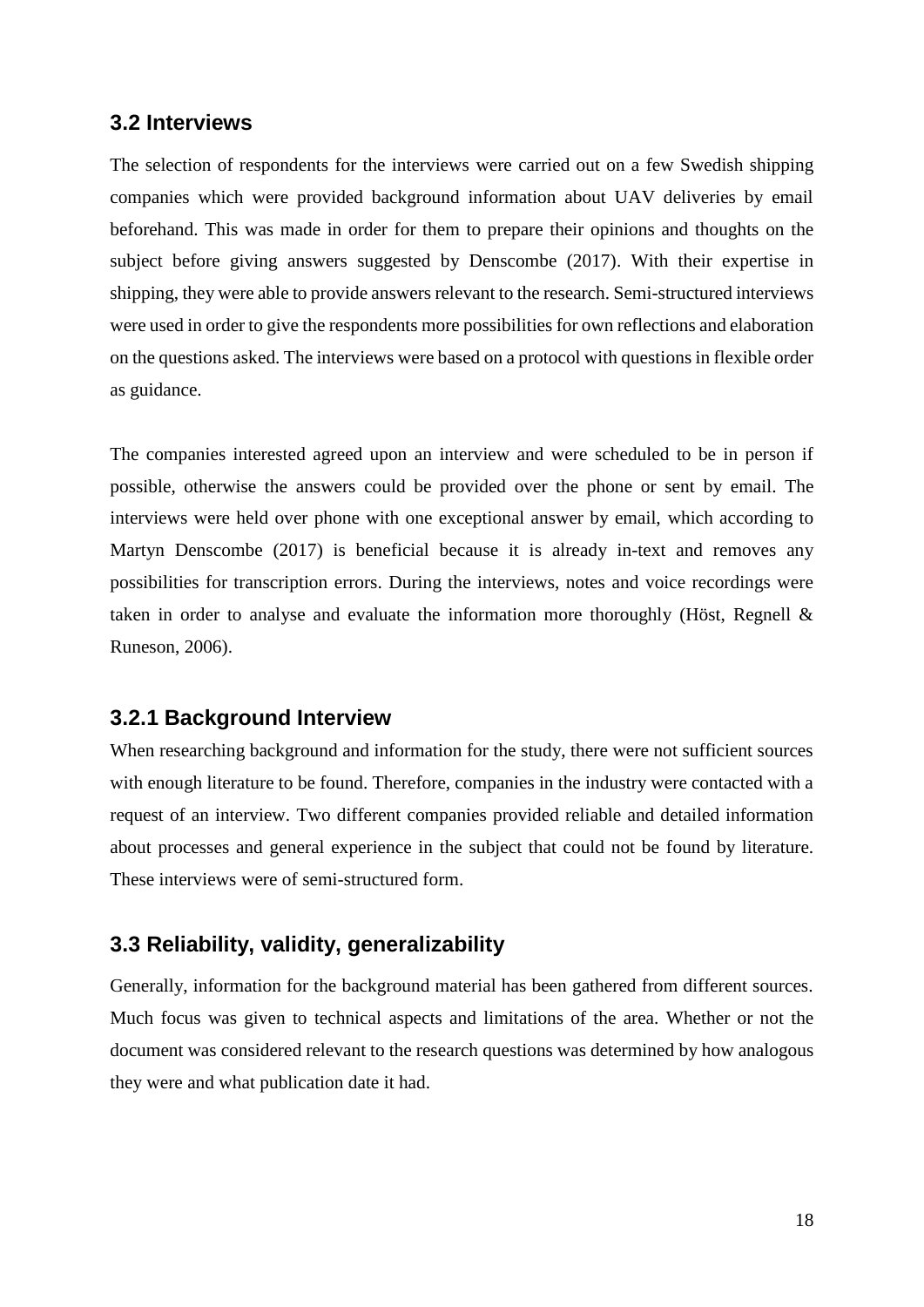The credibility for this study is considered to be high, because of the choice of respondents and background information, which was considered very relevant to the research. Previous activities and trials in the area have been made in places like Singapore on ships at anchor (Wilhelmsen, 2019).

The reliability of material gathered was determined by looking at reviews and publications in scientific journals. Documents that were not published in scientific journals but still used were further investigated in order to be established a trustworthy source of information.

### **3.4 Ethical considerations**

According to Denscombe (2017), a trust between the interviewer and the respondent needs to be built in order to acquire trustworthy information during an interview. Especially when asking about subjects like technical solutions, economics or prospects for the future, since this can be considered sensitive. Denscombe also says that interview questions can easily be misled if subjects presented during an interview are considered sensitive. By keeping the questions passive and neutral, sincere answers are more likely to be given. All information from the interviews were used with permission from the respondents.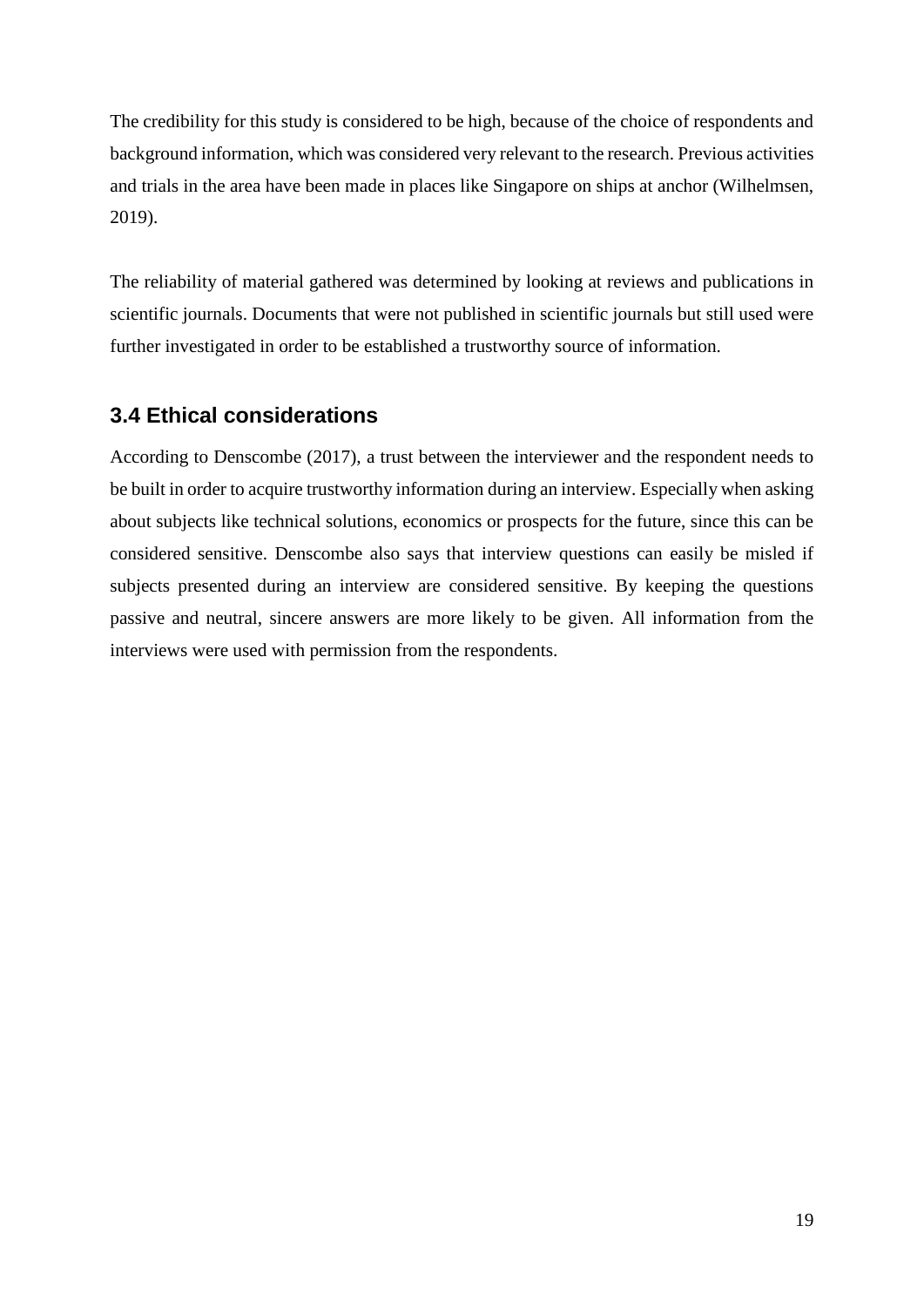## **4. RESULT**

The result of the study is divided in two parts. The first part, 4.1, is the findings and results from the conducted systematic review. The second part, 4.2, consist of the gathered results from several different interviews with shipping companies.

#### **4.1 Literature**

Following part will present information relevant for the research questions that was collected from scientific journals, articles and from background interviews with companies in industries relevant to the research. Chapter 4.1.1 will present benefits and chapter 4.1.2 will present challenges with UAV deliveries in comparison to conventional delivery methods by launch boat to vessels at sea.

#### **4.1.1 Benefits with UAV deliveries**

One of the benefits found in literature with UAV deliveries compared to traditionally used methods by launch boat was the reduction of delivery costs (Wilhelmsen, 2019). According to Marius Johansen, Vice president, commercial at Wilhelmsen Ships Service (2017), a reduction from 1500 USD to 150 USD can be achieved when switching from boat to UAV. According to Wilhelmsen (2019), UAV deliveries are less labour dependent than deliveries with launch boats and therefore has the potential to achieve cost reductions of 90% in some ports.

Another factor considered beneficial with UAV deliveries is the small carbon footprint it leaves in comparison to launch boats (Wilhelmsen, 2019). UAVs most often are electrically powered by batteries, due to its high energy density (Wu, 2015) and therefore has no environmental impact like air pollution that fossil fuels typically have when combusted (Britannica, 2018).

A third advantage with the delivery method is the potential to shorten the delivery time with up to 6 times compared to delivery by launch boat (Wilhelmsen, 2018a). When Wilhelmsen (2019) in their project skyways, made a delivery of 1,5 kilometres with consumables from shore-toship in Singapore, it took 10 minutes in total. Time consuming parts of the delivery like loading and transfer between shore, launch boat and vessel as described in interview with Brännlund (2019) are no longer required when the delivery is made by UAVs.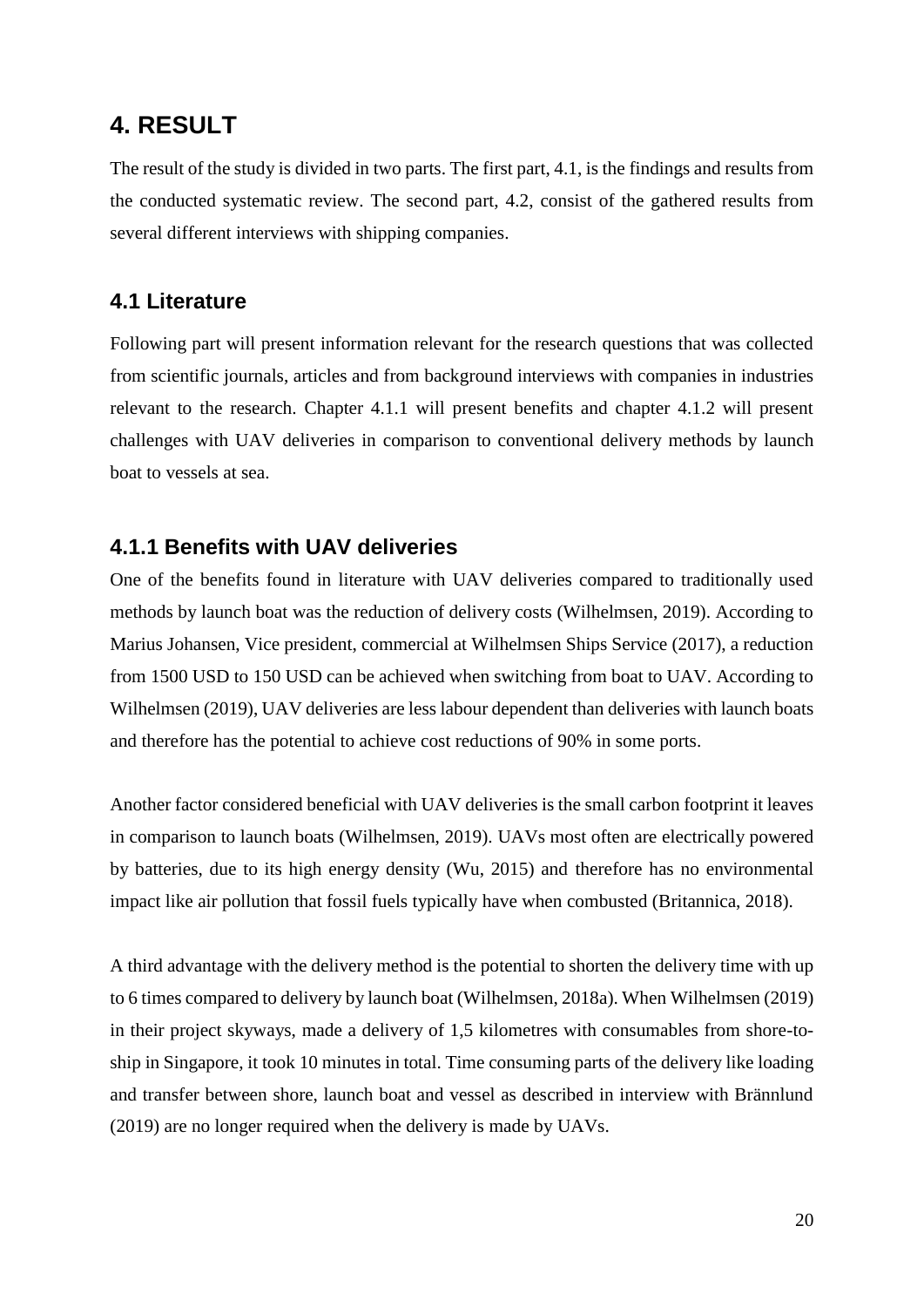#### **4.1.2 Challenges with UAV deliveries**

One challenge regarding economical sustainability was found with the electrical powering by lithium batteries. Yuping Wu (2015) mentions that there is a high cost to produce the positive electrode material which also requires a special protection to avoid overcharging. Leo Jeoh, Head of Aviation Safety Hub in Asia Pacific Region at Airbus also explains that the batteries are one of the primary costs due to its limited amount of charge and discharge cycles, which Jeoh claims to be around 750- 1000 charges.

Regulations and classifications were also found to be considered a challenge for implementation of this type of deliveries. When operating in potential explosive atmospheres, special designs and constructions to eliminate or reduce the risks of ignition must be used (Health and Safety Executive, n.d). Philippe Barthomeuf, Chief Executive Officer at Xamen Technologies talks about modifications needed to achieve this when discussing their developed ATEX classified UAV (Aeronews, n.d). To acquire ATEX classification, the equipment needs to go through a third-party body (Health and Safety Executive, n.d).

There are also requirements that needs to be fulfilled in order to get a permit to use a UAV for flight operations (Hofverberg, 2016). These permits are regulated through different categories depending on the size and purpose, where some requires training and examination.

Marius Johansen, Vice President, Commercial at Wilhelmsen ships service (2018c), when asked about restrictions and regulations regarding their project skyways with the company Airbus in Singapore answered;

Regulation is an extremely important part of a project like this and our ability to be able to operate with regulators both on the aviation side as well as on the port side, has been a fundamental success factor in this project.

Johansen continues to say that when moving forward from the pilot into a commercial operation they must proceed from the sort of temporary permit regime they have been operating under into a regime that allows flight at a "need-to basis". Further Johansen adds that a supportive regulatory framework would be essential for these types of commercial operations.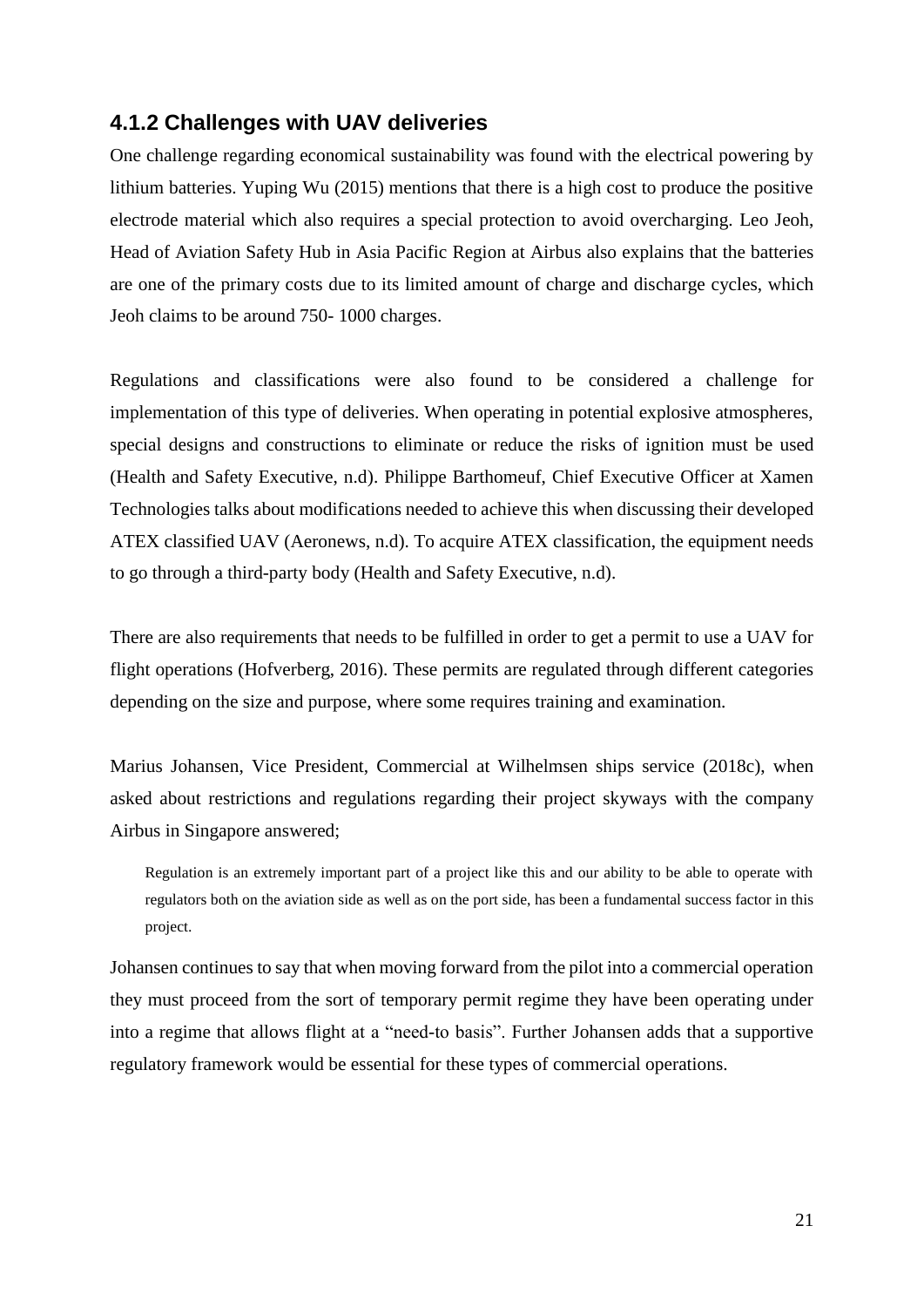#### **4.2 Interviews with shipping companies**

This chapter presents information gathered from several interviews with shipping companies. The majority of the shipping companies that were interviewed mainly operates with tankers and is trading in the North Europe, Baltic Sea or Globally either with spot trade or time charter. The authors have summarized responses of the interview questions attached in appendix 1, strictly based on recordings and documentation taken during the interview.

### **4.2.1 Implementation in the shipping industry**

When Henrik Källsson, deputy managing director at the shipping company Erik Thun AB was asked about his opinion and thoughts on UAV implementation he answered:

The shipping industry is sometimes a very conservative business. New technology needs its maturing outside the shipping business before being implemented in the industry. Nevertheless there is a try to implement new technologies, such as autonomous ships, but it doesn't usually leave the scientific stage even when successful.

Källsson at Erik Thun AB continues to explain that the reason behind these failed attempts of implementation is fear of change from the regulators and government organisations. He also says that he thinks some kind of confirmation on improved safety level together with reduced delivery cost in comparison with traditional launch boat will be required for full implementation. Källsson at Erik Thun AB adds that he thinks that UAV deliveries has to be proven by the aviation industry due to its recognised track record and approval by the oil & gas industry.

Anders Hermansson, Technical Manager at Tarbit Shipping AB also describes the industry as conservative and traditional, which could impact the implementation time of UAV deliveries by making it slower. Hermansson adds that some kind of government or company approval for future UAV operations in the industry might be required with certificates and quality guarantees.

Regarding UAV deliveries in the maritime industry, Sara Westerberg, Manager for commercial operations at Stena Bulk considers that there is a lot of questions that still need answers in order for it to be implemented. They consider the primary questions to be about the regulations and secondary of insurances & responsibilities.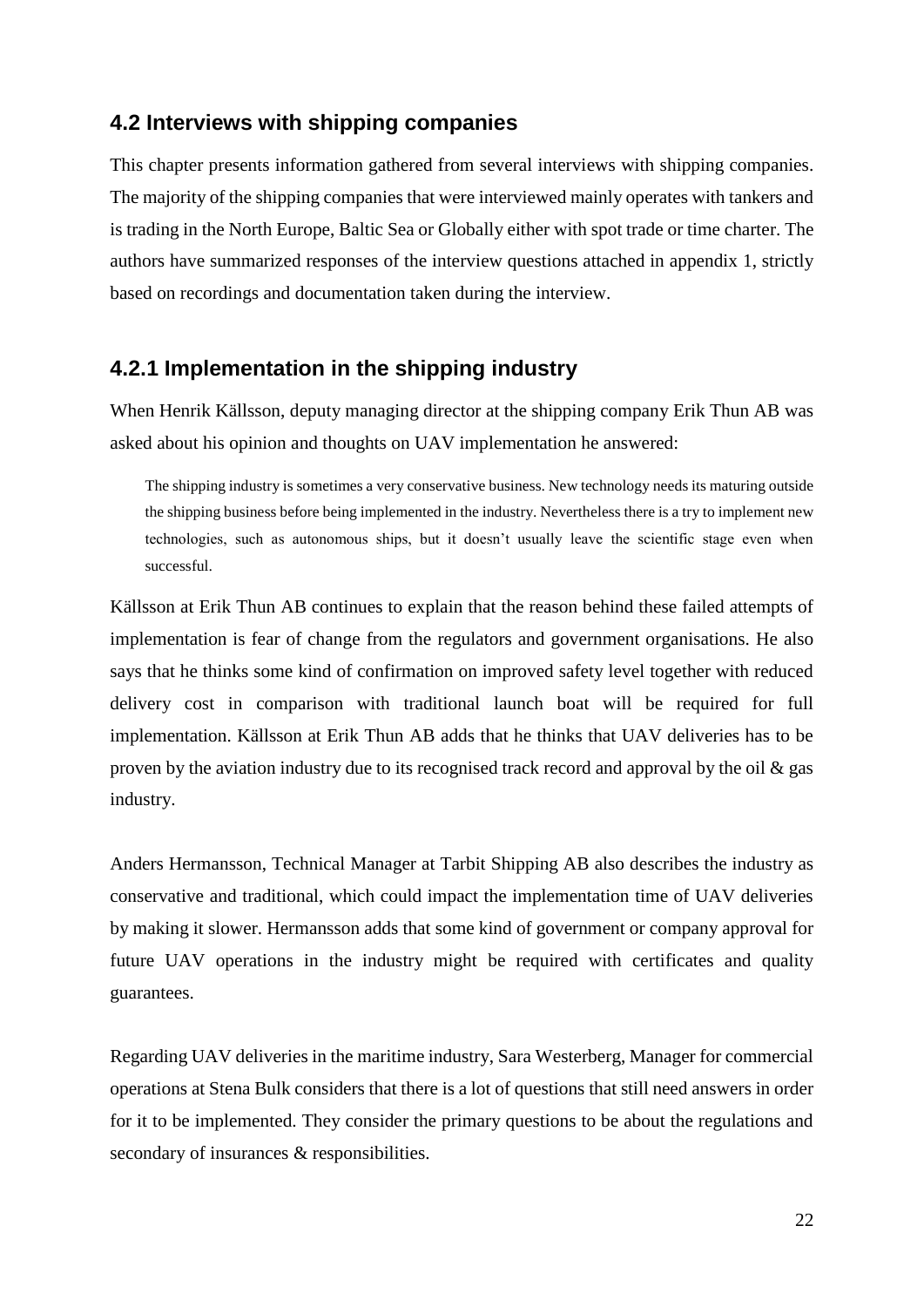A common answer given by the respondents regarding requirements to fully accept the implementation in the industry was certification of the UAV for explosive atmospheres, since they all trade partly or exclusively with tankers.

Not all respondents were familiar with the delivery method since before. Technical Manager, Henrik Lorensson at Donsötank when asked about his thoughts on the method answered:

To me, deliveries by UAV is something new and totally unknown. The thought has never struck my mind before. I'm acquainted with the implementation in photography and videography but in the maritime industry, not so much. I have heard about tank inspections being conducted by drones.

#### **4.2.2 Benefits and Challenges**

Jörgen Johnsson, Managing Director at Ektank was asked what he considered to be the biggest challenges with UAV deliveries to ships at sea, on which he answered, "the biggest challenge for implementing UAV deliveries are the weight which it can carry". Johnsson at Ektank adds that other problematic parts could be the visual communication and capacity to travel longer distances, since ships at anchorage often are located far from shore. Lorensson at Donsötank also mentions the distance as a potential barrier for implementation by saying:

With longer distances, it will be time consuming to fly multiple times to and from shore when larger quantities are to be delivered. However, deliveries by boat will be time consuming as well and will also require manpower.

Lorensson at Donsötank continues by mentioning a potential benefit and solution with deliveries during bad weather by saying:

One problem we have today is delivering goods during bad weather. Our vessels themselves are not affected by rolling but the small launch boat delivering often is. Usually they have a difficult time with boarding or connecting the goods to our cranes onboard. This can result in injuries or total failure of delivery which could possibly be eliminated by delivering the goods by UAV instead.

Regarding the same issue, Johnsson at Ektank says that bad weather with strong winds might be considered a challenge.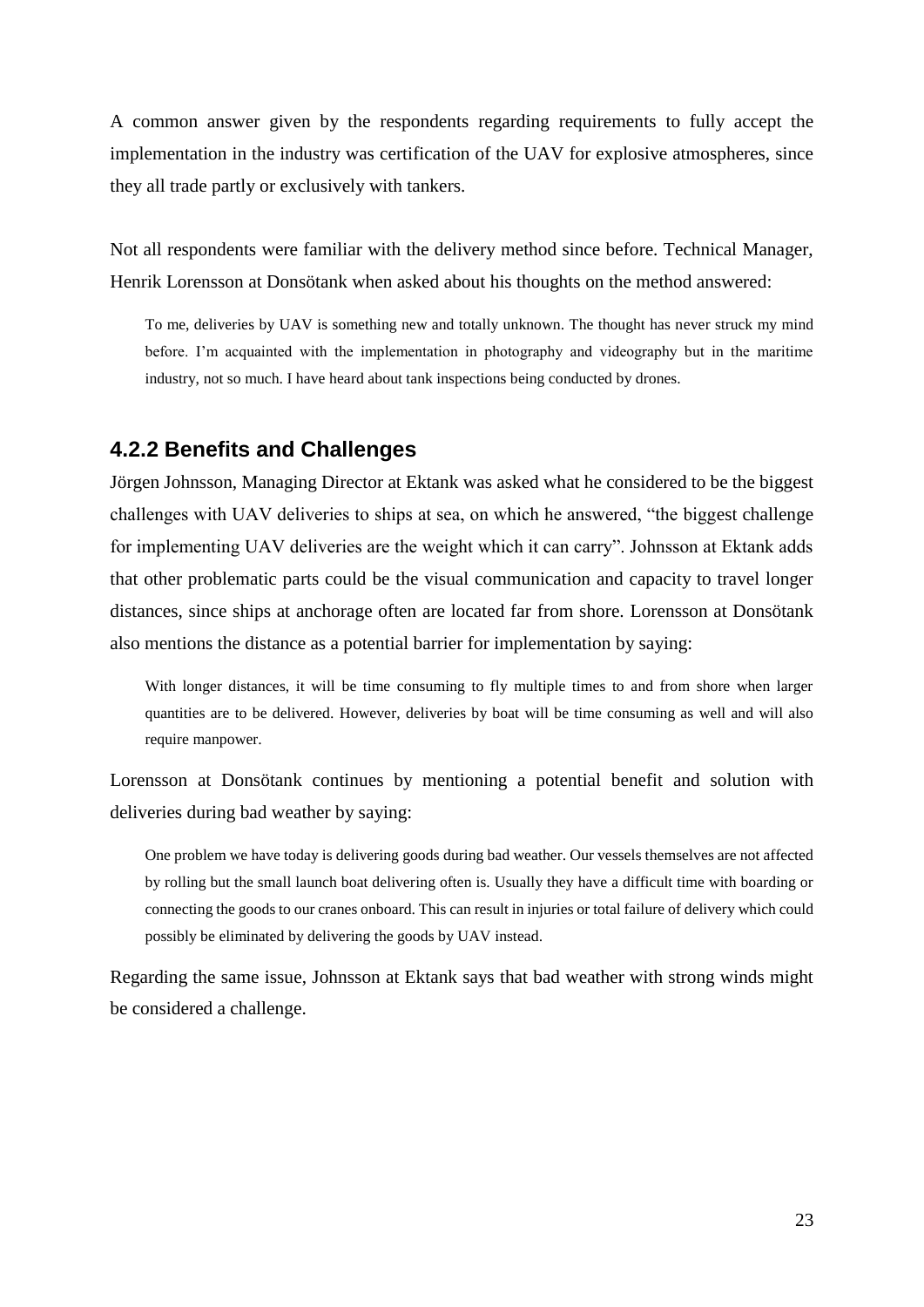Hermansson at Tarbit Shipping AB finds the biggest challenge to be the lifting capacity and further adds:

I am aware that ex-classified UAVs already exists so that problem seems to be solved. No sparks can occur during delivery or landing. Maybe the monitoring and communication with UAVs, to be able to make sure who is approaching the vessel by drone and its cargo, that it's not a threat instead.

Hermansson at Tarbit Shipping AB continues to mention reduced risks during deliveries in rough rolling as a benefit with implementation of UAV deliveries. Hermansson at Tarbit Shipping AB also adds potential time and cost savings, flexibility and ability to make critical deliveries where traditional launch boats are not available, to be the primary benefits.

When looking at what benefits deliveries by UAV might bring in comparison with launch boat, the respondents commonly included increased efficiency in terms of faster deliveries and cost reductions in their answers. Westerberg at Stena Bulk says that one part which contributes to better efficiency is "the potential ability to take deliveries underway in passages and not be required to wait for launch boats in port". Westerberg also mentions that through a sustainability perspective, electrically powered UAVs seems promising since the burning of fossil fuel that occurs during launch boat operations can be removed.

#### **4.2.3 Possible replacement of launch boat deliveries**

When the respondents were asked if they think that UAV deliveries could replace the traditional boat deliveries, the common opinion was that it probably could not, but instead have the potential to be a complement to traditional launch boats. Källsson at Erik Thun AB says, "it could be an optional method but not always a replacement".

Westerberg at Stena Bulk AB and Hermansson at Tarbit Shipping AB both mentions that it could be a supplement to shore-to-ship deliveries, but not a total replacement.

Johnsson at Ektank says "the delivery method can be a replacement for some ship types but not everyone, it all depends on the vessels sailing route". Johnsson adds that it is a potential replacement when it comes to deliveries of lightweight packages in easily accessible locations. Lorensson at Donsötank also considers UAVs a possible replacement for deliveries of smaller parcels. When discussing the potential replacement of delivery method for larger parcels, Lorensson says that he is not certain, much because of the communication with the UAV during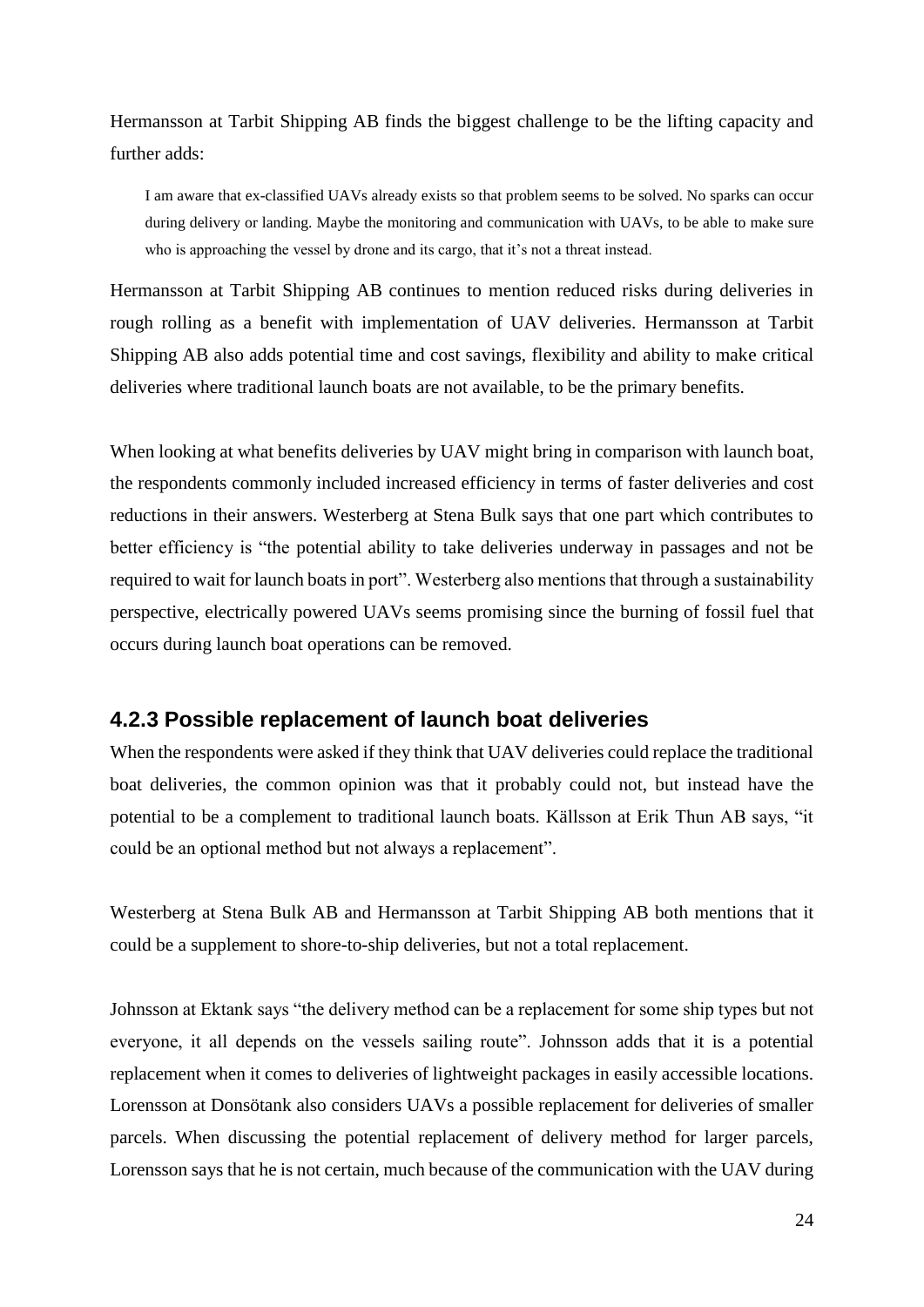delivery and if it would be possible to rely upon cameras to be sufficient for the job. Lorensson continues by bringing up the duties of todays' ship agents and says:

Agents takes a lot of time and has a environmental impact with car transport etc. Often it is very inefficient due to delays and waiting time. I think the function of an agent today could be replaced by UAVs, even though i think papers and documents in physical form are outdated and could be removed completely.

When the respondents were asked which places that can be suitable for a UAV station Lorensson at Donsötank says "Singapore is a great place for document deliveries and where agents could be replaced by UAVs ". He also mentions that other places for a UAV station might be passages like Suez or the Kiel-canal. Källsson at Erik Thun AB thinks:

Gothenburg could be good place for a UAV station. Though there are key for a triple helix approach. Where University, the government and industry must approach it together with a lead from the industry. The industry could be a large company, as for example SAAB.

Johnsson at Ektank says "places like Öresund, Belt or Kiel canal were ships passing close to shore can be a great place to have UAV station for delivery ". Westerberg at Stena Bulk AB answers that Singapore is a good place of implementation, but also Rotterdam, the English Channel and in the US gulf. Westerberg adds "Basically in very busy areas with vessels waiting".

Regarding locations fit for implementation, Hermansson at Tarbit Shipping AB says:

Places like Gibraltar or Suez, The Gothenburg area and around Skagen, also at Råå in Helsingborg. At these places, launch boats are very busy and also limited in amount. Basically, locations with heavy traffic and that is close to shore will be good area to implement UAV deliveries.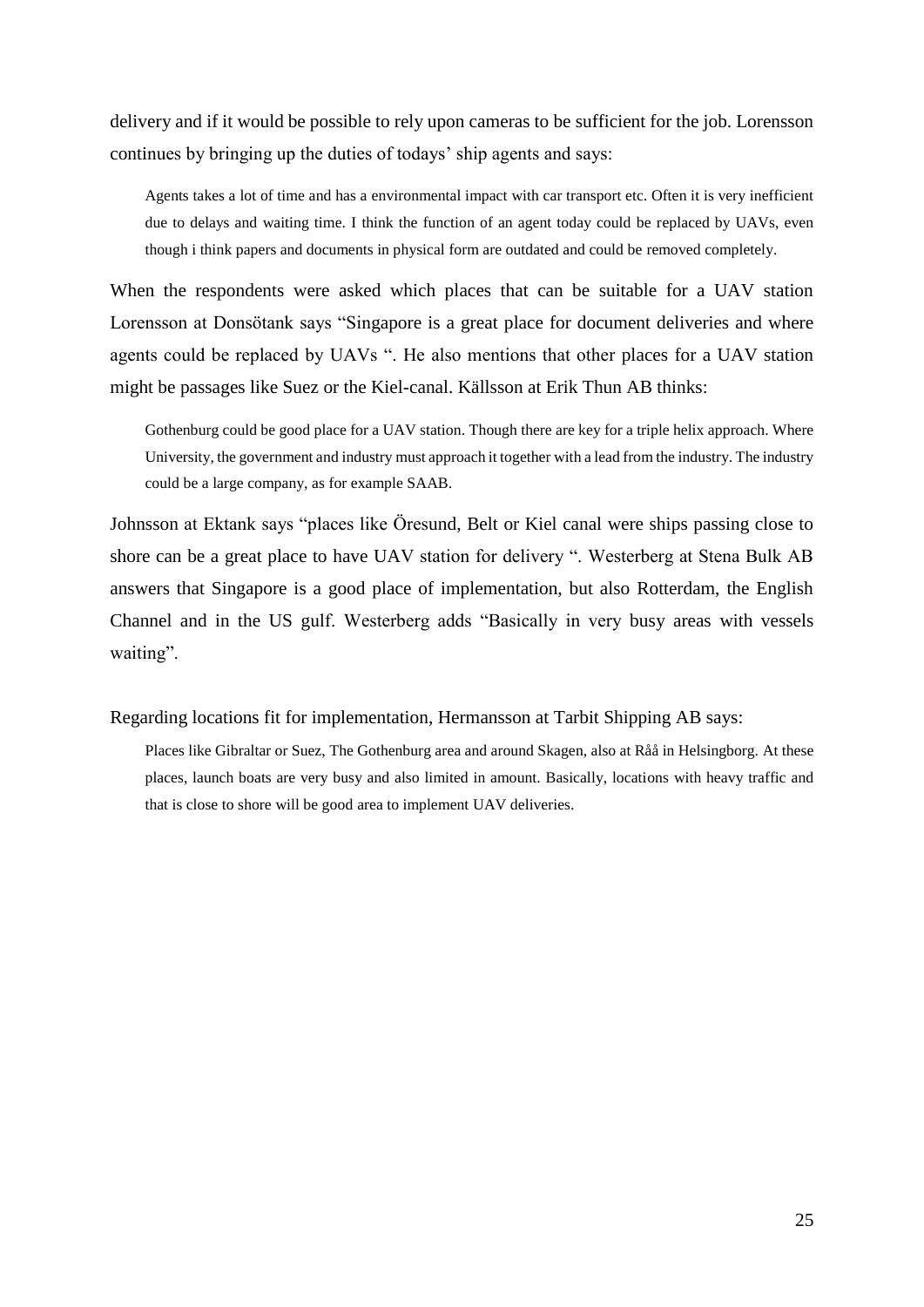### **5. DISCUSSION**

The discussion is separated into three different parts. The first one, 5.1, discuss the method of choice. The second one, 5.2, discusses the validity, reliability and generalizability of the study. In the last one, 5.3, concerns the result of the research questions.

#### **5.1 Method Discussion**

Systematic review was conducted, since it was considered to be the best alternative for our kind of research and to provide solid background in order to answer the research questions. The literature was found by using acknowledged bibliographic finding tools online. Information about actual deliveries to ships at sea were limited and the information that existed was often found on company press releases.

To find a more generalized and applicable answer for our research questions, several shipping companies, relevant for our study were contacted and interviewed. These interviews were of semi-structured form and were conducted via telephone and in one case, via email. The authors chose this approach since it was considered to be a suitable method to investigate opinions, reflections and general attitudes of the respondents towards UAV deliveries. This aspect of semi structured interview could be considered both negative and positive since it resulted in large variety of answers. The structure also made it possible to further introduce the subject to the respondents and to clarify any questions. This was of great importance since the subject of the research was very new to the shipping industry and not known to all the respondents prior to contact.

This study cannot be fully generalized for all Swedish shipping companies since the ones included in our study mainly operates with tankers and dry bulk. Companies operating with e.g. liner shipping and traffic the same routes, several times a week, were not included in this study since the demand for the studied delivery method was estimated not to exist there due to the possibility of deliveries in port. This makes the statistical probability for the same data to reappear on a study conducted on other ship types less likely (Denscombe, 2017). Although, there are special requirements for tankers in the Safety of Life at Sea (SOLAS) regarding e.g. fire safety provision, since the risks are higher compared to dry cargo ships (International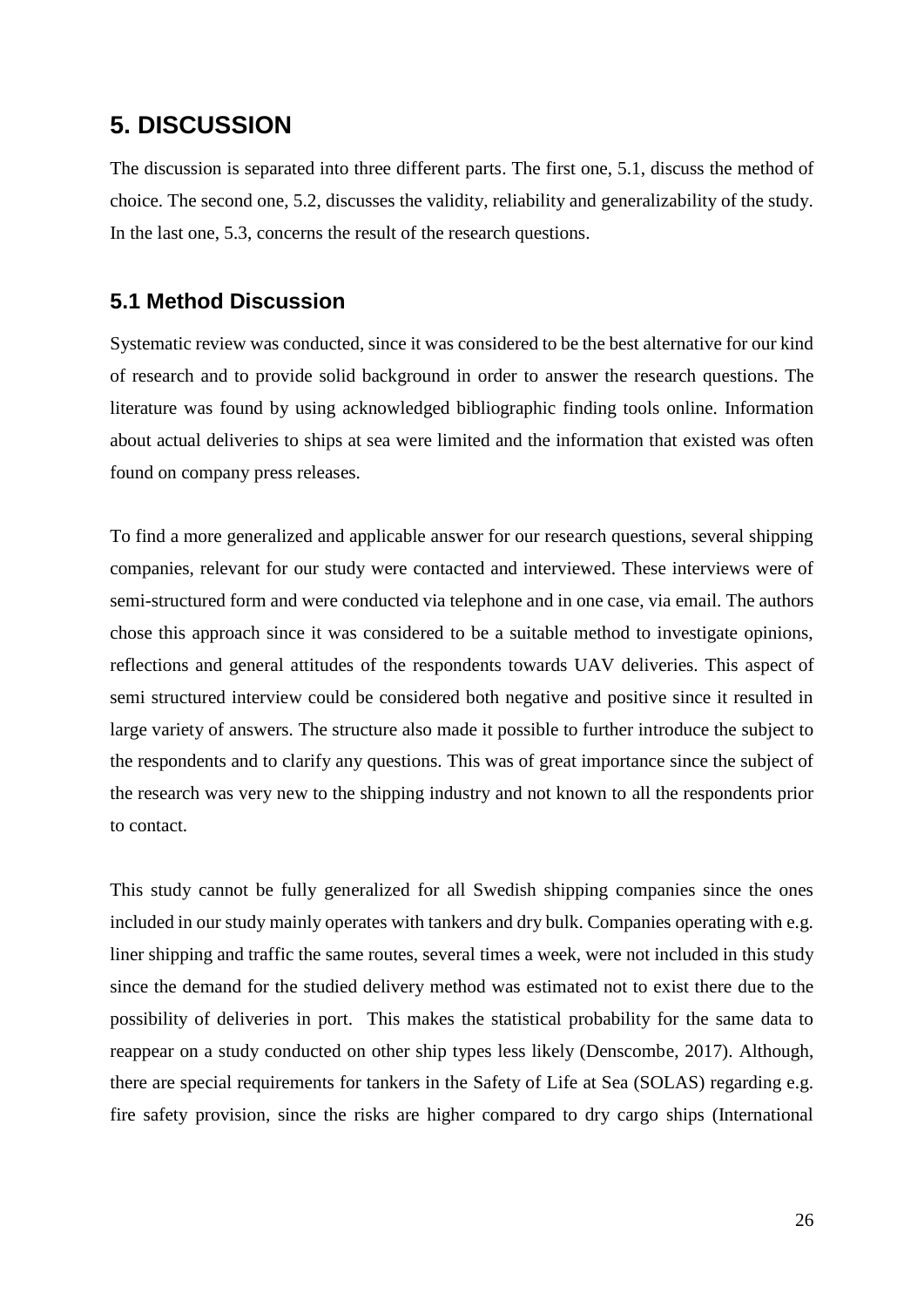Maritime Organization, n.d), making tankers representative for other ship types regarding minimum safety requirements.

With permission from the respondents, the interviews were recorded and summarized, which turned out to be a very time-consuming process. The respondents themselves decided to proceed with the interview via phone rather than in-person due to time efficiency. This form of execution was not considered to have any effect on the answers given.

For the interviews a more quantity-based approach was considered, in the form of questionnaires, but the authors chose not to proceed with this approach since it was of to strict form and would not allow the respondents to discuss and make further reflections. It became clear when summarizing the results that a stricter method would have been more efficient.

### **5.2 Reliability, validity, generalizability**

Except for Scientific reports, other contributing literature was news articles and websites that were considered to be credible and reliable. Some sources from the literature research can be considered somehow bias since they could be used for commercial benefits in the future by proving UAV deliveries to be promising. However, most of these sources were backed up by real trials and had governmental support and was therefore considered more trustworthy.

For this study, eleven different Swedish shipping companies were contacted which all trades exclusively or partly with tankers. Out of these, five of them were able to take part in an interview. The representatives from each company had great expertise and experience in the shipping industry and their answers from the interviews were considered reliable.

The purpose of these interviews was to study the shipping companies' attitudes towards UAV deliveries to ships at sea. The limited number of interviews conducted makes it difficult to generalize the results for Swedish shipping in general. If more interviews would have been made with companies operating with different ship types, more generalization could have been made. Another contributing factor affecting the generalization of the study is that the fleets of the shipping companies participating, mainly consisted of tankers even though a big part of Swedish shipping is operating with tankers.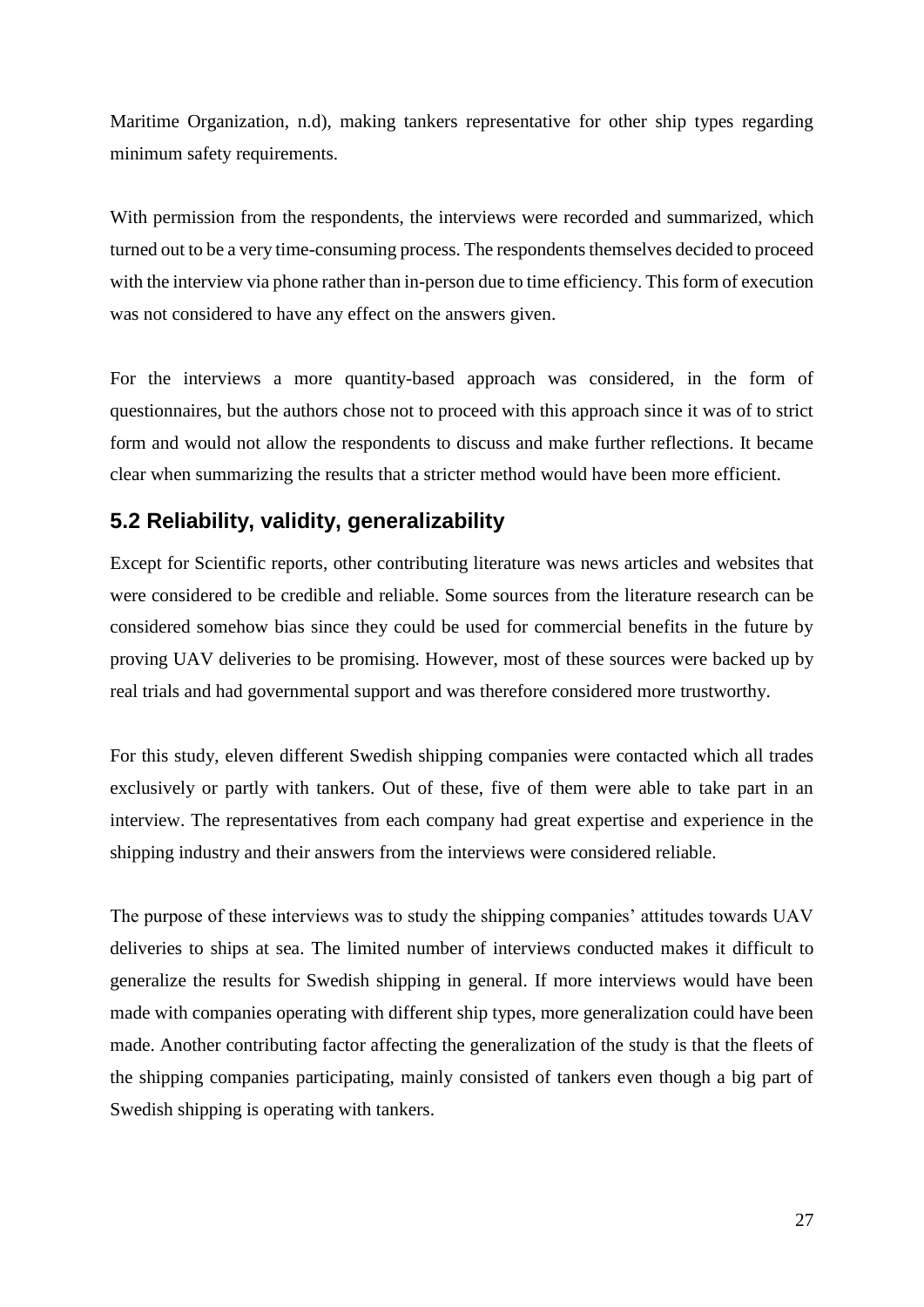#### **5.3 Result Discussion**

The majority of the respondents recognizes the commonality that deliveries often consists of several pallets and due to limited lifting capacities, the common conclusion was that UAV deliveries could be a complement to shore-to-ship deliveries by launch boat but not a complete replacement. Some of the respondents thought it may be useful with a UAV when it comes to transporting documents and critical spare parts in passages or in places where ships are passing close to shore, in order to prevent time delays. This type of implementation was something the authors did not consider at first, but together with studied literature and interviews made, the demand for this became clear.

Some of the main benefits concluded from this study with UAV deliveries in comparison with launch boats, is the potential cost savings, faster delivery time, risk reduction and the reduced environmental impact. None of these benefits were surprising when considering the fact that UAVs are electrically driven, unmanned and transports by air.

One of the main challenges that could be found with deliveries by UAV was the lifting capacity. The majority of the respondents in our interviews answered that the capacity of a UAV was insufficient in regard to shore-to-ship deliveries. The authors considered this reasonable when making own reflections based upon personal experience. However, even though the respondents were provided with sufficient information regarding already existing technology, some answers indicated lack of knowledge about this. Since this information served the purpose to prepare and introduce the respondents to the thesis and the questions, the interviews sometimes became more difficult to execute and might have had significant impact on some answers. A clear example of this was the already determined opinion that UAVs had nonsufficient lifting capacity even though heavy duty UAVs capable of lifting 200 kg were presented before the interview by email.

Another challenge the respondents were concerned about was insurance question and who would be responsible if the UAV or cargo was lost. Information regarding this issue could not be found in the literature research and therefore could not be answered. This might have affected the respondents' attitude towards the delivery method in general and possibly the other questions asked.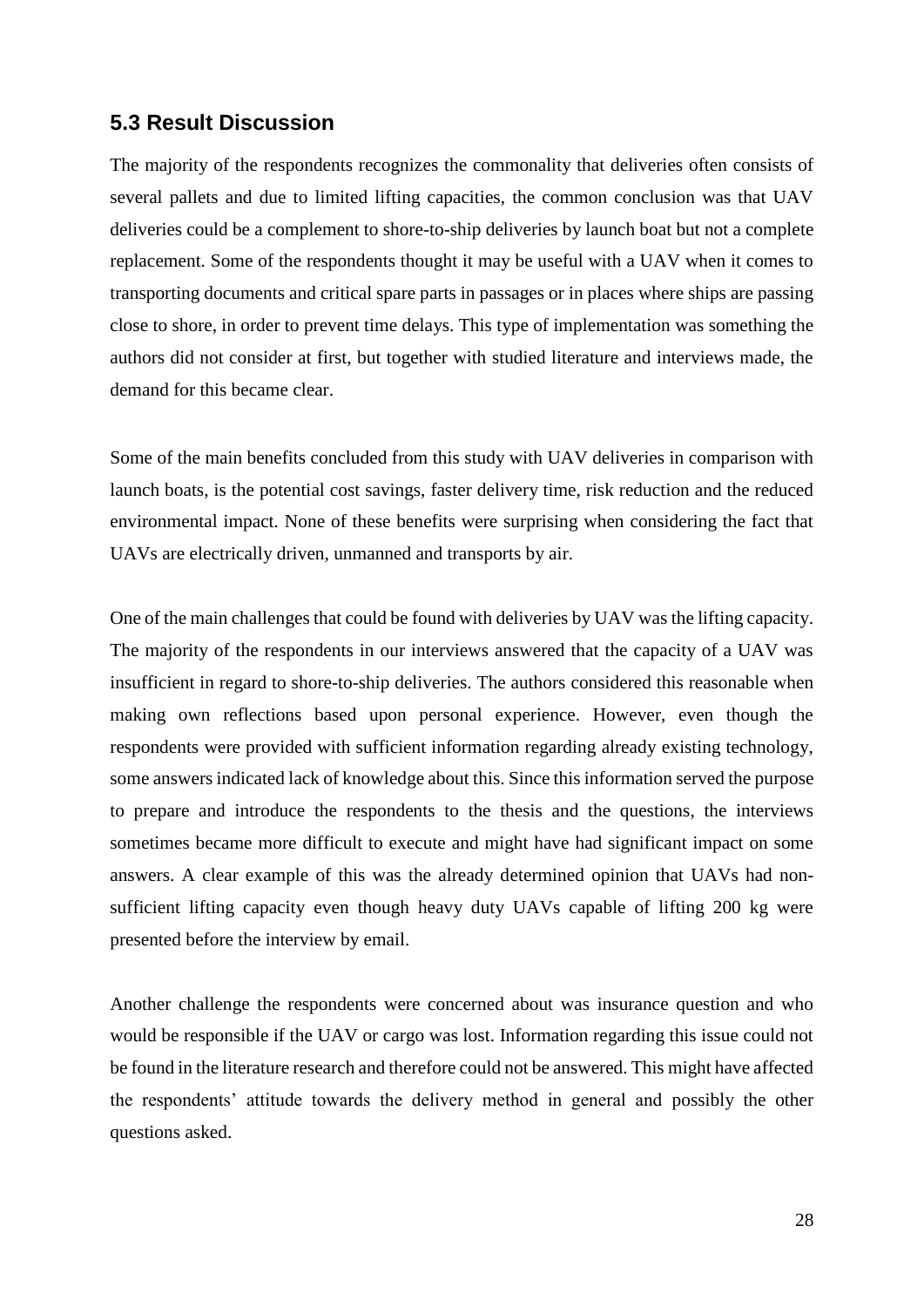Most of the answers given were based upon the assumption that UAVs used for ship deliveries were classified for explosive atmospheres, since the majority of the respondents operates and trades with tanker vessels. Classification for this has previously been made and the assumption was a necessity to be able to discuss further questions with the target group. Information about this was retrieved by literature research but in total, not much could be found. Since the market for this is relatively new and several companies most likely are working towards being able to offer the same type of services, it can be assumed that the lack of information regarding this is because of competition on the market.

The results from the interviews did not show any special correlation between what ship types the respondents operated with and their attitude towards UAV deliveries. Although when reaching out to some of the companies operating with tankers for an interview, the answer given in some cases included references to regulations regarding electrical equipment in explosive environments. This showed the importance of classification in explosive atmospheres but also the lack of knowledge about the present UAV development. This made us question whether the modern technology itself might be the barrier for implementation and not the specific classifications. This is also strengthened by how the shipping industry often is referred to as conservative and traditional.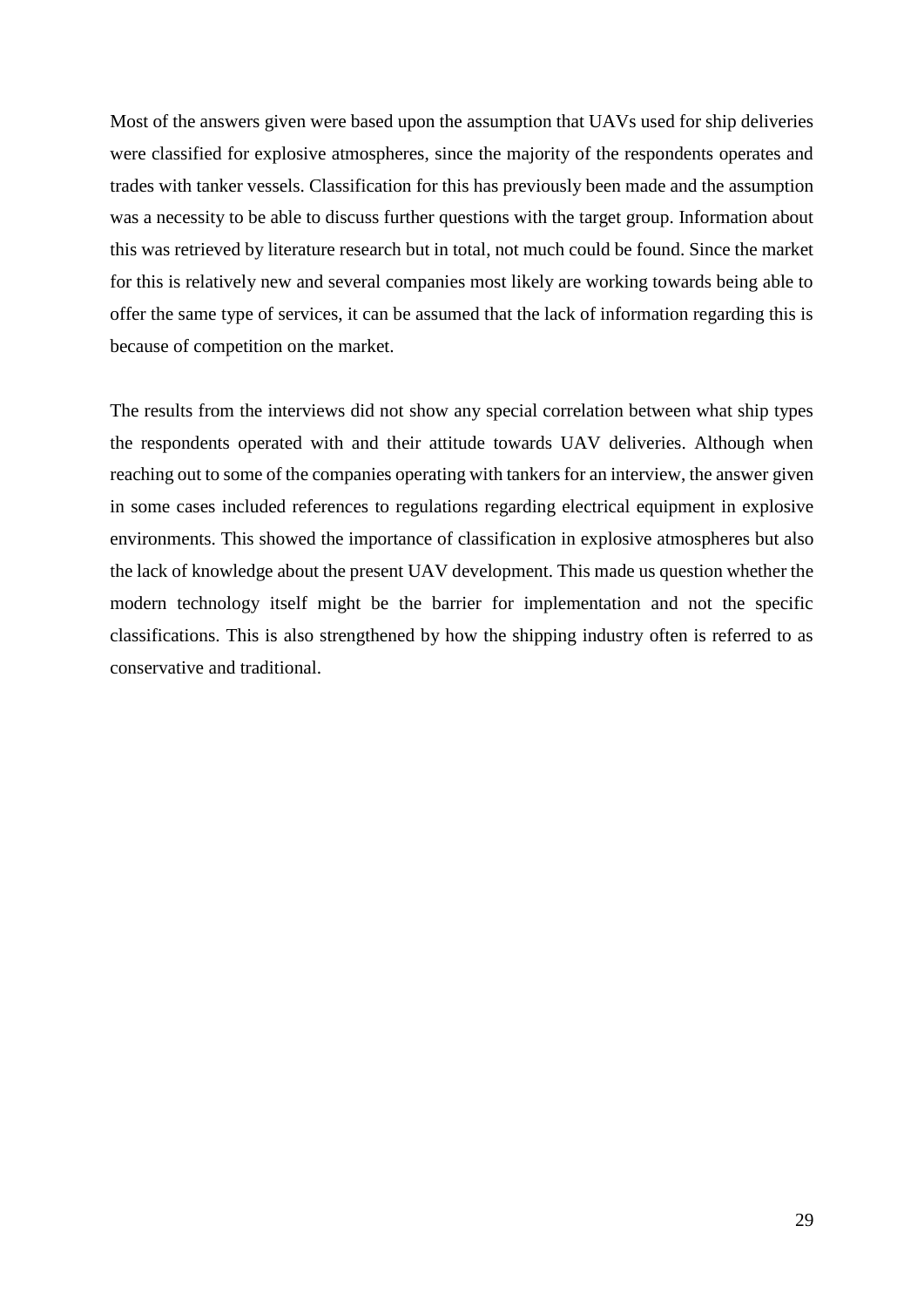## **6. CONCLUSION**

Through the literature studies and interviews the authors were able to answer the research questions and draw conclusions from the result.

- Shore-to-ship deliveries to vessels at sea by UAV is a potential complement to traditional deliveries by launch boat, but not a total replacement.
- The main benefits for shipping companies with UAV deliveries compared to traditional launch boat deliveries are reduced costs, increased speed, less environmental impact and lowered risks for injuries.
- The main challenges for implementation of UAV deliveries in shipping was found to be the limited lifting capacity of UAVs, regulations, classifications regarding explosive atmospheres and the industry's conservative approach towards new technology.

## **6.1. Future research**

Since this research is limited to Swedish shipping companies where the majority operates with tankers, it would be interesting to see future studies of companies that operates with different ship types, for example RoRo vessels or cruise ships.

It would be interesting to study future implementation of drone deliveries from an economical perspective and to investigate the potential savings of costs for resources and waiting time. Since this study focused on deliveries to non-moving ships, future research could be of deliveries to ships underway.

Trials included in this research were conducted close to shore and therefore it would be interesting to study the possibility of making deliveries at longer distances.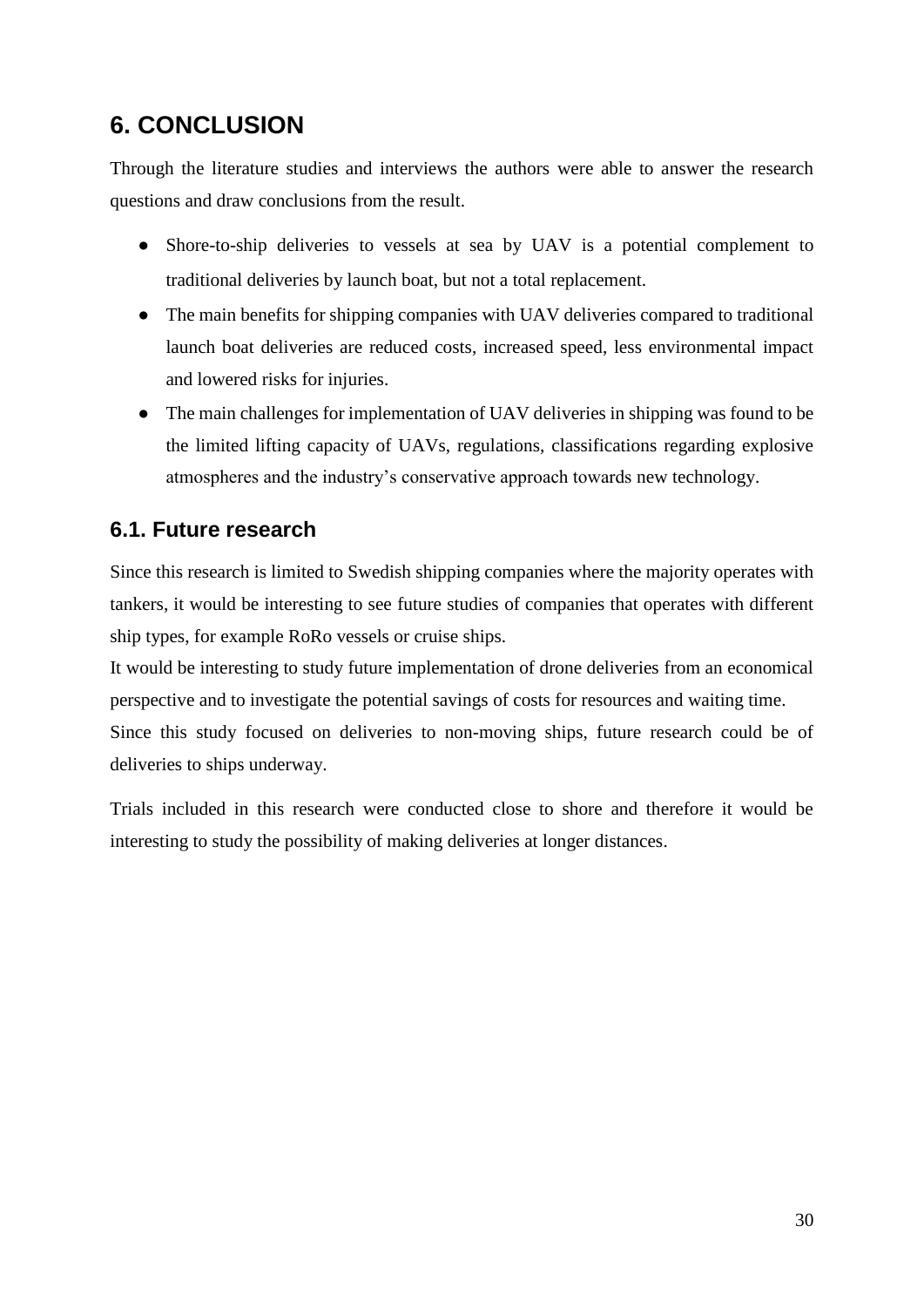### **REFERENCES**

- Aeronews. (2015). Video *First explosive environments certified drone - Aviation industry - Aeronews.* Retrieved from https://www.aeronewstv.com/en/industry/drones/2522-firstexplosive-environments-certified-drone.html
- Airbus. (2018). *Airbus collaborates with Wilhelmsen to develop unmanned aircraft systems for maritime deliveries.* Retrieved from https://www.airbus.com/content/dam/corporatetopics/publications/press-release/Airbus-collaborates-Wilhelmsen-develop-unmannedtechnologies.pdf
- Aviation, L. (2016). *Fixed wing drone flying*. Retrieved from https://commons.wikimedia.org/wiki/File:Lehmann\_Aviation\_L-A\_series\_2016.png
- BATS Wireless. (n.d.). *Drone Communication Systems – BATS Wireless.* Retrieved from http://www.extendingbroadband.com/aerial-tracking/drone-communication-systems/
- Bhattathiri, N. (2017). *10 Important Points for Helicopter Operations Onboard Ships.* Retrieved from https://www.marineinsight.com/marine-safety/10-important-pointshelicopter-operations-onboard-ships/
- Brown, L. (2019). *Top 10 Heavy Lift Drones 2019.* Retrieved from https://filmora.wondershare.com/drones/top-heavy-lift-drones.html
- Cage, S. (2016). *Flown out by drone*. Retrieved from https://www.maersktankers.com/media/flown-out-by-drone
- Cast Launch Services. (n.d.). *Cast Launch Services - About us.* Retrieved from https://www.castlaunch.com.sg/aboutus.html
- Chapman, A. (2016). *Types of Drones: Multi-Rotor vs Fixed-Wing vs Single Rotor vs Hybrid VTOL.* Retrieved from https://www.auav.com.au/articles/drone-types/
- Danish Maritime Authority. (2019). *Sulphur-sniffing drone to patrol Danish waters*. Retrieved from https://www.dma.dk/Presse/Nyheder/Sider/\_-Sulphur\_sniffing-drone-topatrol-Danish-waters-.aspx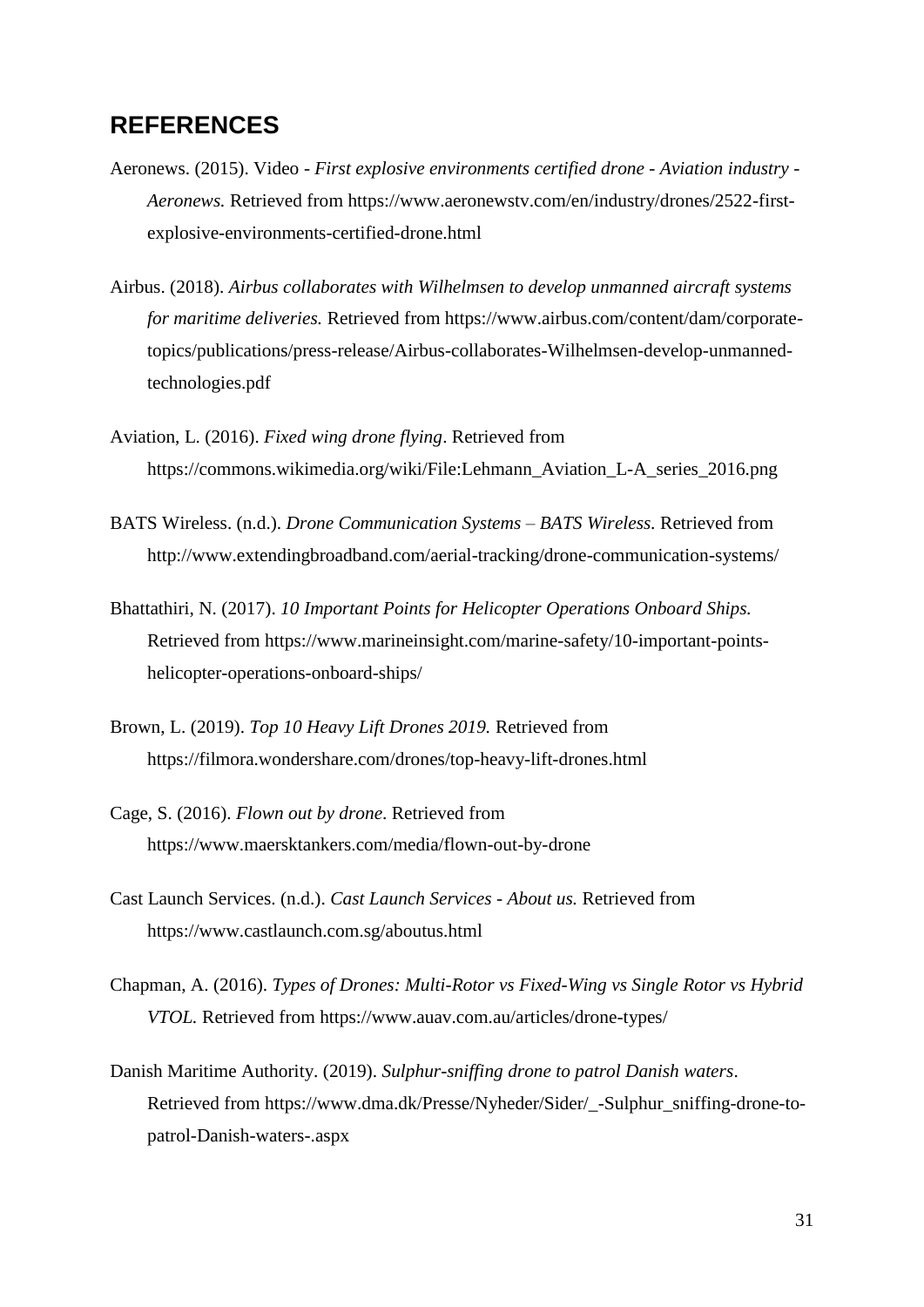Davies, B. (2016). *Build a drone: a step-by-step guide to designing, constructing, and flying your very own drone*.

Denscombe, M. (2017). *Forskningshandboken* (3rd ed.). Lund: Studentlitteratur AB.

- Department of the Environment and Energy. (n.d.). *Greenhouse effect.* Retrieved from http://www.environment.gov.au/climate-change/climate-science-data/climatescience/greenhouse-effect
- DNV GL. (n.d.). *Drone surveys – the safer and smarter way.* Retrieved from https://www.dnvgl.com/services/drone-surveys-the-safer-and-smarter-way-103018
- Encyclopaedia Britannica. (2019). *Shipping.* In *Britannica*. Encyclopaedia Britannica, Inc. Retrieved from https://www.britannica.com/technology/shipping-water-transportation
- Encyclopaedia Britannica. (2018). *The mission of a ship*. In *Britannica*. Encyclopaedia Britannica, Inc. Retrieved from https://www.britannica.com/technology/navalarchitecture
- EPA. (n.d.). *Basic Information about NO2*. Retrieved from https://www.epa.gov/no2 pollution/basic-information-about-no2#Effects
- EPA. (2017.). *Sources of Greenhouse Gas Emissions*. Retrieved from https://www.epa.gov/ghgemissions/sources-greenhouse-gas-emissions
- European ship suppliers' organisation. (n.d*.). Introduction*. Retrieved from https://www.shipsupply.eu/index.php?ka=5&ska=17
- Feng, Z., Guan, N., Lv, M., Liu, W., Deng, Q., Liu, X., & Yi, W. (2017). *Efficient Drone Hijacking Detection using Onboard Motion Sensors*. Retrieved from http://user.it.uu.se/~yi/pdf-files/2017/date17.pdf
- Gcaptain. (2017). *Wilhelmsen Ships Service Launches Drone Delivery Pilot Project*. Retrieved from https://gcaptain.com/wilhelmsen-ships-service-launches-drone-deliverypilot-project/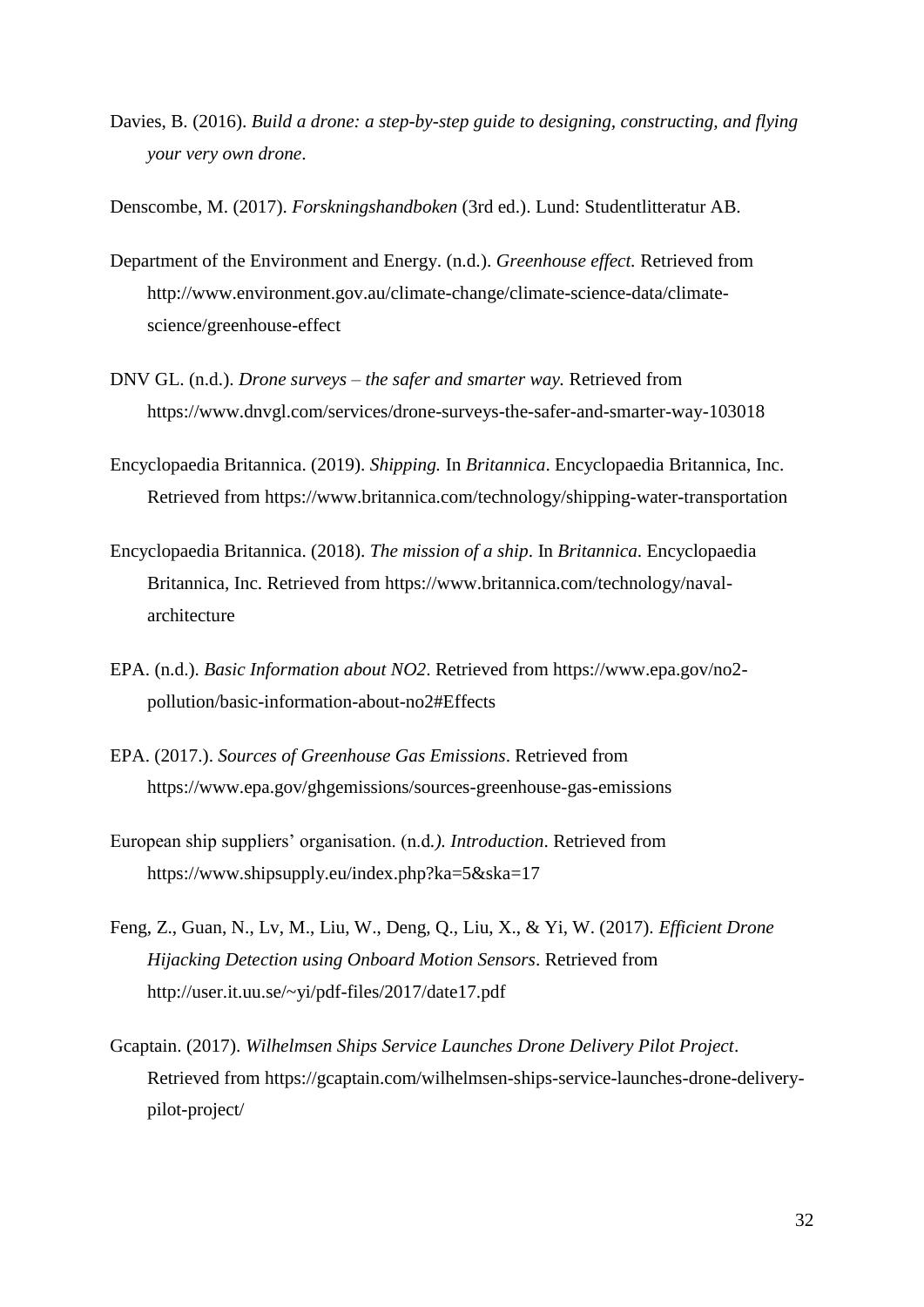- Gce Logistics. (n.d.). *Drone Delivery: Evolution in the Shipping Industry?* Retrieved from https://gcelogistic.com/drone-delivery-evolution-shipping-industry/
- GetFPV. (2018). *All About Multirotor Drone Radio Transmitters and Receivers*. Retrieved from https://www.getfpv.com/learn/new-to-fpv/all-about-multirotor-fpv-drone-radiotransmitter-and-receiver/
- GRIFF Aviation. (n.d.). *The Griff Fleet*. Retrieved from http://griffaviation.com/the-grifffleet/
- HazardEx. (2016*). Drone operations in hazardous areas*. Retrieved from http://www.hazardexonthenet.net/article/121803/Drone-operations-in-hazardousareas.aspx#
- Health and Safety Executive. (n.d). *ATEX and explosive atmospheres.* Retrieved from http://www.hse.gov.uk/fireandexplosion/atex.htm
- Hobbs, A. (2010). *Unmanned Aircraft Systems*. Human Factors in Aviation, 505–531. https://doi.org/10.1016/B978-0-12-374518-7.00016-X
- Hofverberg, E. (2016*). Regulation of Drones: Sweden*. Retrieved from https://www.loc.gov/law/help/regulation-of-drones/sweden.php
- Höst, M., Regnell, B., & Runeson, P. (2006). *Att genomföra examensarbete*. Lund: Studentlitteratur AB.
- International Chamber of Shipping. (n.d.). *The Regulation of International Shipping*. Retrieved from http://www.ics-shipping.org/shipping-facts/safety-and-regulation/theregulation-of-international-shipping
- International Maritime Organization. (n.d.). *Sulphur oxides (SOx) – Regulation 14*. Retrieved from http://www.imo.org/en/ourwork/environment/pollutionprevention/airpollution/pages/sulp hur-oxides-(sox)-–-regulation-14.aspx
- International Maritime Organization. (1974). *International convention for the safety of life at sea*. International Maritime Organization.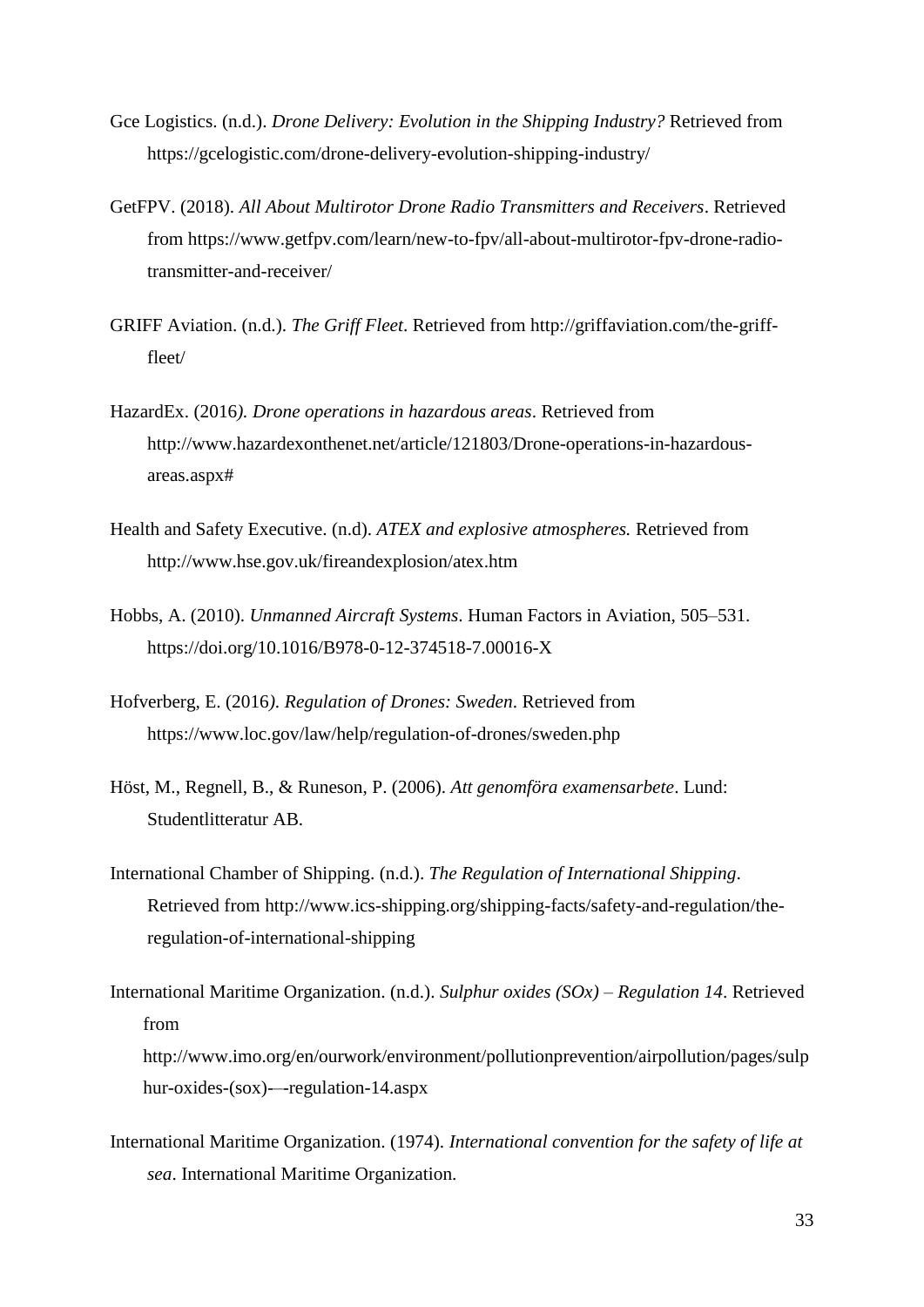- IPU. (n.d.). *ATEX Zone 0 classification*. Retrieved from https://www.ipu.co.uk/what-is-atexdirective/atex-zone-0/
- Kopp, O. (2019*). fossil fuel*. In *Britannica*. Encyclopaedia Britannica, Inc. Retrieved from https://www.britannica.com/science/fossil-fuel
- Licht, M. (2015). *Fixed-Wing hybrid flying in the air*. Retrieved from https://www.flickr.com/photos/notionscapital/23068715529
- Malek Murison. (2018). *Amazon's Latest Patent Aims to Prevent Delivery Drone Hijacking*. Retrieved from https://dronelife.com/2018/07/03/amazon-patent-prevent-delivery-dronehijacking/
- Mann, M. E. (2019). *Greenhouse gas*. In *Britannica*. Encyclopaedia Britannica, Inc. Retrieved from https://www.britannica.com/science/greenhouse-gas
- MarEx. (2019). *Wilhelmsen and Airbus Launch Drone Delivery Trial*. Retrieved from https://www.maritime-executive.com/article/wilhelmsen-and-airbus-launch-dronedelivery-trial
- Martek Marine. (2017). *The Future of Ship Engine Emission Monitoring is up in the Air.* Retrieved from https://www.martek-marine.com/blog/future-ship-engine-emissionmonitoring-air/
- Mckarri. (2009). *Single rotor drone standing still on the ground*. Retrieved from https://en.wikipedia.org/wiki/File:TDR-Yellow2.JPG
- Metalstech. (n.d.). *What is Lithium?* Retrieved from http://www.metalstech.net/what-islithium/
- Nationalencyklopedin. (n.da.). *UAV*. Retrieved from https://www.ne.se/uppslagsverk/encyklopedi/lång/uav
- Nationalencyklopedin. (n.db.). *drönare.* Retrieved from https://www.ne.se/uppslagsverk/encyklopedi/lång/drönare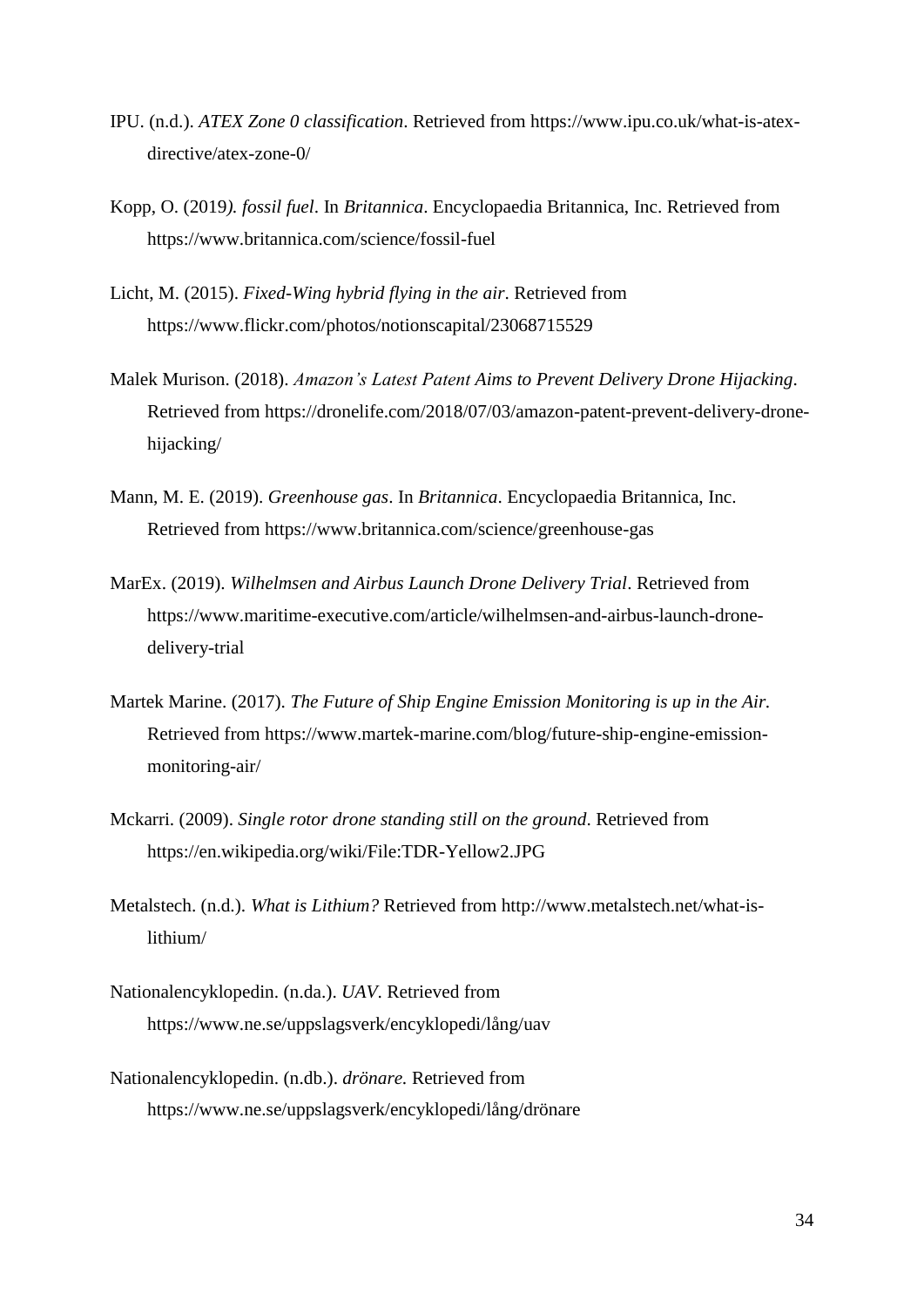- Pidvalnyi, O. (2018). *Multirotor drone with camera flying*. Retrieved from https://www.pexels.com/photo/white-quadcopter-drone-1093236/
- PWC. (2016). *Clarity from above PwC global report on the commercial applications of drone technology. Drone Powered Solutions*, (May), 3/40. Retrieved from www.dronepoweredsolutions.com
- Ravich, T. (2016). *The Future of Drone Use.* The Future of Drone Use, Information Technology and Law, *27*, 301–322. https://doi.org/10.1007/978-94-6265-132-6
- Stilwell, J. J., & Woodward, J. B. (2018). *Types of Ships*. In *Britannica*. Encyclopaedia Britannica, Inc. Retrieved from https://www.britannica.com/technology/ship/Types-ofships
- TECHNI DRONE. (n.d*.). FIELDS OF APPLICATION*. Retrieved from http://technidrone.com/en/services/fields-of-application/
- The maritime industry knowledge centre. (n.d.). *Communication | Maritime Industry Knowledge Centre.* Retrieved from https://www.maritimeinfo.org/en/Maritime-Directory/communication
- Transportstyrelsen. (n.dd.). *Apply for a permit to fly unmanned aircraft - drones, Category 3 - Transportstyrelsen.* Retrieved from https://www.transportstyrelsen.se/en/aviation/Aircraft/drones--unmanned-aircraft/applyfor-a-permit-to-fly-unmanned-aircraft---drones/category-3/
- Transportstyrelsen. (n.db.). *Apply for a permit to fly unmanned aircraft - drones, category 2 - Transportstyrelsen.* Retrieved from https://www.transportstyrelsen.se/en/aviation/Aircraft/drones--unmanned-aircraft/applyfor-a-permit-to-fly-unmanned-aircraft---drones/category-2/

Transportstyrelsen. (2017). *Transportstyrelsens föreskrifter om obemannade luftfartyg*. Retrieved from https://www.transportstyrelsen.se/globalassets/global/luftfart/luftfartyg/dronare/tsfs-2017\_110.pdf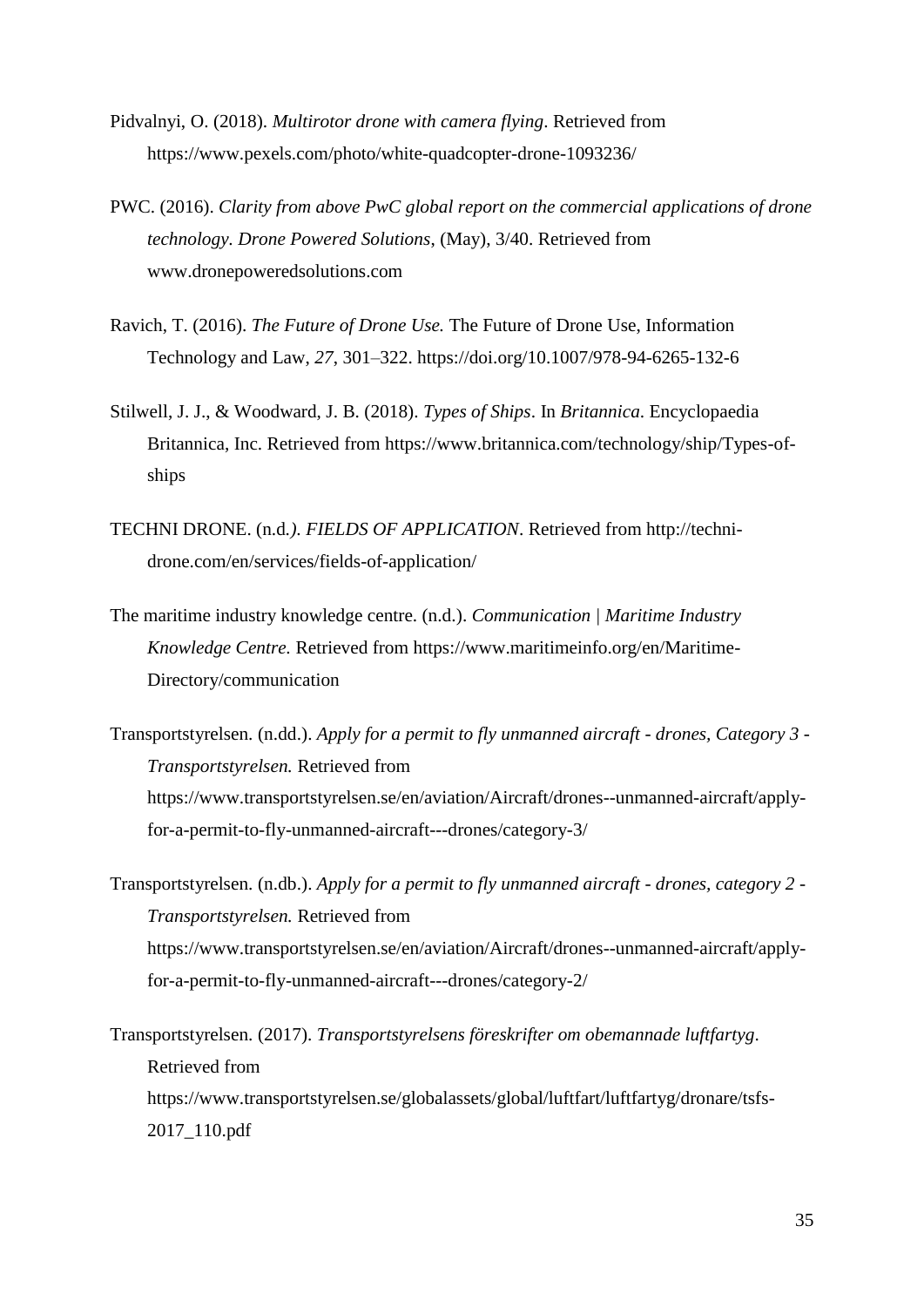- Transportstyrelsen. (n.dc.). *Qualification requirements for pilots - unmanned aircraft categories 2 and 3 - Transportstyrelsen*. Retrieved from https://www.transportstyrelsen.se/en/aviation/Aircraft/drones--unmanned-aircraft/applyfor-a-permit-to-fly-unmanned-aircraft---drones/qualification-requirements-for-pilots-- unmanned-aircraft-categories-2-and-3/
- Transportstyrelsen. (n.de.). *Apply for a permit to fly unmanned aircraft - drones, Category 5 - Transportstyrelsen*. Retrieved from https://www.transportstyrelsen.se/en/aviation/Aircraft/drones--unmanned-aircraft/applyfor-a-permit-to-fly-unmanned-aircraft---drones/category-5/
- UN Business Action Hub. (n.d.). *IMO profile*. Retrieved from https://business.un.org/en/entities/13
- University of North Carolina. (n.d.). *Literature Reviews*. Retrieved from https://writingcenter.unc.edu/tips-and-tools/literature-reviews/
- Wang, L., & Bai, X. (2018). *Quadrotor Autonomous Approaching and Landing on a Vessel Deck*. Journal of Intelligent and Robotic Systems: Theory and Applications, 92(1), 125– 143. https://doi.org/10.1007/s10846-017-0757-5
- Wilhelmsen. (2019). *Wilhelmsen and Airbus trial world's first commercial drone deliveries to vessels at anchorage*. Retrieved from https://wilhelmsen.com/media-news-andevents/press-releases/2019/wilhelmsen-and-airbus-trial-worlds-first-commercial-dronedeliveries-to-vessels-at-anchorage/
- Wilhelmsen. (2018a). *Pilot launch in Singapore: Autonomous drone delivery of parcels from shore to ship*. Retrieved from https://www.wilhelmsen.com/ships-agency/maritimedrone-delivery/
- Wilhelmsen. *(2017). Wilhelmsen unveils agency by air at NorShipping*. Retrieved from https://www.wilhelmsen.com/media-news-and-events/press-releases/2017/wilhelmsenunveils-agency-by-air-at-norshipping/
- Wilhelmsen. *(2018b). Wilhelmsen Ships Service lifts off with Airbus, bringing drone delivery to one of the world's busiest ports.* Retrieved from https://www.wilhelmsen.com/media-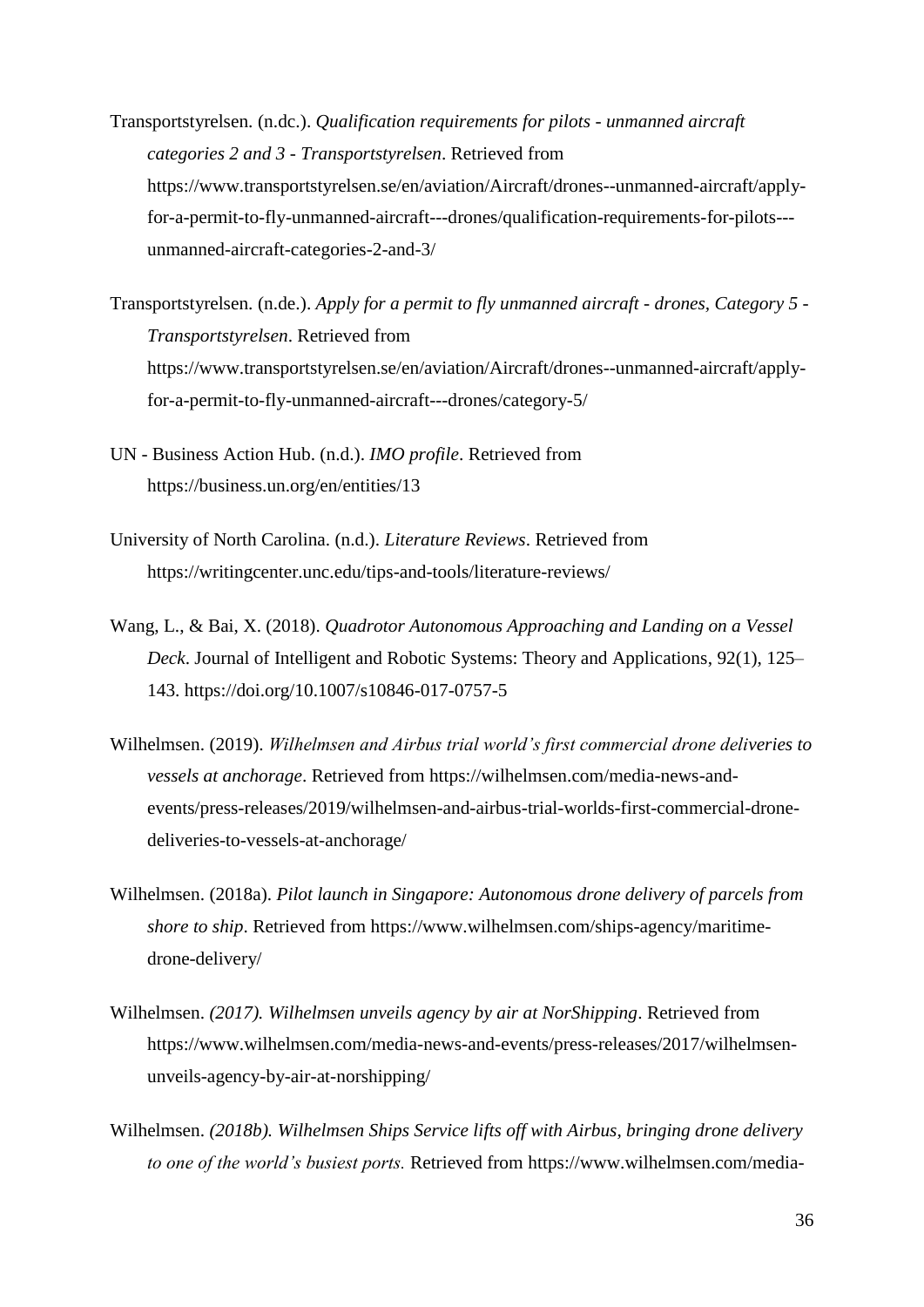news-and-events/press-releases/2018/wilhelmsen-ships-service-lifts-off-with-airbusbringing-drone-delivery-to-one-of-the-worlds-busiest-ports/

- Wilhelmsen. (2018c). *[VIDEO] Ask Marius Anything: Agency by Air*. Retrieved from https://www.wilhelmsen.com/ships-agency/industry-perspectives/video-ask-mariusanything-agency-by-air/
- Wu, Y. (2015). *Lithium-Ion Batteries*. (Y. Wu, Ed.). CRC Press. https://doi.org/10.1201/b18427